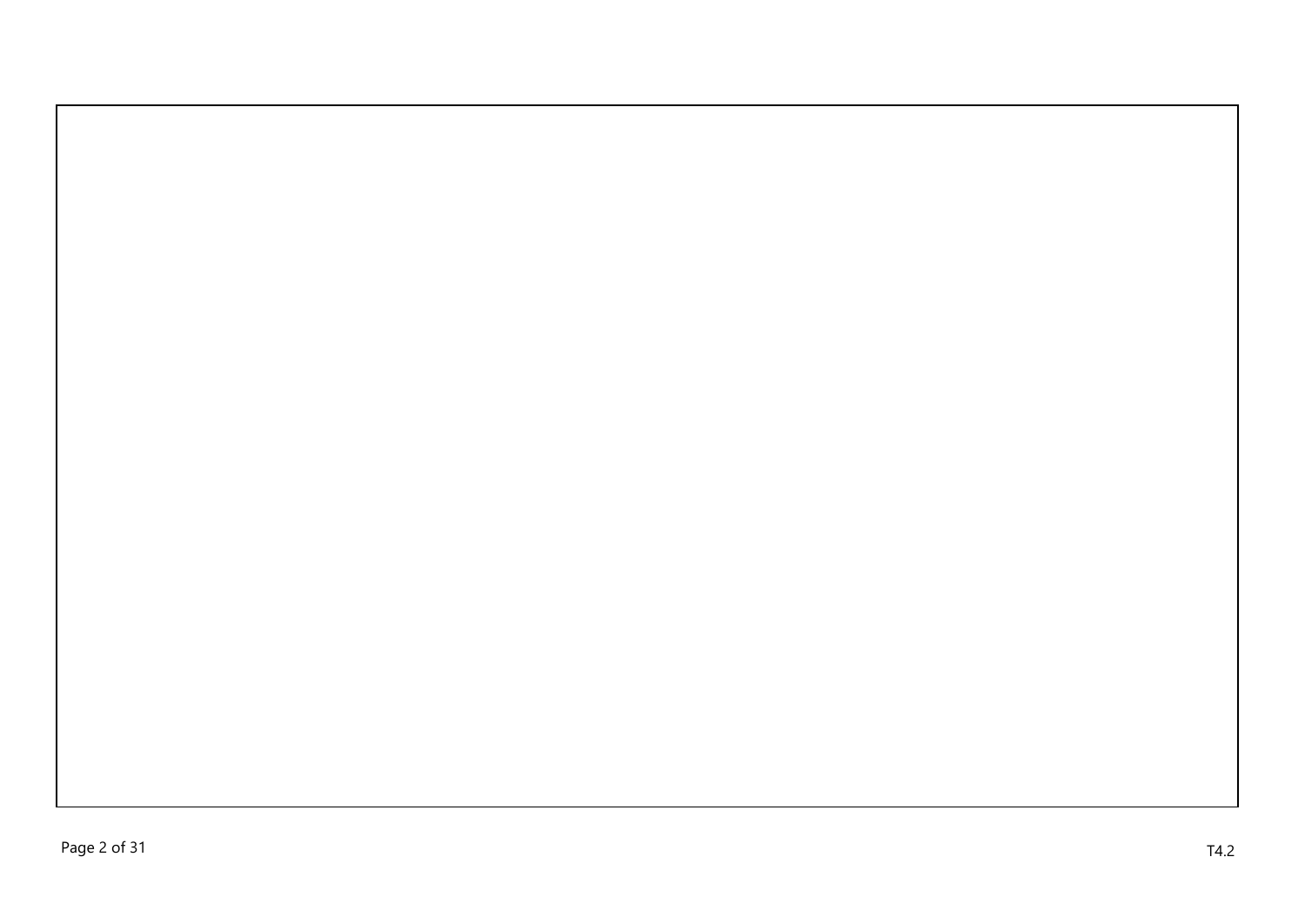| #              | Island | House Name   | Name                   | Sex | National ID | ، ه ، ره<br>مره برگ       | ىئرىتر                                         |
|----------------|--------|--------------|------------------------|-----|-------------|---------------------------|------------------------------------------------|
| Male'          |        |              |                        |     |             |                           |                                                |
|                | Male'  | G. Aabaadhee | Mohamed Waheed         | M   | A026628     | ی گھُورِ                  | ورەرو كەيل                                     |
| 2              | Male'  | G. Aabaadhee | Aishath Nuha           | F   | A138259     | ر به گور<br>د به گور      | ە ئەرسىنى ھەر                                  |
| $ 3\rangle$    | Male'  | G. Aabaadhee | Zuha Mohamed           | F.  | A158697     | ر برگھور<br>رهين          | و وره دو<br>محر وبروور                         |
| $\vert 4$      | Male'  | G. Aabaadhee | Adam Nasru             | M   | A347685     | ر به گرگه د <sub>یم</sub> | أوره سكريد والمحمد                             |
| $\overline{5}$ | Male'  | G. Aabaadhee | Anoof Haikal Mohamed   | M   | A381425     | ر برگھور<br>ر             | ג ככם התשיב כמחכת                              |
| $\overline{6}$ | Male'  | G. Aafathis  | Ahmed Naeem            | M   | A061271     | ى بە ئۇ ئەمەت             | برەرو شھرو                                     |
| $\vert$ 7      | Male'  | G. Aafathis  | Mohamed Hamdhoon Ahmed | M   | A167155     | ى بەر ئۇچە ب              | כנסג כ- גסמכ- גסג כ-<br>הגנהבת- גבתית- הגבת    |
| 8              | Male'  | G. Aafathis  | MOHAMED FIRAG          | M   | A309678     | ، ئۇ ئۇم ب <sup>ە</sup>   | ورەر د پرېژنى                                  |
| 9              | Male'  | G. Aafathis  | Ismail Hamdhan Ahmed   | M   | A350427     | ى ئەترەپ                  | د صوره ده وه ده دو.<br>د سود د د د ترس د بروتر |
| 10             | Male'  | G. Aafehi    | Fathimath Nazima       | F.  | A034045     | ى بە ئەقرىپ               | قرموختم الشموخ                                 |
| 11             | Male'  | G. Aafehi    | Aishath Nadeema        | F.  | A040530     | ى بەرگەسىيە               | ومرشكم الكرمرة                                 |
| 12             | Male'  | G. Aafehi    | Abdulla Naeem          | M   | A051649     | ى بەرگەر                  | رەقمەللە س <i>مە</i> ر                         |
| 13             | Male'  | G. Aafehi    | Ahmed Shimad           | M   | A059566     | ى بەرگەر                  | رەر دىنوگر                                     |
| 14             | Male'  | G. Aafehi    | Ahmed Nisaal Abdulla   | M   | A338303     | ى بە ئەقرىر               | أبره برو سيبحو وكافرالله                       |
| 15             | Male'  | G. Aafehi    | Mohamed Nasal Abdulla  | M   | A338304     | ى بە ئەقرىب               | ورەرو بررە رەوللە                              |
| 16             | Male'  | G. Aasam     | Mohamed Ahsan Adnan    | M   | A027974     | ى بە ئەسكەنتى             | وره رو بره مه ه برومه                          |
| 17             | Male'  | G. Aasam     | Sofia Ahsaan Adnan     | F   | A027975     | ى بە ئەسكەنتى             | ے پر بروے پر دیدھر                             |
| 18             | Male'  | G. Aasam     | Ali Ahsan Adnan        | M   | A027978     | ى بە ئەسكەنتى             | ە بەر بەر ئەر بەدىرىترىتر                      |
| 19             | Male'  | G. Aasam     | Adnan Ali              | M   | A040818     | ى بۇ ئەيج                 | كەنترىترىتر كەيپ                               |
| 20             | Male'  | G. Aaveli    | Aishath Khalid         | F.  | A033735     | ، دې د                    | أوار يحكم الأحرار                              |
| 21             | Male'  | G. Aaveli    | Aminath Khalid         | F   | A033760     | ى بۇ ئۇم                  | أزويتم تزور                                    |
| 22             | Male'  | G. Aaveli    | Mohamed Khalid         | M   | A063555     | ای ونمور                  | و ره ر د<br>د بر د تر<br>رٌ وتر                |
| 23             | Male'  | G. Aaveli    | Ismail Khalid          | M   | A155042     | .<br>د . مگاه م           | ر شۇر ئۇ ئىر                                   |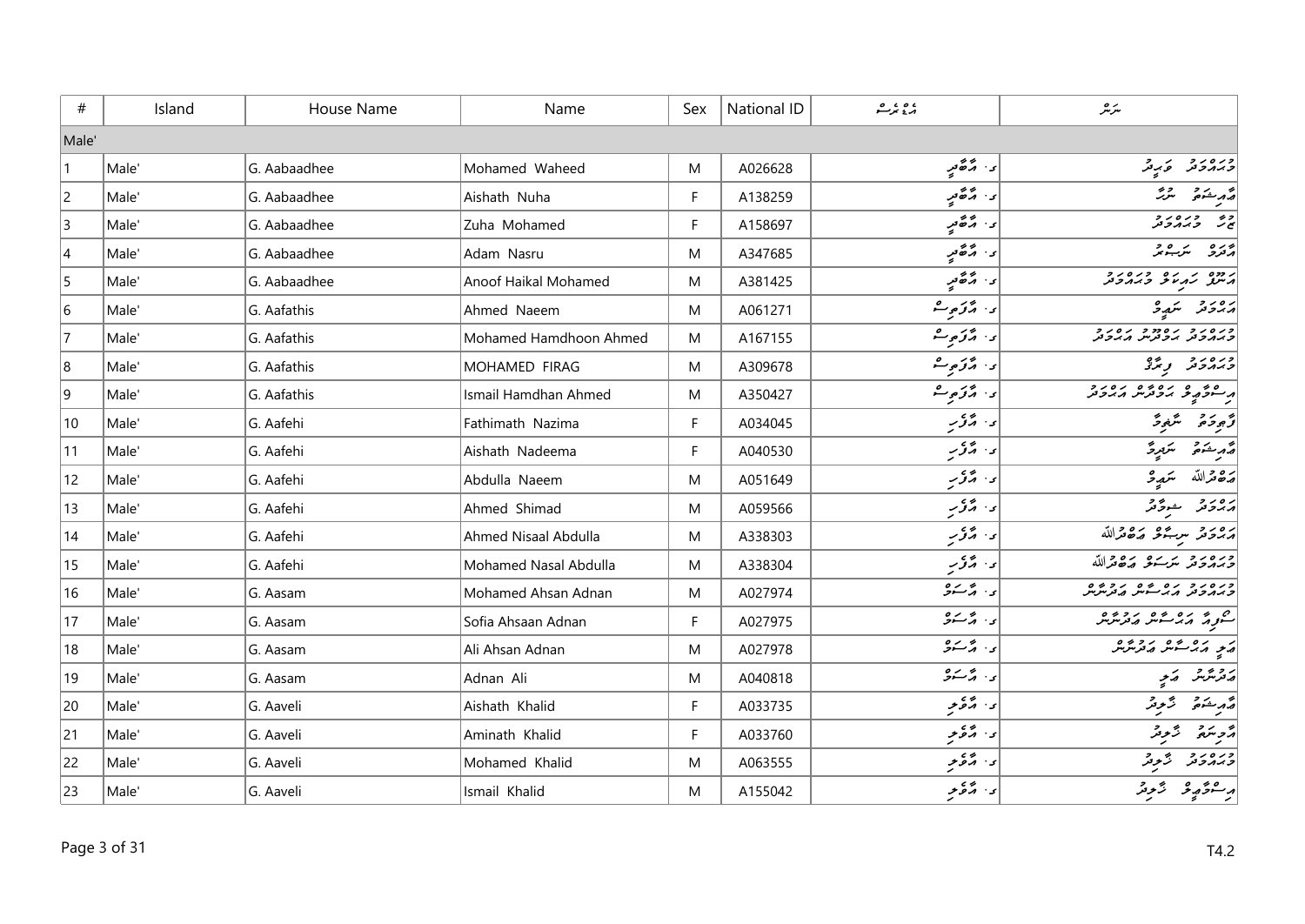| 24 | Male' | G. Aaveli       | Umar Khalid             | M         | A329893 | ى بەرگە بىر        | در د گروگر                                     |
|----|-------|-----------------|-------------------------|-----------|---------|--------------------|------------------------------------------------|
| 25 | Male' | G. Aifa         | Munyath Afeef           | F         | A038645 | ى بە مەرىخ         | د سرد پرو                                      |
| 26 | Male' | G. Aifa         | Naifa Afeef             | F         | A042663 | ى بەرگە            | شمرژ مَږِرْ                                    |
| 27 | Male' | G. Aifa         | Abdulla Nafil Afeef     | M         | A043410 | ای امکارتی         | رە قەللە شمور مەر د                            |
| 28 | Male' | G. Aifa         | Hussain Niyazy          | M         | A055099 | ى ئەمەتى           | جر سُندېر شرمرګنې                              |
| 29 | Male' | G. Aifa         | Moonisa Abdulla Luthfi  | F         | A060738 | ى بە مەرق          | وحسرت مَا صَعْرَاللّهِ حَقَّ فِي               |
| 30 | Male' | G. Aifa         | Ghufran Abdul Ghani     | F         | A063545 | ى بەرگە            | وو وه ده دونه د                                |
| 31 | Male' | G. Aifa         | Ali Mabrook             | ${\sf M}$ | A122567 | ى بەرگە            | $rac{0.7702}{0.7002}$                          |
| 32 | Male' | G. Aifa         | Raudh Abubakuru         | ${\sf M}$ | A332750 | ى ئەمەتى           | 77/77/<br>ر و و<br>بردگر                       |
| 33 | Male' | G. Aifa         | Dhaarim Abubakuru       | M         | A332757 | ى ئەمەتى           | 22/22/2012<br>ترىرى مەھەمەس                    |
| 34 | Male' | G. Aifa         | FATHIMATH AFANEEN NAFIL | F         | A342505 | ى ئەمەتى           | وتجوده مؤسية شرو                               |
| 35 | Male' | G. Aifa         | Fathimath Zunaam Zaheen | F         | A387751 | ى ئەمەتى           | توجد حمايا المستحدث المحاسر المراجل            |
| 36 | Male' | G. Aina Adams   | Mohamed Naseem          | M         | A011981 | ى ئىر ئەتلەن ئ     | כנסנכ תוכל                                     |
| 37 | Male' | G. Aina Adams   | Ali Adam                | M         | A052506 | ى مەستمى دە ھ      | أەسم أو المركز                                 |
| 38 | Male' | G. Aina Adams   | Fathimath Adam          | F         | A054530 | ى ئىر شىم ئىچە ك   | و دره په دره                                   |
| 39 | Male' | G. Aina Adams   | Aishath Afshan Ali      | F         | A055050 | ى ئىر شىم ئىچى ك   | وأرجعتم وكالمشامر وكمي                         |
| 40 | Male' | G. Aina Adams   | Fathimath Ishan Ali     | F         | A061696 |                    | أزوده مشمر زم                                  |
| 41 | Male' | G. Aina Adams   | Mariyam Nishan Ali      | F         | A061698 | ى مەسمەئى بە       | دەرە سەشەركىي                                  |
| 42 | Male' | G. Aina Adams   | Aishath Yumna Mohamed   | F         | A061811 | ى ئىر ئىر ئىككى ئى | ه مدد وه به وره دو<br>مهر شود مرح شر وبرمرح تر |
| 43 | Male' | G. Aina Adams   | Mohamed Rizwaan Moosa   | M         | A121692 | ى ئەرشمۇ ئەم 2 ھ   | ورەر دېرىنوش ھەر                               |
| 44 | Male' | G. Aina Adams   | Ahmed Azman Moosa       | M         | A127967 | ى مەسمىي دەپ       |                                                |
| 45 | Male' | G. Aina Adams   | Yuzna Naseem            | F         | A156811 | ى ئەرشمۇ ئەۋر      | پرچ نئر - مترسوفر                              |
| 46 | Male' | G. Aina Adams   | Ahmed Yamin             | M         | A156812 |                    | در در ده مرگور مر                              |
| 47 | Male' | G. Aina Adams   | Aishath Mizna Moosa     | F         | A342817 |                    | وأرشكم ولجند ومث                               |
| 48 | Male' | G. Ali Aabaadhu | Abdulla Naeem           | M         | A025156 | ى ئەچەرگە ئى       | يره قرالله<br>سَمَدٍ حَر                       |
| 49 | Male' | G. Ali Aabaadhu | Ismail Sameer           | ${\sf M}$ | A053816 | ى ئەمۇرگە قىر      | أرساد ويو كارير                                |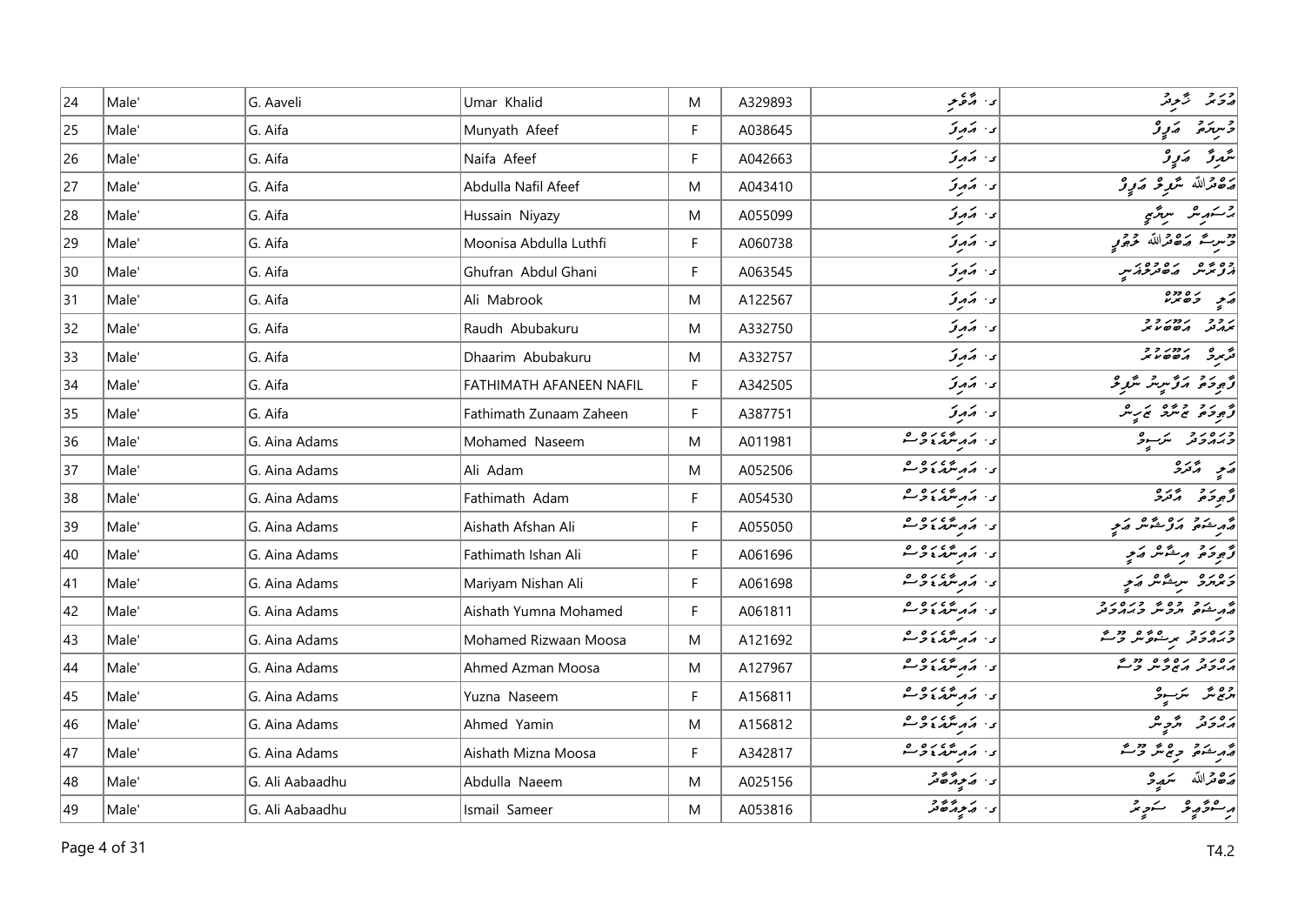| 50 | Male' | G. Ali Aabaadhu | Fathimath Shamveela   | F           | A071894 | <sub>ى س</sub> ەم ئەھمەر       | أزُبُودَةُ شَدَّوِدٌ                                                                                    |
|----|-------|-----------------|-----------------------|-------------|---------|--------------------------------|---------------------------------------------------------------------------------------------------------|
| 51 | Male' | G. Ali Aabaadhu | Mohamed Mahid         | M           | A071895 | ا <i>ئەنگەۋەت</i> گە           | ورەر ئەرم                                                                                               |
| 52 | Male' | G. Ali Aabaadhu | Siuna Mohamed         | $\mathsf F$ | A132781 | ء پرَ پرچُ صَّعْر              | دره دره درو                                                                                             |
| 53 | Male' | G. Ali Aabaadhu | Maaishath Hudha       | F.          | A325335 | ، ئەمەر <i>ئا</i> ھەتە         | وَ مِسْرَ وَ وَ وَ                                                                                      |
| 54 | Male' | G. Ali Aabaadhu | Mohamed Yafau Shameer | M           | A333016 | ، ئەمەدە ئەتە                  | ورەرو رود خوپ                                                                                           |
| 55 | Male' | G. Ali Aabaadhu | Ahmed Maahil Naeem    | M           | A362440 | .<br>د کم پرګوگو               | أرورو ورو شهوه                                                                                          |
| 56 | Male' | G. Alinaru      | Abida Abdulla         | F           | A055537 | ى ئەمرىكە                      | أُمَّةٍ مَصْرَ اللَّهُ                                                                                  |
| 57 | Male' | G. Alinaru      | Maimoona Abdul Ganee  | F           | A055744 | ى ئەمرىكە                      | د دوم ره دور سر                                                                                         |
| 58 | Male' | G. Alinaru      | Mohamed Shuhail       | ${\sf M}$   | A063481 | ى گەنچە ئىرىگە                 | ورەرو ھەردى                                                                                             |
| 59 | Male' | G. Alinaru      | Ahmed Baahy Suhail    | M           | A328861 | اء المتجانكر                   | أرورو مهر دورو                                                                                          |
| 60 | Male' | G. Alinaru      | JALAAL BIN RIFAU      | M           | A339169 | ى سەھەتىر                      | و څخه خو سرگه                                                                                           |
| 61 | Male' | G. All Paris    | Hussain Rasheed       | M           | A044669 | ى بەر ئۇيۇمېرىشە               | رحم مسكر مترجورهم                                                                                       |
| 62 | Male' | G. All Paris    | Zulfa                 | F           | A113315 | ى بىر مۇق <sub>ى</sub> رىيە ھە | و ه و.<br>مح ترگ                                                                                        |
| 63 | Male' | G. All Paris    | Ibrahim Waleed        | ${\sf M}$   | A119649 | ى بىر ئۇق <sub>ۇ</sub> مېرىشە  | أرە ئۆر ئىستىمىتى ئىستىدىكى ئىستىدىكى ئىستىدىكى ئىستىدىكى ئىستىدىكى ئىستىدىكى ئىستىدىكى ئىستىدىكى ئىستى |
| 64 | Male' | G. All Paris    | Ali Nisham            | ${\sf M}$   | A153645 | ى بۇ ئۇغۇرىيە                  | ر<br>د سرشگر                                                                                            |
| 65 | Male' | G. All Paris    | Aminath Nishana       | F           | A345615 | ى بىر ئۇق <sub>ۇ</sub> مېرىشە  | أأدو سكرة السراء المتكر                                                                                 |
| 66 | Male' | G. All Paris    | Aminath Waleedh       | F           | A346285 | ى بۇ ئۇيۇمېرىشە                | أأترجع أقرمته                                                                                           |
| 67 | Male' | G. All Paris    | Fathimath Sama        | F           | A365678 | ى بىر مۇبۇ بىر شە              | قەم ئەقتى                                                                                               |
| 68 | Male' | G. All Paris    | Hawwa Fazla           | F           | A365680 | ى مۇۋىرىشى<br>ي                | رەپە زەپ                                                                                                |
| 69 | Male' | G. All Paris    | Saarih Saif Ali       | M           | A365681 | ى بۇ ئۇ ئۇ بىر شە              | سمبر2 سنهرق كميمي                                                                                       |
| 70 | Male' | G. All Paris    | Saadhiu Saif Ali      | ${\sf M}$   | A365682 | ى بە ئۇقۇمرىشە                 | بدورة الشروع أوالمحمج                                                                                   |
| 71 | Male' | G. All Paris    | Ahmed Adam            | M           | A368590 | ، مۇزىر <u>م</u>               | ر ه ر و دره<br>مدرو د مر                                                                                |
| 72 | Male' | G. All Paris    | Mohamed Waleedh       | ${\sf M}$   | A374937 | ، ئۇق <sub>ۇم</sub> رى         | ورەر د پر د                                                                                             |
| 73 | Male' | G. All Paris    | Abdulla Nihan         | M           | A388168 | ، ئۇقۇمرىشى<br>ئ               | <mark>برەت</mark> راللە س <i>ېرتىگ</i> ر                                                                |
| 74 | Male' | G. All Paris    | Ahmed Mausoom         | M           | A393567 | ، ئۇقۇمرىشى<br>ئ               | ىر دە دە<br>پروژو                                                                                       |
| 75 | Male' | G. All Paris    | Fathimath Azra        | F           | A393643 | ى بۇ ئۇ ئۇ بىر شە              | و محمد الله من محمد الله من                                                                             |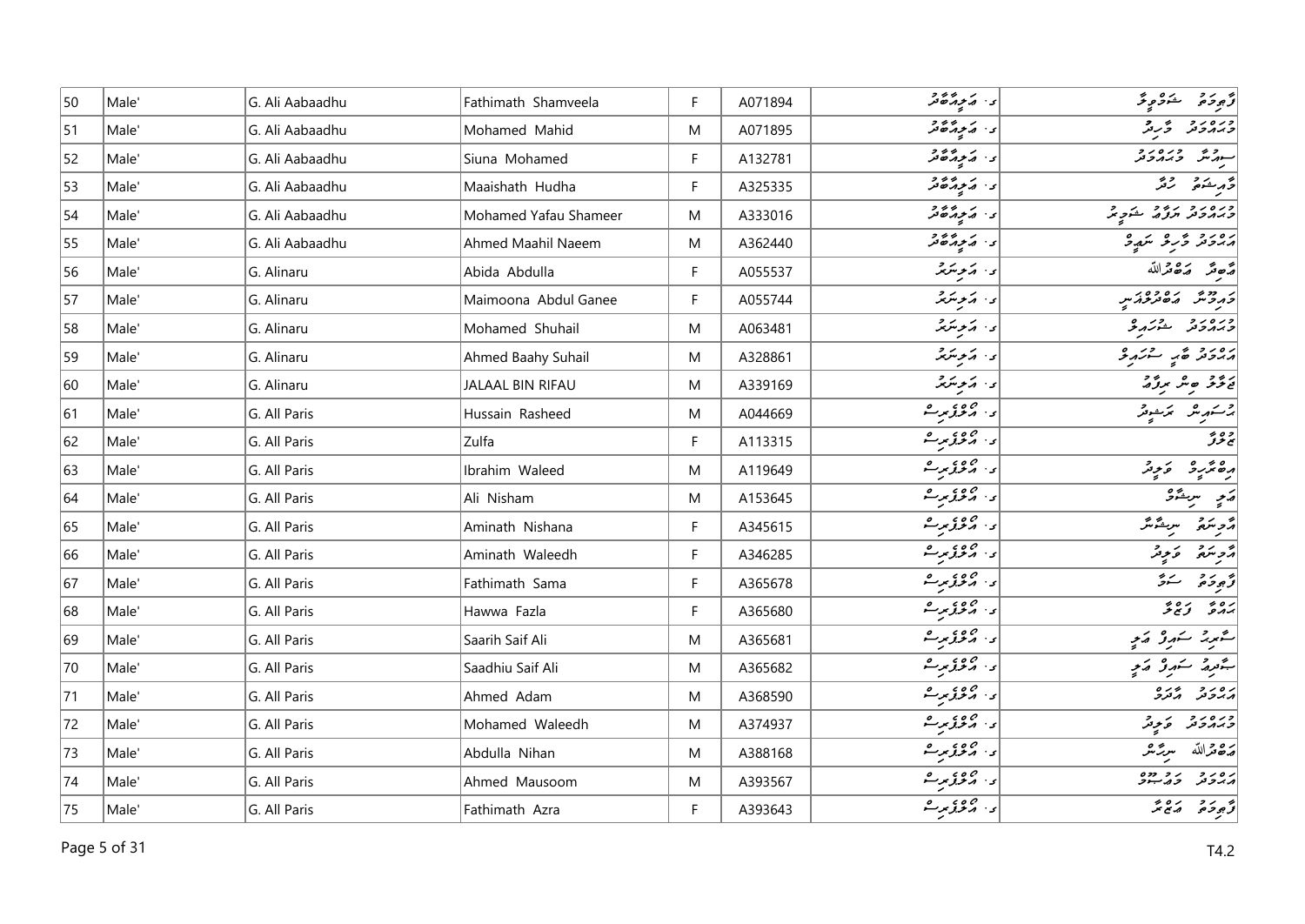| 76  | Male' | G. Almaas   | Mariyam Saeeda        | F         | A000272 | ى بە ئەۋرىشە                   | دیروز سکھیڈ                                                     |
|-----|-------|-------------|-----------------------|-----------|---------|--------------------------------|-----------------------------------------------------------------|
| 77  | Male' | G. Almaas   | Mohamed Shahid        | M         | A001255 | ى بەر ئەھرىشە                  | ورەرو ئەرو                                                      |
| 78  | Male' | G. Almaas   | Abdulla Nahid         | ${\sf M}$ | A011696 | ى بە ئەۋرىشە                   | أشقاقدالله يتربينه                                              |
| 79  | Male' | G. Almaas   | Nahida Moosa          | F         | A011741 | ى بە ئەبۇر شە                  | يُتَرَبَّدُ بِّيْ شُهْ                                          |
| 80  | Male' | G. Almaas   | Mohamed Nashid        | ${\sf M}$ | A025291 | ى بەر ئەھرىسى                  | ورەرو شەر                                                       |
| 81  | Male' | G. Almaas   | Moosa Ali             | M         | A037659 | ى بەر ئەھرىسى                  | لرث كەمبر                                                       |
| 82  | Male' | G. Almaas   | Jameela Mohamed       | F         | A037859 | ى بەر ئەھرىسى                  | ر و دره در در<br>فارغ در درد                                    |
| 83  | Male' | G. Almaas   | Ali Shakir            | ${\sf M}$ | A048623 | ى بە ئەبۇر شە                  | ړې شريد                                                         |
| 84  | Male' | G. Almaas   | Ahmed Sajid Moosa     | ${\sf M}$ | A057573 | ى بە ئەبۇر شە                  | ره د و مخصوص دور مج                                             |
| 85  | Male' | G. Almaas   | Hidhaya Moosa         | F         | A057578 | ى بە ئەبۇر شە                  | روژنژ ویستم                                                     |
| 86  | Male' | G. Almaas   | Abdulla Nafih         | ${\sf M}$ | A260201 | ى بە ئەبۇر شە                  | 25 محمدالله سمعي جم                                             |
| 87  | Male' | G. Almaas   | Mohamed Nahil Abdulla | M         | A365725 | ى بە ئەبۇر شە                  | ورەرو مەر ھەرللە                                                |
| 88  | Male' | G. Anaa     | Ahmed Fayaz           | M         | A070988 | ى بە ئەنىگە                    | رەرد زېژگ                                                       |
| 89  | Male' | G. Ansaanaa | Lizna Waheed          | F         | A060262 | ى بەر ئەرمىتە ئىر              | حريج يثر - حربه قر                                              |
| 90  | Male' | G. Ansaanaa | Mohamed Thamir        | M         | A062954 | ى بە ئەنىر ئىشرىتىر            | ورەرو ۋوبر                                                      |
| 91  | Male' | G. Ansaanaa | Ali Waheed            | ${\sf M}$ | A062956 | ى بە ئەنىگەنىگە                | ړې وړي <sub>د</sub>                                             |
| 92  | Male' | G. Ansaanaa | Fathimath Rasha       | F         | A062957 | ى بەر ئەرمىتە ئىر              | وحجم والمحمد المحرسة                                            |
| 93  | Male' | G. Ansaanaa | Sheereen Zakariyya    | F         | A063108 | ى ئەشرىشقىتر                   | خيرش تم تبره                                                    |
| 94  | Male' | G. Ansaanaa | Mariyam Dheema        | F         | A334420 | ى بەر ئەرمىتە ئىر              | ويومره<br>ورگر<br>پ                                             |
| 95  | Male' | G. Araamuge | Aishath Husnu Ara     | F         | A059013 | ر بر ۱۶۶۶<br>د ۱ <b>ر</b> بروی | ج مع د و د و.<br>بر سوسرړنې<br>پ <sup>ر</sup> مرشوح<br>در مشوحو |
| 96  | Male' | G. Araamuge | Aminath               | F         | A124490 | ر بر برور<br>د ۱ مرگرور        | و څخه سره                                                       |
| 97  | Male' | G. Atha     | YOOSUF MAANIU MOHAMED | ${\sf M}$ | A054031 | ی په کړه کل                    | מ כם כ"ינג" כ"ג פי                                              |
| 98  | Male' | G. Atha     | Saada Kamaludeen      | F         | A054032 | ی گرځی                         | ر دور دروره در در در                                            |
| 99  | Male' | G. Atha     | Hassan Muzni Mohamed  | ${\sf M}$ | A054033 | ی گرمگر                        | بر شور وه بر وبرورو                                             |
| 100 | Male' | G. Athafaiy | Ameera Adam Zahir     | F         | A023021 | ى بەردە                        | أرَوِيرٌ أَرْتَرَدُ بِمَرْيَرٌ                                  |
| 101 | Male' | G. Athafaiy | Husna Abdul Latheef   | F         | A056800 | ر بر بره<br>د ۱ متوفر          | و ه په ره ده ده و                                               |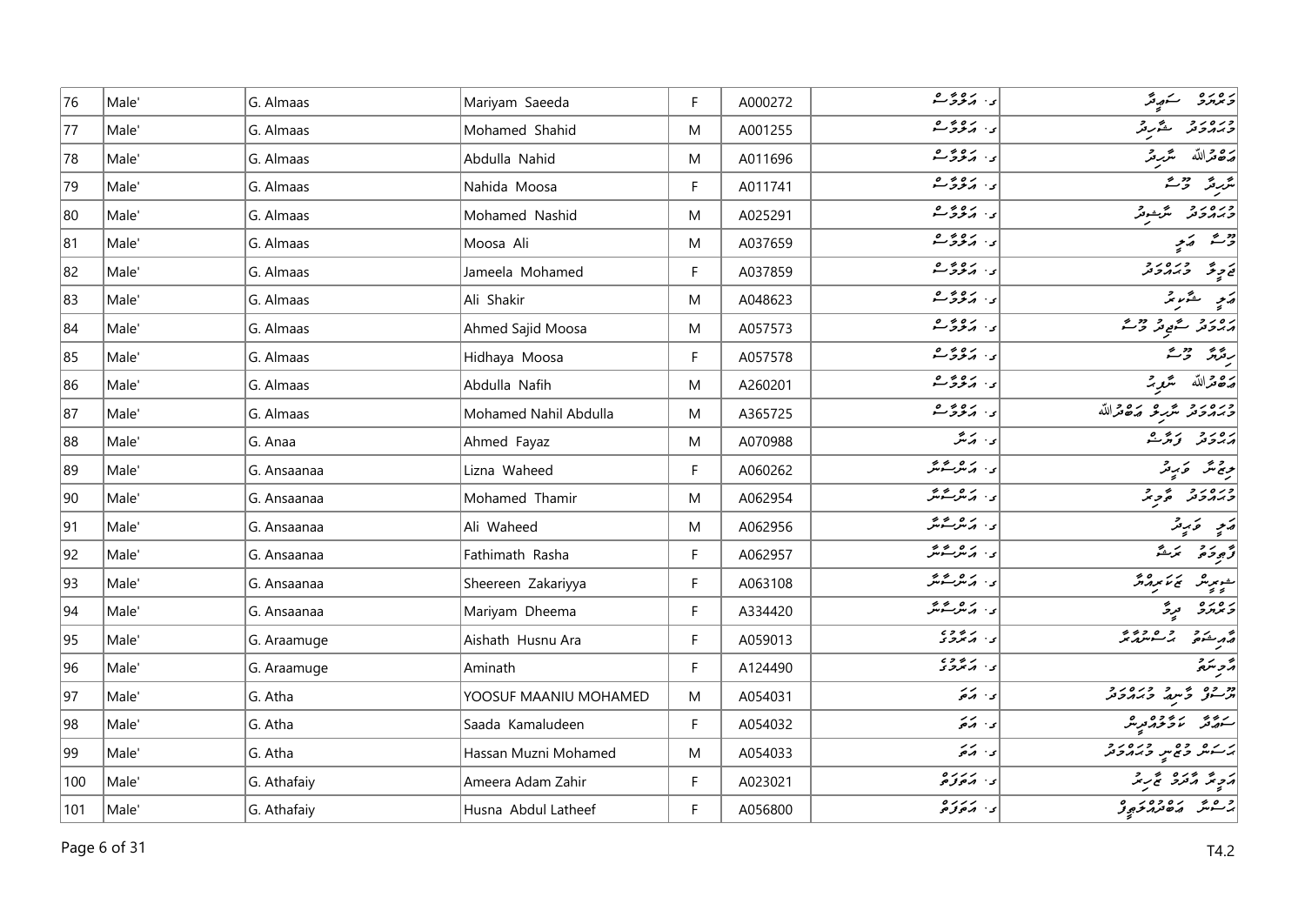| 102 | Male' | G. Athafaiy        | Yashmin Adam Zahir         | F         | A057299 | ى بە ئەتەرە                                       | وحصي والملاحظ المحارجة                                                                                         |
|-----|-------|--------------------|----------------------------|-----------|---------|---------------------------------------------------|----------------------------------------------------------------------------------------------------------------|
| 103 | Male' | G. Ayyoog          | Aminath Malsha             | F.        | A364476 | גם בכב<br>ג' הההיה ב                              | ۇ پەيدە كەن ئاھ                                                                                                |
| 104 | Male' | G. Baroasaa        | Mohamed Latheef            | M         | A027912 | ى ئەھىمرىگە                                       | ورەرو كەچ                                                                                                      |
| 105 | Male' | G. Baroasaa        | Moosa Anwar                | M         | A032876 | ى ئەنگەپ                                          | اور شهر در در                                                                                                  |
| 106 | Male' | G. Buchaage        | Suweydha Ibrahim           | F         | A043797 | ر جونو ۽<br>ي- ھاڳوڻ                              | جورو رەۋرد                                                                                                     |
| 107 | Male' | G. Comrade Hiya    | Ashiya Ahmed Didi          | F         | A041339 | ۍ سوه ده وه روگر                                  | ر ده در در در در در در در در بر<br>در شورگر در برگرفتر در پر                                                   |
| 108 | Male' | G. Comrade Hiya    | Mohamed Zain Ahmed Shaheed | M         | A055215 | ی سی ۵ و ۵ و میگر<br>بر سی حریم بر مرگز           | ورەرو پەرش مەدور خىرىگ                                                                                         |
| 109 | Male' | G. Comrade Hiya    | ZAAIN AHMED NASEEM         | F         | A114815 | ی سی ۵ و ۵ و میگر<br>بر سی حریم بر مرگز           | ځ مه شه کړه د هم کلي ده د                                                                                      |
| 110 | Male' | G. Comrade Hiya    | Zaana Ahmed Naseem         | F         | A346305 | بره ۲۵۷۵ د مگر<br>د ۱ ماچری د مگر                 | په ده دورو کړل و                                                                                               |
| 111 | Male' | G. Dhathuge        | Dr. Ibrahim Didi           | M         | A027797 | ر ده.<br>د کروگ                                   | بي ع ع بر مره تر بر د در در<br>د ۱۶ ع بر ره تر بر د و                                                          |
| 112 | Male' | G. Dhathuge        | Mariyam Waseem             | F.        | A061341 | ر ده.<br>د کرو د                                  | ويوره وسو                                                                                                      |
| 113 | Male' | G. Dhathuge        | Suha Ibrahim Didi          | F         | A159229 | ر ده.<br>د کروز                                   | ە ھەترىر 3 مەير<br>رەھ ترىر 3 تو<br>سترشح                                                                      |
| 114 | Male' | G. Dhathuge        | Kameel Ibrahim Didi        | M         | A301946 | ر ده.<br>د کرو د                                  | تأج في أوره مركب ومرمر                                                                                         |
| 115 | Male' | G. Dhon Luboa aage | Aminath Shaneeza Ahmed     | F.        | A032320 | پر ہ<br>ی- ترسرچ@مری                              | أزوسكم كمشبرة أرورو                                                                                            |
| 116 | Male' | G. Dhon Luboa aage | Fathimath Suneeza          | F         | A032321 | په موه و <i>۲۵ و</i> ل<br>د ۰ ترسربر <i>ه</i> ۸ و | قروخو كسميرة                                                                                                   |
| 117 | Male' | G. Dhon Luboa aage | Ibrahim Ahmed              | ${\sf M}$ | A032322 | پر ہ و 2 وی<br>ی - ترسرپڑھ 7ری                    | ە ھەترىر <sup>ە</sup><br>برور و                                                                                |
| 118 | Male' | G. Dhon Luboa aage | Ramiza                     | F.        | A042031 | ید ه و <i>۵۶ و ع</i><br>ی کرسربون <i>ه ا</i> ر    | برُّحرِيُّ                                                                                                     |
| 119 | Male' | G. Dhon Luboa aage | Aminath Jeeza              | F         | A044413 | پر ہ و و <i>م و م</i><br>د · ترسرو <i>ھ و</i> د   | أرمز تر<br>حج يح                                                                                               |
| 120 | Male' | G. Dhon Luboa aage | Mariyam Hussain            | F.        | A059884 | بر و و پړۍ<br>د کرسربونوړۍ                        | ر ه ر ه<br><del>و</del> بربرو<br>برسەمەر بىر                                                                   |
| 121 | Male' | G. Dhon Luboa aage | Aishath Riyaz              | F         | A075176 | پر ہ و 2 پر ہ<br>پ - ترسرپڑھ پر <sub>ک</sub>      | و.<br>د کرم شوځ                                                                                                |
| 122 | Male' | G. Dhon Luboa aage | Mohamed Shujau             | M         | A127874 | پر ہ و میں د<br>تاریخی میں د                      | و ر ە ر د<br>تر بر بر تر<br>رح پر و<br>مشتوی در                                                                |
| 123 | Male' | G. Dhon Luboa aage | Aashiyath Ahmed            | F         | A141227 | پر ہے وجہ دے<br>یہ ترسر پڑھ مر <sub>ک</sub>       | و دره دره در در در در در در این در تاریخ در این در تاریخ در در این در این در این در دارالله باشد به دست که دست |
| 124 | Male' | G. Dhon Luboa aage | Ashiyath Ibaa Akbar        | F         | A348080 | پر ہ<br>ی- ترسرچ@مری                              | ה בינות הם היסי                                                                                                |
| 125 | Male' | G. Dhonatha        | Ihsana Abdul Latheef       | F         | A056886 | ر موه در<br>د - ترسمه <i>و</i>                    | و عمر ده ده ده و                                                                                               |
| 126 | Male' | G. Dhonatha        | Zainab Ahmed Adeem         | F         | A122620 | ر به ده در<br>د افرس                              | גו מים המכני הנגם                                                                                              |
| 127 | Male' | G. Dhonhiri        | Hassan Zubair              | M         | A026522 |                                                   | يركسكس بمقدمة                                                                                                  |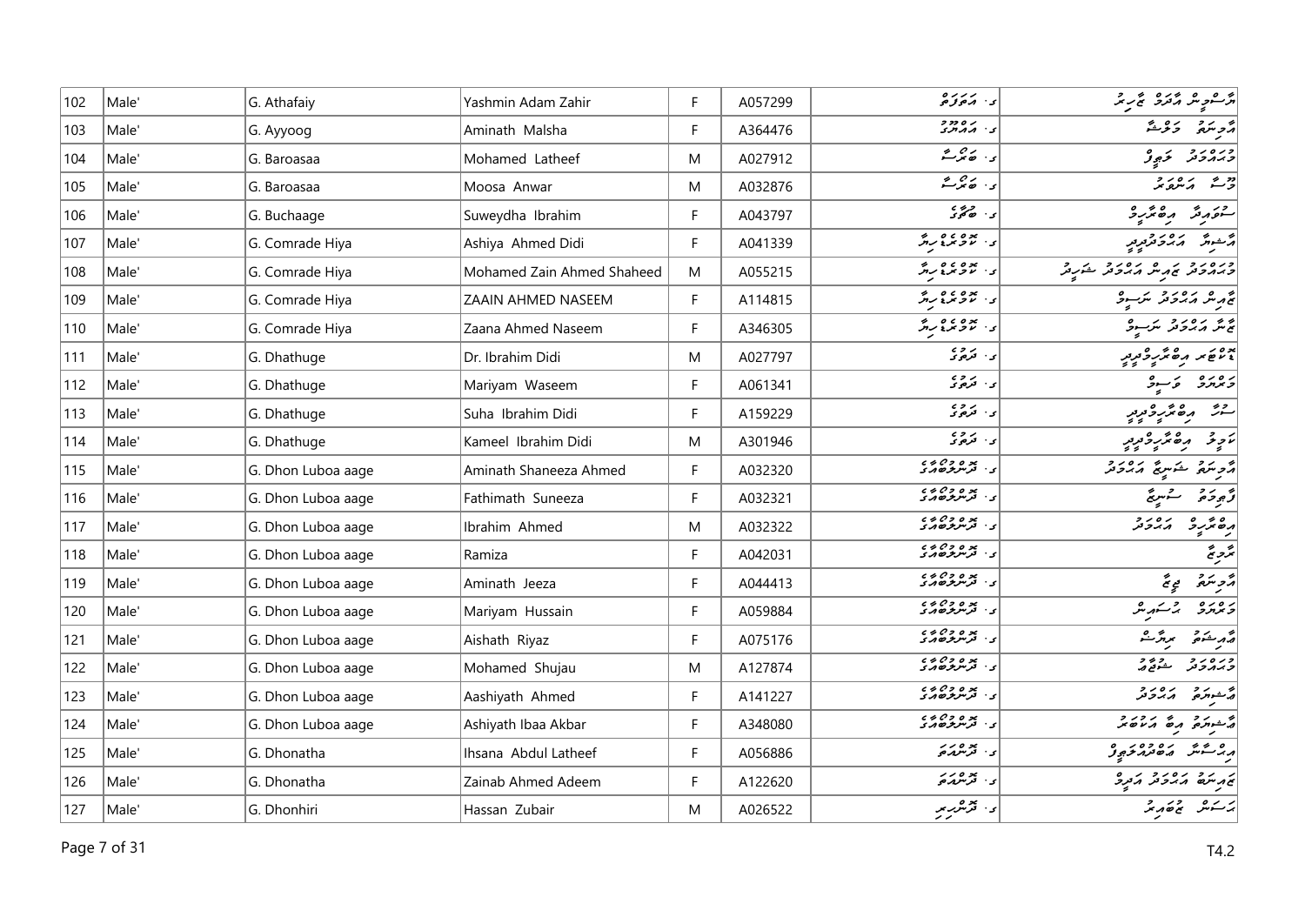| 128 | Male' | G. Dhonhiri   | Zubaida Ali                 | F           | A039124 | - محمد عرب                                | ة م <i>أمريك</i> ر مكوني                                                                                                                                                                                                            |
|-----|-------|---------------|-----------------------------|-------------|---------|-------------------------------------------|-------------------------------------------------------------------------------------------------------------------------------------------------------------------------------------------------------------------------------------|
| 129 | Male' | G. Dhonhiri   | Ahmed Naushad               | M           | A039125 | ر به بیر ش <i>ر بر</i><br>بر از مشر بر بر | رەرو رومۇر                                                                                                                                                                                                                          |
| 130 | Male' | G. Dhonhiri   | Ibrahim Naushad             | M           | A054196 | ى قرىترىيە                                | ה <i>סיתי כ"י מה ביצי</i> ת                                                                                                                                                                                                         |
| 131 | Male' | G. Dhonhiri   | Mohamed Naushad             | M           | A054197 | <br> ی- قریر سربر                         | ورەرو شەرقەر                                                                                                                                                                                                                        |
| 132 | Male' | G. Dhonhiri   | Fathimath Naufa             | F           | A131252 | ر· قرمگر بر<br>م                          | و و د دو                                                                                                                                                                                                                            |
| 133 | Male' | G. Dhuvanfaru | Khalid Moosa                | M           | A024812 | ى - تەرەپر 2                              | رَّحِيدُ رَّسَةُ                                                                                                                                                                                                                    |
| 134 | Male' | G. Dhuvanfaru | Mohamed Shifaz              | M           | A055408 | ى بە قرەكتىمى ئىر                         | ورەرو ئىرۇم                                                                                                                                                                                                                         |
| 135 | Male' | G. Dhuvanfaru | Ismail Shifraz              | M           | A061202 | ى بە قرەكتىرىمى                           | و مشركة و مشركة من المحدد المحدد المحدد المحدد المحدد المحدد المحدد المحدد المحدد المحدد المحدد المحدد المحدد<br>المحدد المحدد المحدد المحدد المحدد المحدد المحدد المحدد المحدد المحدد المحدد المحدد المحدد المحدد المحدد المحد<br> |
| 136 | Male' | G. Dhuvanfaru | Ibrahim Shizan              | M           | A073669 | ى - قرەكلىمى تەر                          |                                                                                                                                                                                                                                     |
| 137 | Male' | G. Dhuvanfaru | Ahmed Shirhan               | M           | A089666 | ى - ترەكىيەتر                             | رەرد ئويزېر                                                                                                                                                                                                                         |
| 138 | Male' | G. Dhuvanfaru | Mariyam Hind Shifaz         | $\mathsf F$ | A345367 | ى سىمى ئىمى ئىمى                          | ويرترو ريرتر جوزمج                                                                                                                                                                                                                  |
| 139 | Male' | G. Droop      | Fathimath Nasira Mohamed    | F           | A009866 | ە دەە<br>ي غەمدىق                         | و و د و هر سور د و دره د و                                                                                                                                                                                                          |
| 140 | Male' | G. Droop      | Ibrahim Shafeeq             | M           | A044962 | ە دەە<br>ي غەربى                          | رە ئەر ئىستۇر                                                                                                                                                                                                                       |
| 141 | Male' | G. Droop      | Sobira Mohamed              | $\mathsf F$ | A069237 | ه ۵۶۶ و.<br>ک - نامجرگر                   | $5,0.25$ to $\frac{2}{7}$                                                                                                                                                                                                           |
| 142 | Male' | G. Droop      | Fathmath Riyasha            | F           | A287428 | ە دەە<br>ي غەمرى                          | أوالمحافظ المراكب المحمد                                                                                                                                                                                                            |
| 143 | Male' | G. Droop      | Mohamed Raul                | M           | A326403 | ە 1970<br>ي - ئامىرتى                     | כנסנכ נכס                                                                                                                                                                                                                           |
| 144 | Male' | G. Droop      | Shamha Rasheed              | F.          | A371757 | ه دوه<br>د انا محرفر                      | شوم ترجع                                                                                                                                                                                                                            |
| 145 | Male' | G. Droop      | Aminath Rasheedha           | F           | A371758 | ە دوە<br>ي غەرقى                          | أأروبتهم بمنصوص                                                                                                                                                                                                                     |
| 146 | Male' | G. Droop      | Ahmed Rashidh               | M           | A373179 | ە دەە<br>ي سىمبىرتى                       | رەرو ئ <sub>ى</sub> شىر                                                                                                                                                                                                             |
| 147 | Male' | G. Droop      | Aishath Abdul Gadhir        | F.          | A373264 | ە دەە<br>ي سىمبىرتى                       | د در دره ده در د<br>مگرشوی مان در در د                                                                                                                                                                                              |
| 148 | Male' | G. Droop      | Mohamed Adhuham             | M           | A374003 | ه ۵۶۶ و.<br>ک - نامجرگر                   | כנסנכ גבנס<br>בגהכת הבנ <i>ב</i> כ                                                                                                                                                                                                  |
| 149 | Male' | G. Droop      | Ahmed Shamrooh              | M           | A415323 | ە دەە<br>ي غەمرى                          | ره رو دره دوه<br>مربروتر شو <i>و</i> بربر                                                                                                                                                                                           |
| 150 | Male' | G. Elma       | Adam Rasheed                | M           | A025427 | ى بەرگەنچ                                 | وره پر <sub>شو</sub> تر<br>م                                                                                                                                                                                                        |
| 151 | Male' | G. Endeavour  | Ismail Rifau                | M           | A032305 | ، مې مړينې<br>د امريکونو                  | ر شۇرۇ برۇر                                                                                                                                                                                                                         |
| 152 | Male' | G. Endeavour  | <b>IBRAHIM ARKAN ISMAIL</b> | M           | A349684 | ی په موړه و                               | ופי פ גפים גם פי פ                                                                                                                                                                                                                  |
| 153 | Male' | G. Esfiya     | Aminath Liuna               | F           | A012873 | ى بە ئەسشىر بىر                           | أأرمز والمحمد                                                                                                                                                                                                                       |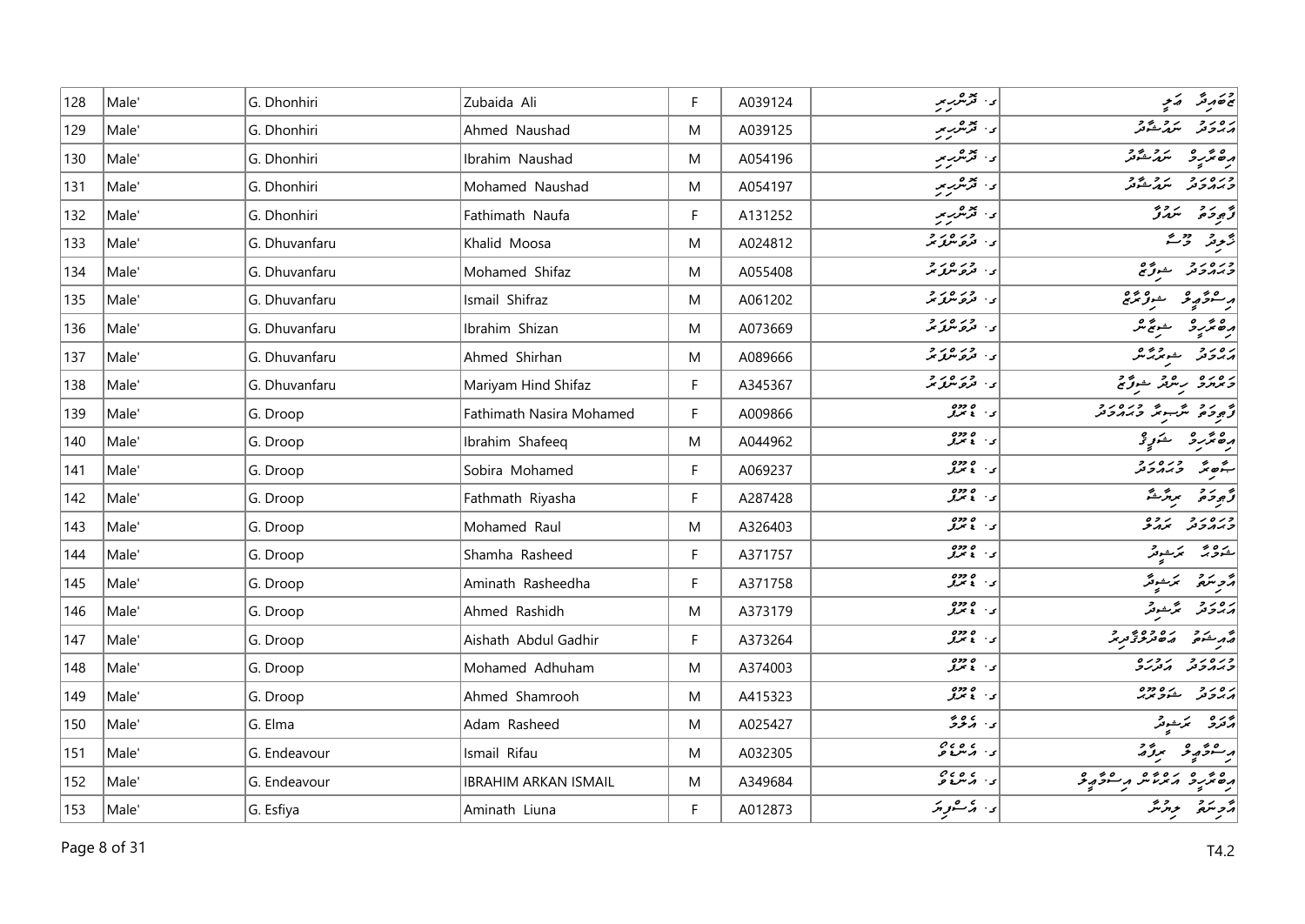| 154 | Male' | G. Esfiya        | Ismail Layaan Shiham      | M         | A342472 | ی گرگورگر                       | ر ھۇرپۇ كەرگە ھەرگ                                     |
|-----|-------|------------------|---------------------------|-----------|---------|---------------------------------|--------------------------------------------------------|
| 155 | Male' | G. Eththeyomaage | Mohamed Ismail            | ${\sf M}$ | A025212 | 202000<br>2 <sup>.</sup> ההפתכצ | ورەرو مەشرەپر                                          |
| 156 | Male' | G. Eththeyomaage | Moosa Ismail              | M         | A025213 | c s x c o c<br>s x n q n x - s  | دین مصر<br>حراکته<br>ەرسىۋەيج                          |
| 157 | Male' | G. Eththeyomaage | Ahmed Ismail              | M         | A027136 | c s x c o c<br>S INGIN : S      | پروژو<br>ەرسىۋەپرى                                     |
| 158 | Male' | G. Eththeyomaage | Abdulla Ismail            | ${\sf M}$ | A049785 | c s x c o c<br>S INGIN : S      | ە سىقۇمەمۇ<br>برە تراللە                               |
| 159 | Male' | G. Eththeyomaage | Abdul Ganee Ismail        | M         | A052579 | 202000<br>2 <sup>.</sup> ההפתכצ | ره وه د سر<br>اړه مرڅور س<br>ەرسىۋەيج                  |
| 160 | Male' | G. Eththeyomaage | Ramza Ismail              | F         | A075360 | 202000<br>2 <sup>.</sup> ההפתכצ | رەپە مەشۇر                                             |
| 161 | Male' | G. Eththeyomaage | Fath-hulla Ismail         | M         | A078558 | 202000<br>2 <sup>0</sup> ההפתכצ | ترة جر الله<br>ەرسىۋەيچ                                |
| 162 | Male' | G. Eththeyomaage | Ibrahim Ismail            | ${\sf M}$ | A128814 | s s x c o c<br>s x p n n s      | ەرھەترىر <sup>ە</sup>                                  |
| 163 | Male' | G. Eththeyomaage | Hassan Ismail             | M         | A144045 | coxcoc<br>songaa : s            | ەر سۇ ئەر<br>برسەيىتە                                  |
| 164 | Male' | G. Eththeyomaage | Ramiza Ismail             | F         | A166899 | s s x c o c<br>s x p n n s      | ەرسىۋەيچ<br>ترْحِ تَحْ                                 |
| 165 | Male' | G. Eththeyomaage | Aishath Shazra            | F         | A207280 | C 4 7 C 0 C<br>S 7 N P N N S    | و.<br>د کار شکوهی<br>شەڭج ئىگە                         |
| 166 | Male' | G. Eththeyomaage | IZUHAAN ABDULLA           | ${\sf M}$ | A333999 | י ההממיניים<br>הממיניים בי      | م محمدٌ مَنْ صَدَاللّه                                 |
| 167 | Male' | G. Eththeyomaage | Fathimath Maleeha Ibrahim | F         | A369784 | 202000<br>2 <sup>.</sup> ההפתכצ | توجوجه درية مصريرة                                     |
| 168 | Male' | G. Eththeyomaage | Hawwa Maaisha             | F         | A372366 | c s x c o c<br>S P M P A A · S  | رً مر شگر<br>برەپچ                                     |
| 169 | Male' | G. Excilaris     | Aminath Abdulla           | F         | A068018 | ى بەر ئۇسىۋىر شە<br>ジン          | مَەھىراللە<br>ړ د سره                                  |
| 170 | Male' | G. Excilaris     | Ahmed Allam Mohamed       | M         | A288868 | ، مەھبەدى بەرگە<br>ئ            | נסנד נסטר דנסנד<br>המכת ההיכב במהכת                    |
| 171 | Male' | G. Ezeylia       | Haajar Seema              | F         | A104790 | ی می میگر                       | محرم حر<br>مرگ محر<br>سىر                              |
| 172 | Male' | G. Ezeylia       | Shareefa Ali Hassan       | F         | A124170 | ، می دوگر<br>د . منح م          | ڪيپڙ کي پاڪس                                           |
| 173 | Male' | G. Faridhoo      | Abdulla Ali               | M         | A011162 | ی کو توفر                       | رە تراللە<br>رځ پو                                     |
| 174 | Male' | G. Faridhoo      | Ali Abdulla               | ${\sf M}$ | A025277 | ى - قەيمەتىر                    | أصَحِ صَصْحَداللّه                                     |
| 175 | Male' | G. Faridhoo      | Maimoona Abdulla          | F         | A033360 | ى - قەمبەتى                     | ترمز من محصرالله                                       |
| 176 | Male' | G. Faridhoo      | Ali Abdulla               | M         | A039956 | ى - تۆمىرىم                     | أَصَعِيدِ صَنْقَاتِمَاللَّهُ                           |
| 177 | Male' | G. Faridhoo      | Ahmed Abdulla             | ${\sf M}$ | A039957 | ى - قەميەتى                     | مەھىراللە<br>بر 2 د ج<br>م <i>ر</i> بر <del>5</del> تر |
| 178 | Male' | G. Faridhoo      | Mohamed Ibrahim           | M         | A039958 | ى - قەيموقۇ                     | و ر ه ر و<br>د بر پر تر<br>ەر ھەتىر ر                  |
| 179 | Male' | G. Faridhoo      | Mariyam Adam              | F         | A039960 | ى - قەيمەتىر                    | ر ه ر ه<br><del>ر</del> بربر ژ                         |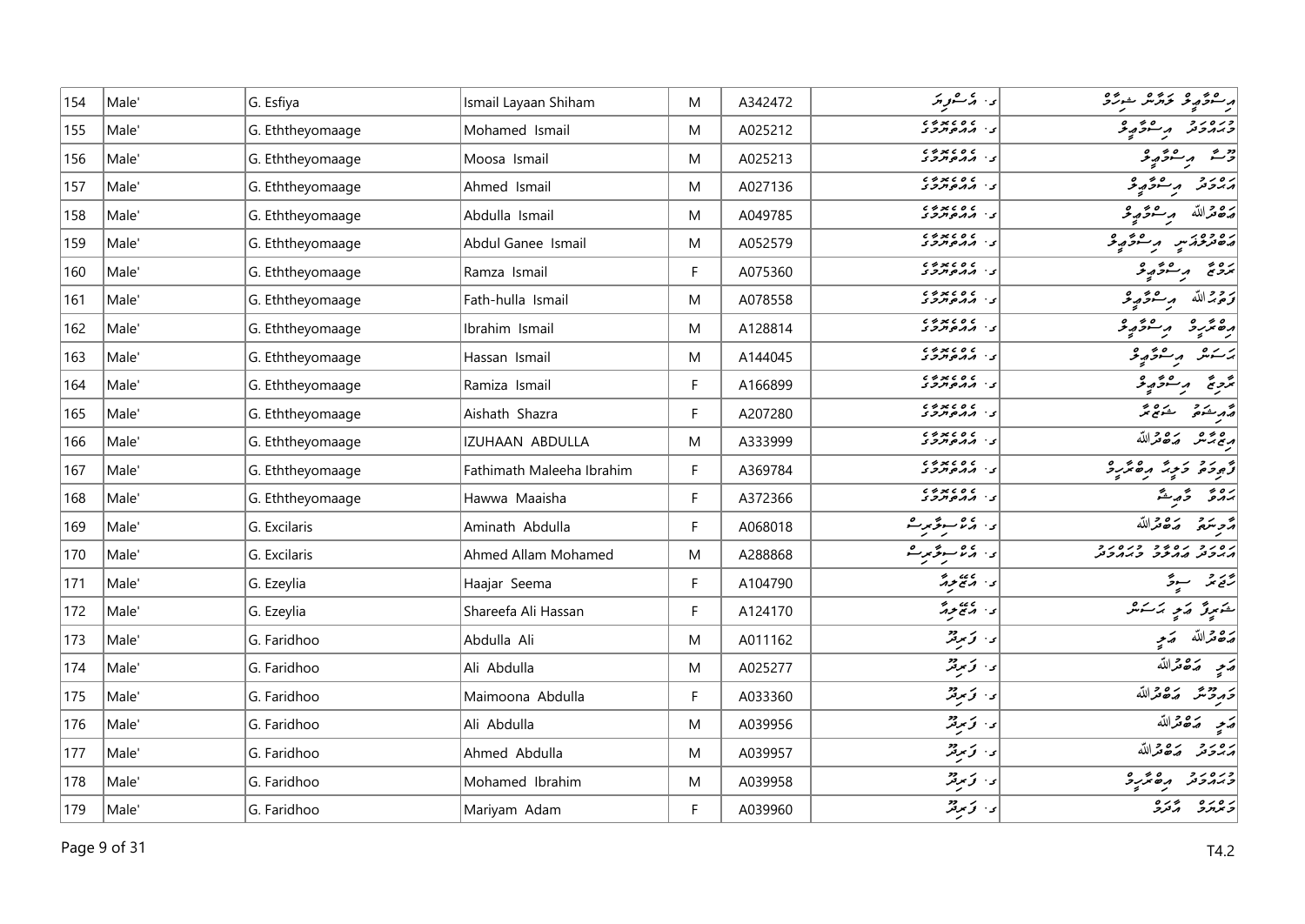| 180 | Male' | G. Faridhoo      | Mohamed Abdulla       | M           | A042343 | ء <sub>`</sub> توسیقر                | وره رو رووالله                      |
|-----|-------|------------------|-----------------------|-------------|---------|--------------------------------------|-------------------------------------|
| 181 | Male' | G. Faridhoo      | Ismail Abdulla        | M           | A124682 | ى كەنبەتى                            | مر عوصر محدد الله                   |
| 182 | Male' | G. Faridhoo      | Ahmed Ibrahim         | M           | A144470 | ى - قەيرىم                           | أرور وه محمدة                       |
| 183 | Male' | G. Faridhoo      | Fathimath Shiriyaan   | F           | A339068 | ء و تر مرقثر                         | و ده شومرو ش                        |
| 184 | Male' | G. Faridhoo      | Mariyam Nafha Ismail  | F           | A354782 | ى كەتىرىم                            | גם גם גם 2 השיבה 2                  |
| 185 | Male' | G. Faridhoo      | Aishath Najuda Ismail | F           | A381247 | <sub>ی</sub> کومرنژ                  | مەم شەم سرەش مەسرىم بو              |
| 186 | Male' | G. Faridhoo      | Mohamed Nabath Ismail | M           | A392011 | ء و تر مرقثر                         | ورەرو رەۋ رەۋرو                     |
| 187 | Male' | G. Feeroaz Lodge | Don Adam Fulu         | M           | A043000 | <br>  د ۱ ، ویژه بوده                | ید ه ۶ بر ه و و<br>ترسمه ترو تو تر  |
| 188 | Male' | G. Feeroaz Lodge | Yameen Adam           | M           | A045874 | ء په پرچ پوه                         | أثرج شروع أثروه                     |
| 189 | Male' | G. Feeroaz Lodge | Mariyam Afiya Moosa   | F           | A046082 | ، په کړه پوه په کلي.                 | במוב הקית כי                        |
| 190 | Male' | G. Feeroaz Lodge | Rozaina Adam          | F           | A046083 | ر ، و ۵۶۵۶ و.<br>د ۱ و مربع مربع     | بریر مرکز میکنده<br>مستقارینگر مرکز |
| 191 | Male' | G. Feeroaz Lodge | Shaheen Adam          | M           | A046084 |                                      | شمي شره د کرده ک                    |
| 192 | Male' | G. Feeroaz Lodge | Rizna Adam            | $\mathsf F$ | A046118 |                                      | ە ئەسىر ئەرە                        |
| 193 | Male' | G. Fehi Hiri     | Abida Milna           | $\mathsf F$ | A028087 | <br>  ی. کی <u>درس</u>               | أرصم وقسر                           |
| 194 | Male' | G. Fehi Hiri     | Hassan lyyaz          | ${\sf M}$   | A041802 | <br>  ی. ن <u>گررنرس</u>             | ئەسكەش مەمەرگەت                     |
| 195 | Male' | G. Fehi Hiri     | Azmath Ibrahim        | F           | A041803 | ی. کی ریر<br>  ی. ک <u>. ر. ر</u>    | رورو مصريره                         |
| 196 | Male' | G. Fehi Hiri     | Aishath Zifaf         | F           | A042260 | اء کارریز<br>ا                       | أَمَّارِ شَقَّ بِمَارَّدْ           |
| 197 | Male' | G. Fehi Hiri     | Asima Abdul Gany      | $\mathsf F$ | A045086 | - كوررير<br> - كور <u>رير</u>        | و ده ده ده وه د مبر                 |
| 198 | Male' | G. Fehi Hiri     | Zulaikha Abdulla      | F           | A046076 | --<br> ی- ڈرریر<br>                  | تحكم تحديث وكالحاقة                 |
| 199 | Male' | G. Fehi Hiri     | Aishath Shafqa Nazim  | F           | A096149 | - كى <i>رىرى</i> ر                   | مەر شەم شۇرقى مەر                   |
| 200 | Male' | G. Fehi Hiri     | Ahmed Faraz Fayaz     | M           | A347329 | ى كۆرىدى                             | رەرد رەە رەر                        |
| 201 | Male' | G. Fehigas       | Raihana               | F           | A126569 | ى كۆرىمىگە                           | لئەر بەتتە                          |
| 202 | Male' | G. Fehigas       | Mohamed Faisal        | M           | A154243 | <sub>ى</sub> ، ئۇر <sub>ى</sub> مىشە | ورەرو ۋەبىكى                        |
| 203 | Male' | G. Fehigas       | Aishath Reena         | F           | A154244 | <sub>ی</sub> . ڈریزے                 | و ديده مرس                          |
| 204 | Male' | G. Fehiniru      | Haneea Latheef        | F.          | A033198 | [ <sub>د :</sub> وَرِسِهُ            | رَسِيدٌ وَجوِرْ                     |
| 205 | Male' | G. Fehiniru      | Hidhana Latheef       | F           | A033200 | ى ئۇرىيەتە                           | رِ پَرُ پَر پَر پِر ک               |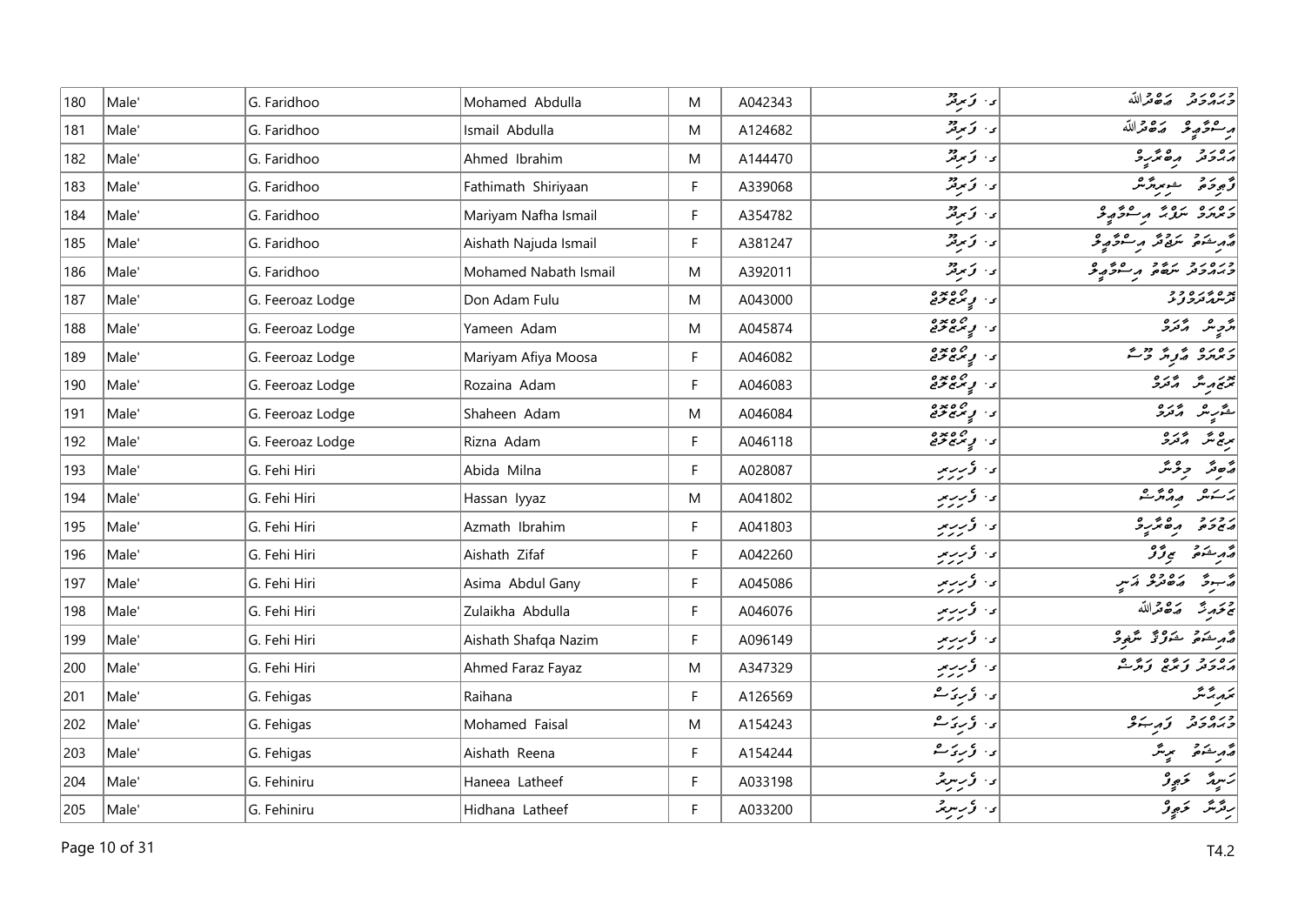| 206 | Male' | G. Fehiniru   | Hunana Latheef          | $\mathsf F$ | A082621 | ء <sub>'</sub> وُرِسِهُ     | رَ يَرْ بَرَ يَو بِرْ                                                                                                                                                                                                                                                                                                         |
|-----|-------|---------------|-------------------------|-------------|---------|-----------------------------|-------------------------------------------------------------------------------------------------------------------------------------------------------------------------------------------------------------------------------------------------------------------------------------------------------------------------------|
| 207 | Male' | G. Fehiniru   | Hudhuna Latheef         | F           | A082622 | د کار سرچه                  | دوستر محبو <sup>و</sup>                                                                                                                                                                                                                                                                                                       |
| 208 | Male' | G. Fehiniru   | Abdul Latheef Mohamed   | M           | A113592 | [ <i>د · ۆر</i> ىيەچمە      | - <i>دره د</i> و<br>ره وه ر<br>مەھىرم <del>ك</del> رېږ                                                                                                                                                                                                                                                                        |
| 209 | Male' | G. Fehiniru   | Hamdha Latheef          | F           | A154130 |                             | پرونگر کرېږو                                                                                                                                                                                                                                                                                                                  |
| 210 | Male' | G. Filaaveli  | Mohamed Mahfooz         | M           | A042089 | ء کو وگو کو                 | ور ه ر و د ر ده ده<br>ح پر پر سر کر د کر ش                                                                                                                                                                                                                                                                                    |
| 211 | Male' | G. Filaaveli  | Saeeda Moosa            | $\mathsf F$ | A056527 | اء وقرة و                   | سَمَدٍ مَرْ -2 مَسَّمَّ                                                                                                                                                                                                                                                                                                       |
| 212 | Male' | G. Full Moon  | Abdul Hameed            | M           | A051935 | و ه ود ه<br>د ۰ ز د در س    | ړه وه ر<br>په هنرو پر د                                                                                                                                                                                                                                                                                                       |
| 213 | Male' | G. Full Moon  | Aishath Hussain         | F           | A051936 | د و و ده و.<br>د ۰ ز د در س |                                                                                                                                                                                                                                                                                                                               |
| 214 | Male' | G. Gahuroadhi | Aishath Guraishia       | F           | A049870 | ء کارگرمر                   |                                                                                                                                                                                                                                                                                                                               |
| 215 | Male' | G. Gahuroadhi | Ahmed Ziyan Ziyad       | M           | A373932 | ا د ان ترجم د بر ا          | גם גד תואית תוארת<br>גגבת תואית תואת                                                                                                                                                                                                                                                                                          |
| 216 | Male' | G. Gasru      | Mohamed Hussain Ibrahim | M           | A038707 | لى - ئۇسۇمۇ                 | ورەرو چە شهر شهر مەھكرى                                                                                                                                                                                                                                                                                                       |
| 217 | Male' | G. Gasru      | Shaheen Mohamed         | $\mathsf F$ | A051789 | ى ئۇسۇم                     | أشكر مردرد                                                                                                                                                                                                                                                                                                                    |
| 218 | Male' | G. Gasru      | Shuha Mohamed           | F           | A079807 | ى كۆسۈمى                    |                                                                                                                                                                                                                                                                                                                               |
| 219 | Male' | G. Gasru      | Tholal Mohamed          | M           | A131121 | ى گەنبەتە                   | ر و دره رو<br>بوڅو وبرمرح                                                                                                                                                                                                                                                                                                     |
| 220 | Male' | G. Gasru      | Aishath Laisa Ali       | F           | A166165 | ى - تۇسۇمۇ                  |                                                                                                                                                                                                                                                                                                                               |
| 221 | Male' | G. Gasru      | Nadha Mohamed           | F           | A167478 | لى - ئۇسۇمۇ                 |                                                                                                                                                                                                                                                                                                                               |
| 222 | Male' | G. Gasru      | Ayman Mohamed Hashim    | M           | A340831 | ى كۆسۈمى                    | أيروس وبرورو المحشو                                                                                                                                                                                                                                                                                                           |
| 223 | Male' | G. Gasru      | Aishath Eman            | F           | A340833 | ى كۆسۈمى                    | وأرشني ولمحمد                                                                                                                                                                                                                                                                                                                 |
| 224 | Male' | G. Haaufaa    | Ahmed Wafir             | M           | A024865 | ، ژوژ                       | ړورو ځېږ                                                                                                                                                                                                                                                                                                                      |
| 225 | Male' | G. Haaufaa    | Hawwa Shazeen           | F           | A058592 | ى گەفۇ                      | برە ئەسكىم ئىر                                                                                                                                                                                                                                                                                                                |
| 226 | Male' | G. Haaufaa    | Khadheeja Fazeen        | F           | A080808 | ى ئەردى                     |                                                                                                                                                                                                                                                                                                                               |
| 227 | Male' | G. Haaufaa    | Ali Mafaz               | M           | A120000 | ى ئەرىخ                     | $\begin{array}{ c c } \hline 0 & 0 & 0 & 0 \\ 0 & 0 & 0 & 0 \\ 0 & 0 & 0 & 0 \\ 0 & 0 & 0 & 0 \\ 0 & 0 & 0 & 0 \\ 0 & 0 & 0 & 0 \\ 0 & 0 & 0 & 0 \\ 0 & 0 & 0 & 0 \\ 0 & 0 & 0 & 0 & 0 \\ 0 & 0 & 0 & 0 & 0 \\ 0 & 0 & 0 & 0 & 0 \\ 0 & 0 & 0 & 0 & 0 & 0 \\ 0 & 0 & 0 & 0 & 0 & 0 \\ 0 & 0 & 0 & 0 & 0 & 0 \\ 0 & 0 & 0 & 0$ |
| 228 | Male' | G. Haiythari  | Shahaamath Mohamed      | M           | A035423 | ى ئەھمۇمىر                  | ر د در دره در<br>شوروه ورمارد                                                                                                                                                                                                                                                                                                 |
| 229 | Male' | G. Haiythari  | Rizma Mohamed           | F           | A035580 | ى گەھۇمىيە                  | و رە ر د<br>تر پر تر تر<br>سرچ پڅ                                                                                                                                                                                                                                                                                             |
| 230 | Male' | G. Haiythari  | Ahmed Nadeem            | M           | A035588 | ى ئەھمۇمىر                  | رەرو ئىرو                                                                                                                                                                                                                                                                                                                     |
| 231 | Male' | G. Haiythari  | ljaz Mohamed            | M           | A035589 | ى گەھۇمىيە                  | $5,012$ $82$                                                                                                                                                                                                                                                                                                                  |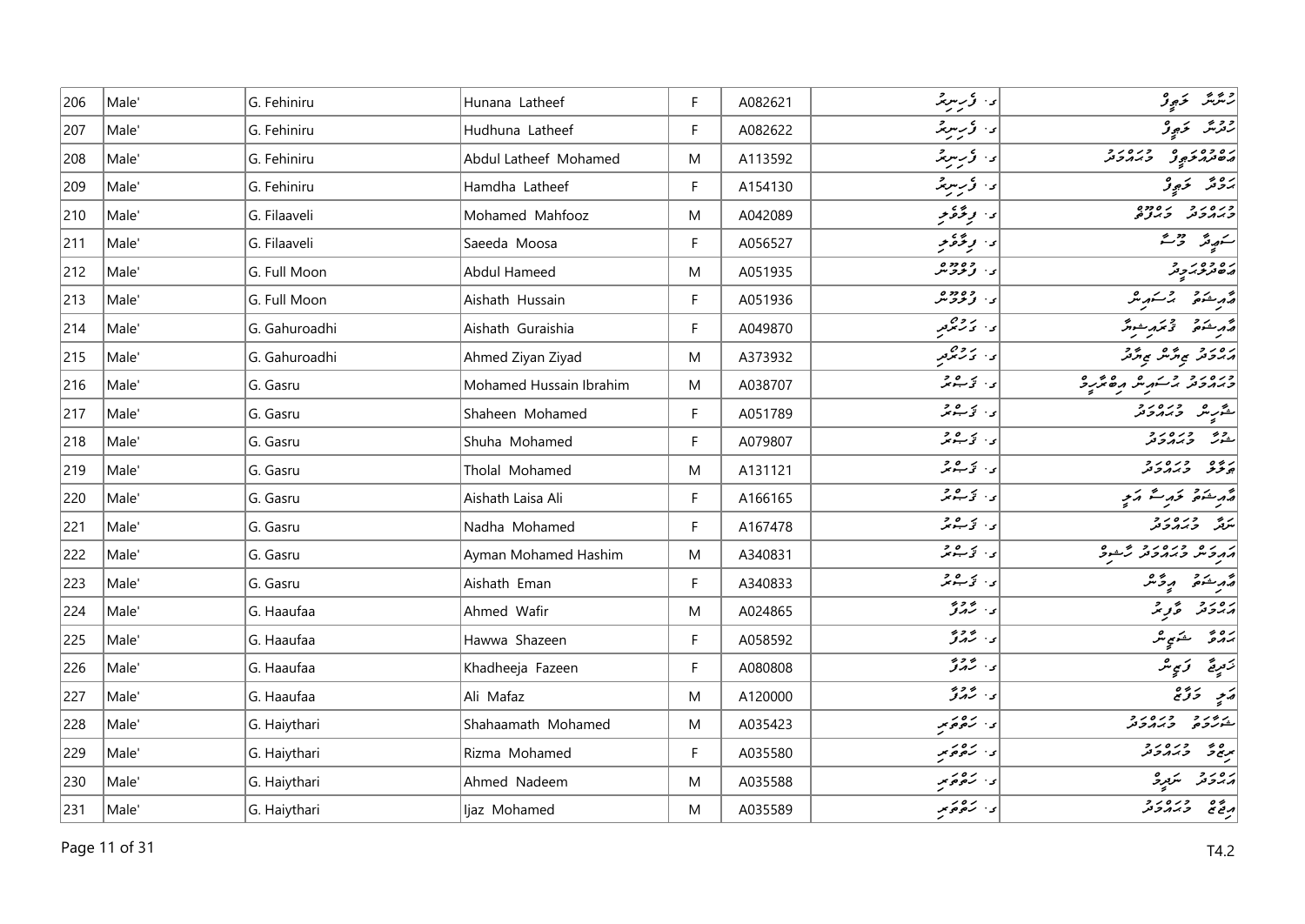| 232 | Male' | G. Haiythari    | Anisa Abdul Rahman     | F  | A035590 | ى ئەھمۇمىيە                    | ر ٥ ۶ ٥ ٥ ٥ ٥ ٩<br>پره تر پر بر بر بر<br>ر محمد مرکب |
|-----|-------|-----------------|------------------------|----|---------|--------------------------------|------------------------------------------------------|
| 233 | Male' | G. Haiythari    | Samahath Mohamed       | F. | A319221 | ى ئەھمۇمىر                     | ر دره دره دره<br>سکوره ورمارد                        |
| 234 | Male' | G. Hasankaarige | Dr Mohamed Munavvar    | M  | A034444 | <sub>ى</sub> ئەسكەنگەنگەنچونچە |                                                      |
| 235 | Male' | G. Hasankaarige | Aminath Raaia Munavvar | F. | A091876 | ى ئەسكەنلەر ئە                 | הכית האי כיתובת                                      |
| 236 | Male' | G. Hazview      | Maryam Hazly Hilmy     | F  | A023025 | ی کے حوالہ                     | روره رو رود<br>د برمرد رج د برود                     |
| 237 | Male' | G. Hazview      | Ahmed Hazyl Hilmy      | M  | A023026 | ی کے عرور                      | رەرد رىپى بىر                                        |
| 238 | Male' | G. Heylhi       | Hussain Waheed         | M  | A024424 | ى بىمبى                        | جرسكمر يثمر وكريتمر                                  |
| 239 | Male' | G. Heylhi       | Mohamed Hussain        | M  | A026453 | ى بى مىيى بى                   | ورەرو ورىدىگ                                         |
| 240 | Male' | G. Heylhi       | NAFEESA AHMED          | F  | A042303 | —<br>ای کشی                    | سَمَدٍ سَنَةً مَصَدَّدَ مَد                          |
| 241 | Male' | G. Heylhi       | Aishath Shibana        | F  | A042304 | ای به محکمه<br>ا               | ړې شکو شرځ ش                                         |
| 242 | Male' | G. Heylhi       | Abdulla Shabeen        | M  | A042305 | ى بىمىمى                       | مَرْهُ مَّرَاللَّهُ شَوَصْرٌ                         |
| 243 | Male' | G. Heylhi       | Mariyam Waheeda        | F  | A069731 | ے<br>ای <sup>5</sup> شرط       | دەرە كەبۇ                                            |
| 244 | Male' | G. Heylhi       | Aminath Shiznee        | F  | A092278 | ى به محيمو                     | أترجر ستركم المسوء والمحر المحر                      |
| 245 | Male' | G. Heylhi       | Hassan Shamoon         | M  | A128775 | ى بىستىمىي                     | بر کاش شودهاس                                        |
| 246 | Male' | G. Heylhi       | Suma Hussain Waheed    | F  | A151238 | ى بىمىمى                       | جۇ جىسكىرىكر ھەيد                                    |
| 247 | Male' | G. Hikiveli     | Hassan Nimal           | M  | A053370 | ای پر رہائے<br>سیسے سر         | يُرْسَدُ سِردَّكَرُ                                  |
| 248 | Male' | G. Hikiveli     | Ali Abdul Rahman       | M  | A053396 | ى سەر بەھ بىر<br>سەر بەر       | ر ده ده ده ده د                                      |
| 249 | Male' | G. Hikiveli     | Mohamed Nimal          | M  | A053397 | ى سەر ئور                      | כנה בב תוכצ                                          |
| 250 | Male' | G. Hikiveli     | Aminath Viruzana       | F  | A053399 | ى رىپەغ يو                     | و سره و دو ش                                         |
| 251 | Male' | G. Hikiveli     | Sanna Ali              | F  | A078165 | ى رىپەغچ                       | سەئىرىگە كەيچ                                        |
| 252 | Male' | G. Hikiveli     | Hawwa Simla            | F  | A100489 | ى رىپەغچ                       | ر ه و<br>پر د څ<br>روتو<br>پ                         |
| 253 | Male' | G. Hikiveli     | Ismail Ihusan          | M  | A150332 | ى رىپە ئۈم                     | رىقۇرچە روشۇر                                        |
| 254 | Male' | G. Hikiveli     | Aishath Minha Hassan   | F  | A367673 | ای سرده کو<br>سرد سرد کر       | ەر شەر بارا ئاسەر                                    |
| 255 | Male' | G. Hiran        | Aishath Saina          | F  | A098450 | ای- ریزیڈ<br>——                | مەر شىم كىمەت<br>مەر شىم كىمەت                       |
| 256 | Male' | G. Hiran        | Hawwa Manike           | F. | A376796 | ى - ئەيمەنلى                   | برە پەر پ                                            |
| 257 | Male' | G. Hiran        | Mohamed Aiham Adil     | M  | A394341 | ای- ریزیگر<br>——               | כממכת גתמכ התפ                                       |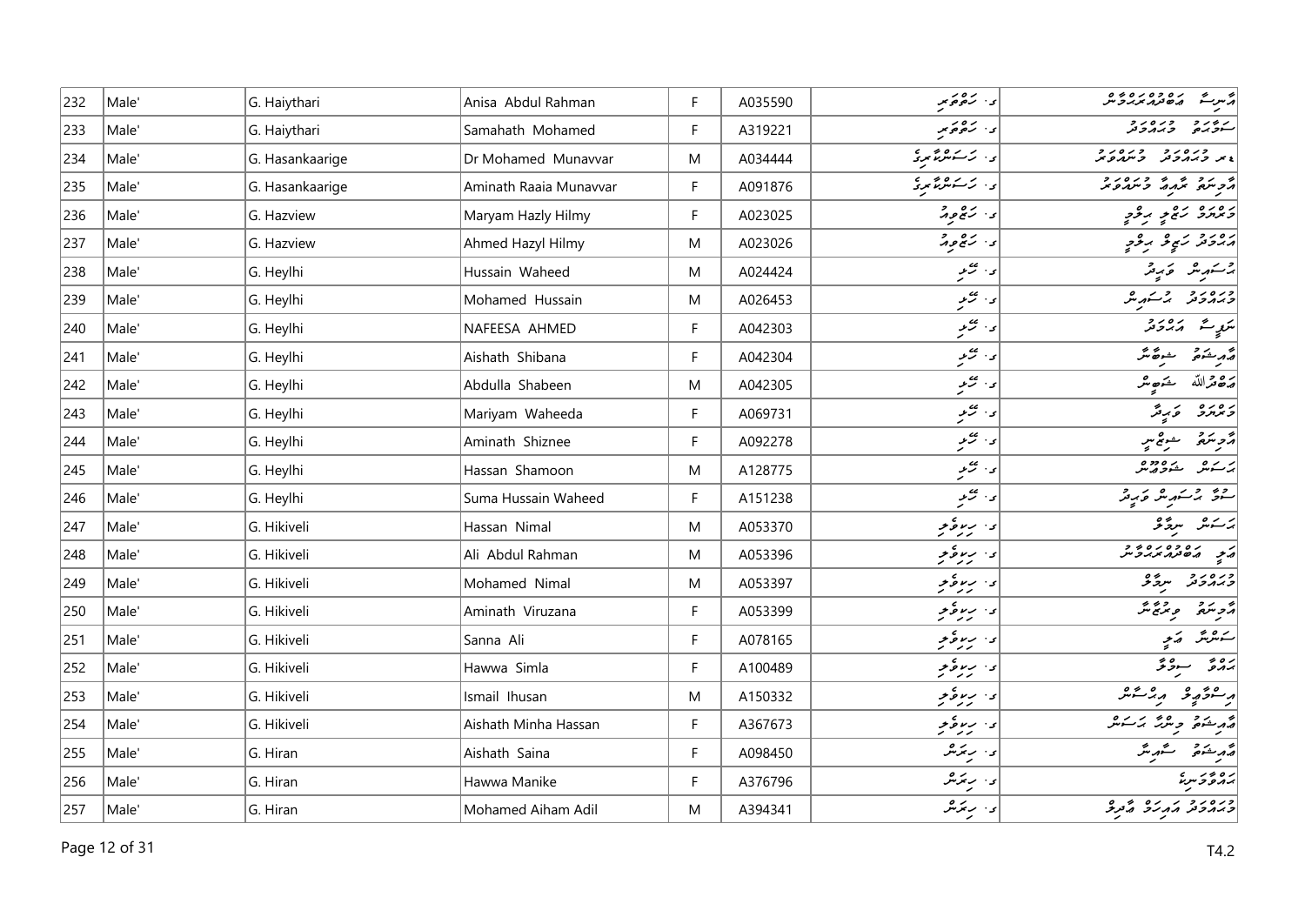| 258 | Male' | G. Hiran       | Mohamed Lahfaan Akthar   | M           | A394776 | ء سر پر میں                              | ورەر د رەپە رەر د<br><i>دىد</i> روپۇس تەرەپر          |
|-----|-------|----------------|--------------------------|-------------|---------|------------------------------------------|-------------------------------------------------------|
| 259 | Male' | G. Hiran       | Aminath Zainath Azim     | F           | A394777 | <sub>ى</sub> سىبە ئەھ                    | أأدبتكم تمرينكم أجرد                                  |
| 260 | Male' | G. Hope        | Ibrahim Shiham           | M           | A011905 | ا د جوړ                                  | رە ئەر ئىسىمى                                         |
| 261 | Male' | G. Hope        | Ahmed Mohamed            | M           | A054929 | ى بەر بۇ                                 | גפנד כגם בכ<br>הגבת בגהבת                             |
| 262 | Male' | G. Hope        | Nazima Ahmed             | $\mathsf F$ | A092451 | ى بىر بۇ                                 | شيئ مەددىر                                            |
| 263 | Male' | G. Hope        | Mohamed Yasif            | M           | A125422 | ى بىر جو                                 | כנסנכ הבית                                            |
| 264 | Male' | G. Hope        | Azeema Ahmed             | F           | A255391 | ى بىر بۇ                                 |                                                       |
| 265 | Male' | G. Hope        | Rasheeda Ahmed           | F           | A270775 |                                          | ىر<br>مرىيەنگر كەبرى تەر                              |
| 266 | Male' | G. Hope        | Azma Ahmed               | F           | A354033 | ى بەر بۇ                                 | 7.01 371                                              |
| 267 | Male' | G. Hope        | Naaif Ahmed              | M           | A408018 | ى بىر جو                                 | لتندو<br>پروژو                                        |
| 268 | Male' | G. Hope        | Nauma Ahmed              | F           | A408077 | ى بىر جو                                 | سرويح<br>ەرەر                                         |
| 269 | Male' | G. Hope        | Yasfa Ahmed              | $\mathsf F$ | A408078 | په همنگو                                 | بر ٥ پر و<br>م <i>ر</i> بر <del>و</del> تر<br>ېز شوتر |
| 270 | Male' | G. Hope        | Nafiu Ahmed              | M           | A411128 | ى بىر جو                                 | أشروه برورد                                           |
| 271 | Male' | G. Hudhumuraka | Hassan Manik             | M           | A033494 | و و و و ر ر<br>ی - رفرو بون              | ر<br>ئەسەملىرى س <sub>ى</sub> رىق                     |
| 272 | Male' | G. Hudhumuraka | Ashiyath Nashwa Hassan   | F           | A037986 | و و و و ر ر<br>د ۱ رتو <del>ر</del> برنا | أأر شوارة أمر مركب أو المركب الركب المر               |
| 273 | Male' | G. Hudhumuraka | Aishath Hassan Maniku    | F           | A045756 | و و و در ر<br>د ۱ رتو <del>ر</del> برنا  | مەر شىم ئەسكىرى بىر                                   |
| 274 | Male' | G. Hudhumuraka | Ahmed Nasih              | M           | A049618 | و و و در.<br>د گلاچ بود                  | أرەر ئەسىر                                            |
| 275 | Male' | G. Hudhumuraka | Mohamed Naif             | M           | A299714 | و و و در ر<br>د ۱ رترو برنا              | ورەرو شهر                                             |
| 276 | Male' | G. Hudhumuraka | Ahmed Naail              | M           | A299715 | و و و و ر ر<br>د ۱ رتو <del>ر</del> برنا | رەر شەر                                               |
| 277 | Male' | G. Hudhumuraka | Fathimath Naufa          | F           | A299716 | و و و و ر ر<br>و . گلاپ بنرما            | أزجوخهم سمدتر                                         |
| 278 | Male' | G. Hudhumuraka | Fathimath Junaina Jaufar | $\mathsf F$ | A333633 | و و و در ر<br>د ۱ رترو برنا              | وتجوده وسمرش ومدد                                     |
| 279 | Male' | G. Hudhumuraka | Hassan Jilwaz Jaufar     | M           | A333634 | و و و و ر ر<br>ی - رفرو برنا             | ر کړه ده ده ده دره د                                  |
| 280 | Male' | G. Iona        | Ali Rifau                | M           | A058531 | ی مرمگ                                   | أوسمي سرقرها                                          |
| 281 | Male' | G. Iona        | Hussain Rifau            | M           | A084230 | ى بەر ئەش                                | ر سەر شەر بودۇ.<br>مەسىر بىر                          |
| 282 | Male' | G. Iona        | Fathmath Rifau           | F           | A084305 | ى مەمەتتە                                | أوهوده<br>ىرۇپ                                        |
| 283 | Male' | G. Iona        | Aminath Shabana          | $\mathsf F$ | A084306 | ی مرمگ                                   | أرديده المناصر                                        |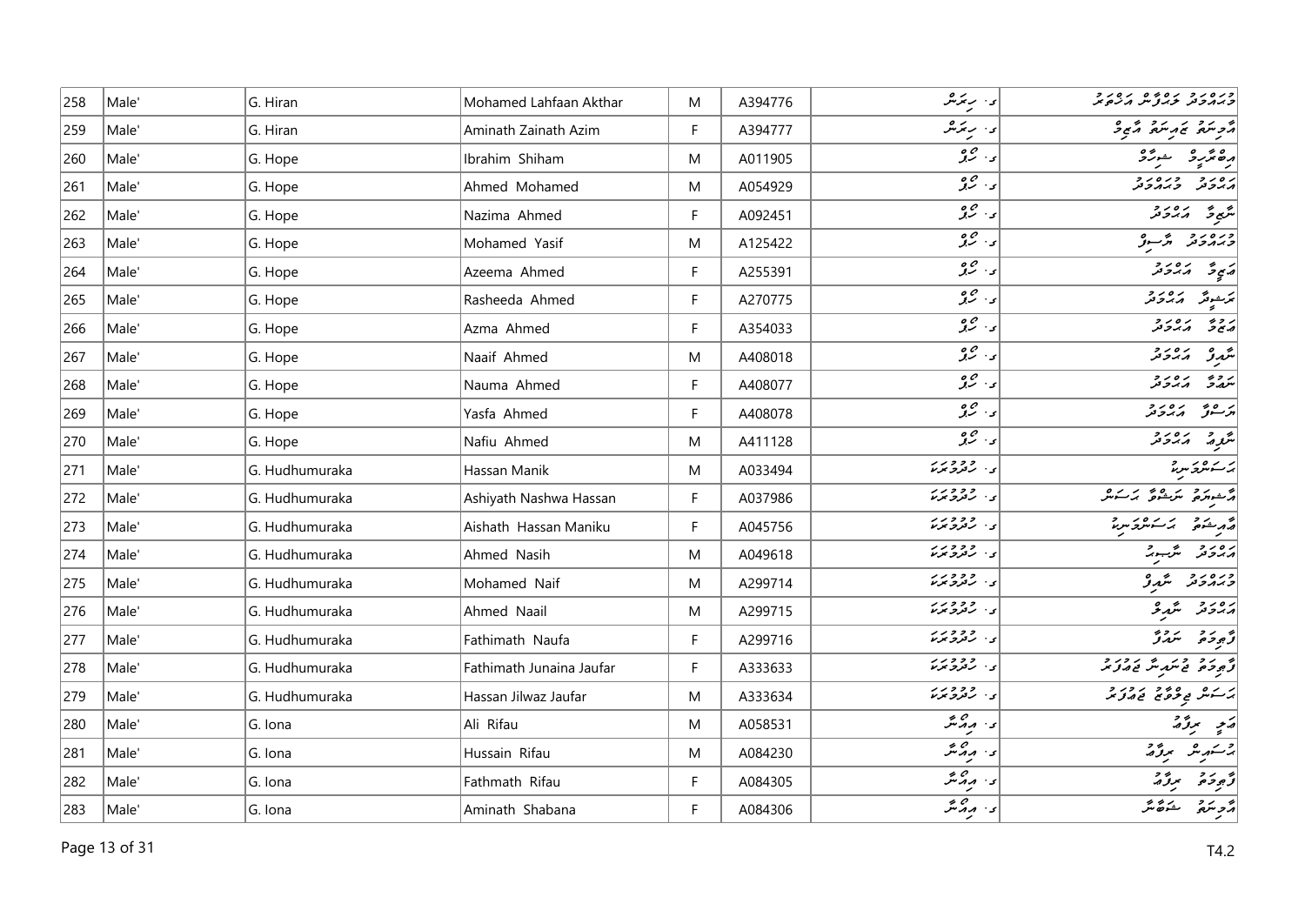| 284 | Male' | G. Iona          | Khadeeja Ulya              | F  | A308301 | ی مرکز مگر                            | زَمَرِيحَ الْأَحْرَادُ                                                                                        |
|-----|-------|------------------|----------------------------|----|---------|---------------------------------------|---------------------------------------------------------------------------------------------------------------|
| 285 | Male' | G. Iona          | Nouf Malak Rifau           | F. | A334738 | ى بەرگەنتر                            | بروه رره برور                                                                                                 |
| 286 | Male' | G. Jewel         | Asifa Jabir                | F. | A081657 | ى بى ھى ھ                             | ومبورٌ في حد                                                                                                  |
| 287 | Male' | G. Jewel         | Ahmed Viam Abdul Latheef   | M  | A167097 | ى بى ھى ھ                             | גם גב פיים גם כפי ס<br>גגבת פניכ גם מגבית צ                                                                   |
| 288 | Male' | G. Jewel         | Aishath Niam Abdul Latheef | F  | A333118 | د ، ه ه ه و                           | ה' איבים יעד הסינות ה                                                                                         |
| 289 | Male' | G. Jewellers     | Fathmath Irshaada          | F  | A325578 | ى بەر ئەر                             | توجوجو المراشقة                                                                                               |
| 290 | Male' | G. Kaani Hiyaa   | Mohamed Jaleel             | M  | A058808 | ى ، ئامىرىدىگە<br>س                   | ورەر دىم يە                                                                                                   |
| 291 | Male' | G. Kalaavehi     | Ibrahim Waheed             | M  | A037937 | ى بە ئەقۋىر                           | رە ئۆر ئەيە                                                                                                   |
| 292 | Male' | G. Kalaavehi     | Aisha Reema Waheed         | F  | A151330 | ، ئەقەۋىر                             | أقهر مشكو المحارية                                                                                            |
| 293 | Male' | G. Kalaavehi     | Sarah Reeman Waheed        | F  | A165351 | ، ئەمۇھەر<br>ا <sup>ى ،</sup> ئىمۇھەر | سە ئەرگەر كەيدىر                                                                                              |
| 294 | Male' | G. Kalaavehi     | Maryam Thasannum Waheed    | F. | A382842 | —<br> ى- ئىقۇم ئە                     | נים נים בינים בייברי בייברי                                                                                   |
| 295 | Male' | G. Kanduroalhi   | Zulfa Mohamed              | F  | A026034 | ى سەكىسى تېڭرىپ                       | وه وره رو<br>بحرق وبرمرد                                                                                      |
| 296 | Male' | G. Kanduroalhi   | Abdullahi Majeed           | M  | A026035 | ى سىگىنىدىكى بىر                      | پرھ قرالله   تاتی قر                                                                                          |
| 297 | Male' | G. Kanduroalhi   | Dr. Ahmed Shifaz           | M  | A042238 | ى سەكىسى تېڭرىپ                       | برەر برەرد ھۆق<br>جىمەس برېرى ھۆق                                                                             |
| 298 | Male' | G. Kanduroalhi   | Mohamed Shah               | M  | A067598 | ى سىد ئىرىمىيە                        | ورەر دەر                                                                                                      |
| 299 | Male' | G. Kanduroalhi   | Ismail Shaafee             | M  | A067750 | ى سىگەن تەرەپىر                       | بر جۇم ئىم ھىسىمبر                                                                                            |
| 300 | Male' | G. Kanduroalhi   | Fanaara Majeedh            | F  | A073026 | ى ئەسىۋەتر                            | ۇشرىگە كەلم بىر                                                                                               |
| 301 | Male' | G. Kanduroalhi   | Fanaz Majyd                | F. | A073027 | ى سەكىسى تېڭرىپ                       | ترتترج وتحييش                                                                                                 |
| 302 | Male' | G. Kanduroalhi   | Ibrahim Shaheed            | M  | A092014 | ى سىگىنىدىكى بىر                      | 5, 20, 0,<br>ے کے رکھر<br>پخ                                                                                  |
| 303 | Male' | G. Kanduroalhi   | Maasha Majeed              | F  | A337735 | ى سىدىن تۈرىپ                         | وَّحَدٌ وَمِرٍ وَ                                                                                             |
| 304 | Male' | G. Karankaamaage | Nazurana Ahmed             | F  | A037349 | ى سىم ئىر ھەم جەم<br>ي                | بروه می ده دو                                                                                                 |
| 305 | Male' | G. Karankaamaage | HASSAN MOHAMED RAFEEU      | M  | A038365 | ى سىمىتىرى <i>نى ۋە</i>               | ير شاعر المردم و المردم المركز و المركز به المركز به المركز به المركز به المركز به المركز به المركز به المركز |
| 306 | Male' | G. Karankaamaage | Aishath Rafeeu             | F  | A038375 | ر به ره ۶۶۶<br>د ۱ مرس رو د           | مەرخىم ئۇم                                                                                                    |
| 307 | Male' | G. Karankaamaage | Aminath Rafeeu             | F  | A039652 | ر به ره ۶۶۶<br>د ۱ مرس رو د           | أأروسكم تكروها                                                                                                |
| 308 | Male' | G. Karankaamaage | Mishkath Abdul Ghanee      | F. | A166087 | ى سىمىتىرى <i>نى</i> تەرەپ<br>ئ       | - مقرح بره وه در بر<br>د شونامو بر مصر در کم بر                                                               |
| 309 | Male' | G. Kashiveli     | Ibrahim Wafir              | M  | A032387 | ى ئەبرەتچ                             | رەپزىر ئورتم                                                                                                  |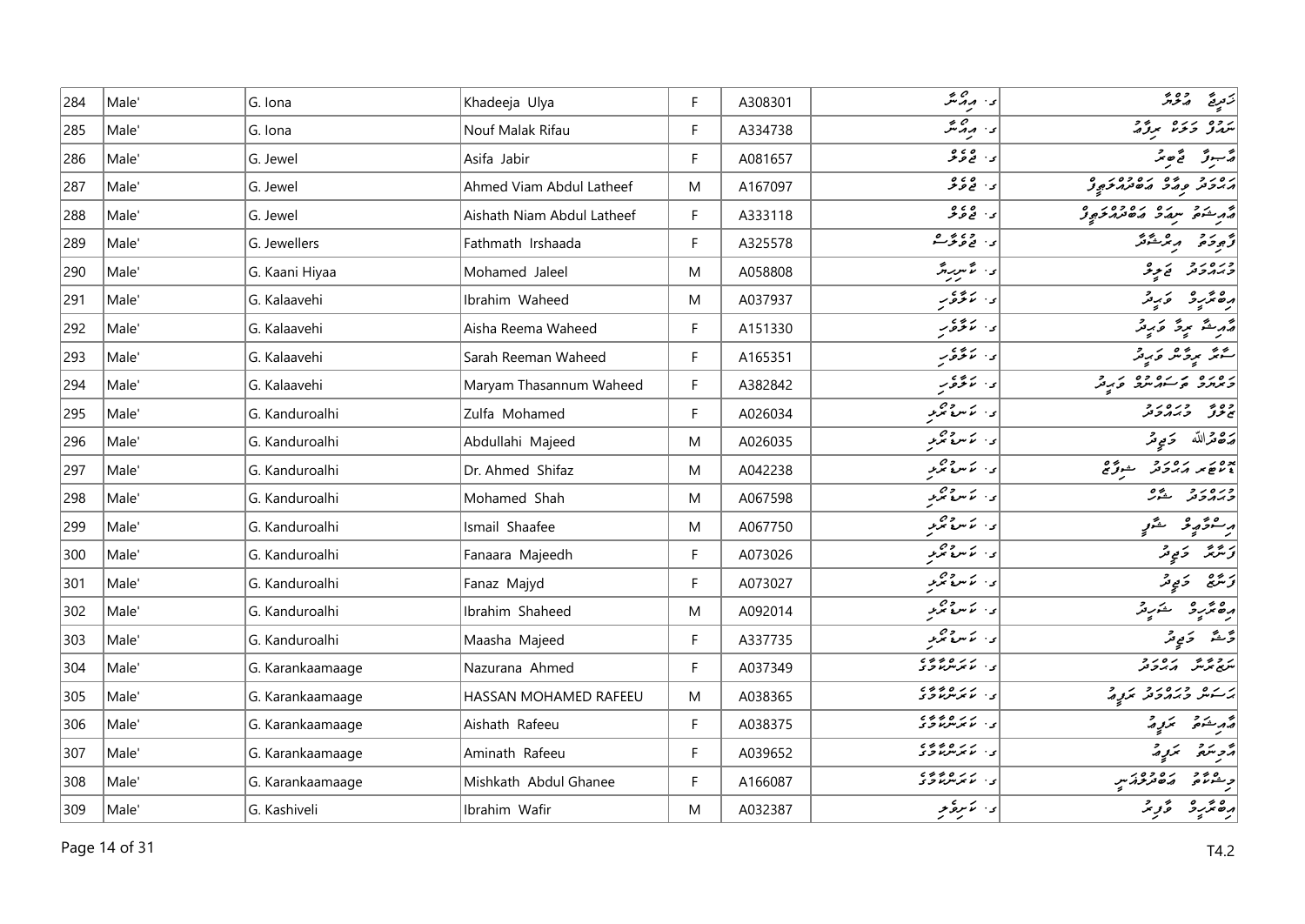| 310 | Male' | G. Kashiveli    | Zakwan Ibrahim Wafir             | ${\sf M}$ | A056792 | <sub>ی</sub> عمرهٔ محر                                                                                                        | ى ئەۋىر مەھرىرى ۋېر                                |
|-----|-------|-----------------|----------------------------------|-----------|---------|-------------------------------------------------------------------------------------------------------------------------------|----------------------------------------------------|
| 311 | Male' | G. Kashiveli    | Zura Ibrahim Wafir               | F         | A111202 | ى ئەبرەمۇ                                                                                                                     | فرنگر مەنگەر ئەرىگە                                |
| 312 | Male' | G. Kigali       | Mariyam Saleena Hameed           | F         | A038439 | ى سوئىچە                                                                                                                      | د ۱۳۶۶   سَوِینَ ټروپنځ                            |
| 313 | Male' | G. Kigali       | Aishath Shaina Hameed            | F         | A038440 | ى سوئىچە                                                                                                                      | و<br>وگرېشونو شورس پرور                            |
| 314 | Male' | G. Kigali       | Hussain Hameed                   | M         | A039032 | ى سوئىچە                                                                                                                      | برستهر شرا براياني                                 |
| 315 | Male' | G. Kigali       | Samhaan Hussain Hameed           | M         | A039033 | ى سوئىچە                                                                                                                      | رووما والمستهر مراد والمحمد                        |
| 316 | Male' | G. Kigali       | Rayaan Mohamed Farhath<br>Farook | M         | A164673 | ى سوئىچە                                                                                                                      | ה הם כנסגב הסגב החבב<br>הנדיניה בההכנה צ'הנהם צ'הנ |
| 317 | Male' | G. Kisumu       | Raashida Yoosuf                  | F         | A052152 | $\begin{bmatrix} 2 & 2 & 3 \\ 2 & 3 & 3 \\ 3 & 3 & 4 \end{bmatrix}$                                                           |                                                    |
| 318 | Male' | G. Kisumu       | Amani Atieno Onyango             | F         | A058140 | $\begin{array}{c}\n\overline{mn} & \overline{m} \\ \overline{3m} & \overline{m} \\ \overline{2m} & \overline{m}\n\end{array}$ |                                                    |
| 319 | Male' | G. Kokkiri      | Mohamed Fahmy Hassan             | M         | A010803 | $5 - 27$                                                                                                                      | ورەرو روپە ئەسەر                                   |
| 320 | Male' | G. Kokkiri      | Abdullah Farouk Hassan           | M         | A036717 | $\frac{1}{2}$                                                                                                                 | رە قراللە ئۇچرى ئەسكەنگە                           |
| 321 | Male' | G. Kokkiri      | Zara Fahmy Hassan                | F         | A340672 | 70000                                                                                                                         | ڭ ئۆزى ئەسەر                                       |
| 322 | Male' | G. Kolamaa      | Leena Saleem                     | F         | A044555 | ى سىمىتى ئىچ                                                                                                                  | په سکوچ                                            |
| 323 | Male' | G. Kolamaa      | Ahmed Saleem                     | M         | A044557 | ى سىمىتى ئىچ                                                                                                                  | رەر ئەرۋ                                           |
| 324 | Male' | G. Kolamaa      | Aminath Liyooni Saleem           | F         | A044587 | ى سىمىمى                                                                                                                      | أدويتم والمستنفرة                                  |
| 325 | Male' | G. Kolamaa      | Mohamed Saleem                   | M         | A044785 | ى سىمىتى ئىچ                                                                                                                  | ورەرو سەرو                                         |
| 326 | Male' | G. Kolamaa      | <b>Ismail Mohamed Saleem</b>     | M         | A100809 | ى سىمىتى ئىچ                                                                                                                  | ر عۇرۇ دىمەدىر سېرو                                |
| 327 | Male' | G. Kolamaa      | Hussain Saleem                   | M         | A100810 | ى بىم ئۆگ                                                                                                                     |                                                    |
| 328 | Male' | G. Kolamaa      | Hassan Rifau                     | M         | A165278 | ى سىمىتى ئىچ                                                                                                                  | يز کمش بروژها                                      |
| 329 | Male' | G. Kudafusheege | Aishath Idrees                   | F         | A044628 |                                                                                                                               | و<br>د مرشو مورمرے                                 |
| 330 | Male' | G. Kudafusheege | Mohamed Shiham                   | M         | A054561 |                                                                                                                               | ورەرو ئىدۇۋ                                        |
| 331 | Male' | G. Laami Hiyaa  | Fareeda Adam                     | F         | A078742 | <sub>ى م</sub> محرىرى <i>م</i> ى                                                                                              | كوسيتش المرتزرة                                    |
| 332 | Male' | G. Laamige      | Aishath Shabana                  | F.        | A012887 | ى بۇرگە                                                                                                                       | مُ مِنْدَمْ شَوَّصْرُ                              |
| 333 | Male' | G. Laamige      | Abdul Gafoor Adam                | M         | A045718 | ى بە ئۇچە ئە                                                                                                                  | נ ס כ ס ג רב ב מ ב יירי<br>הם בתיכה ציירה וה הברב  |
| 334 | Male' | G. Laamige      | Jameela Adam                     | F         | A045729 | ى بۇرگە                                                                                                                       |                                                    |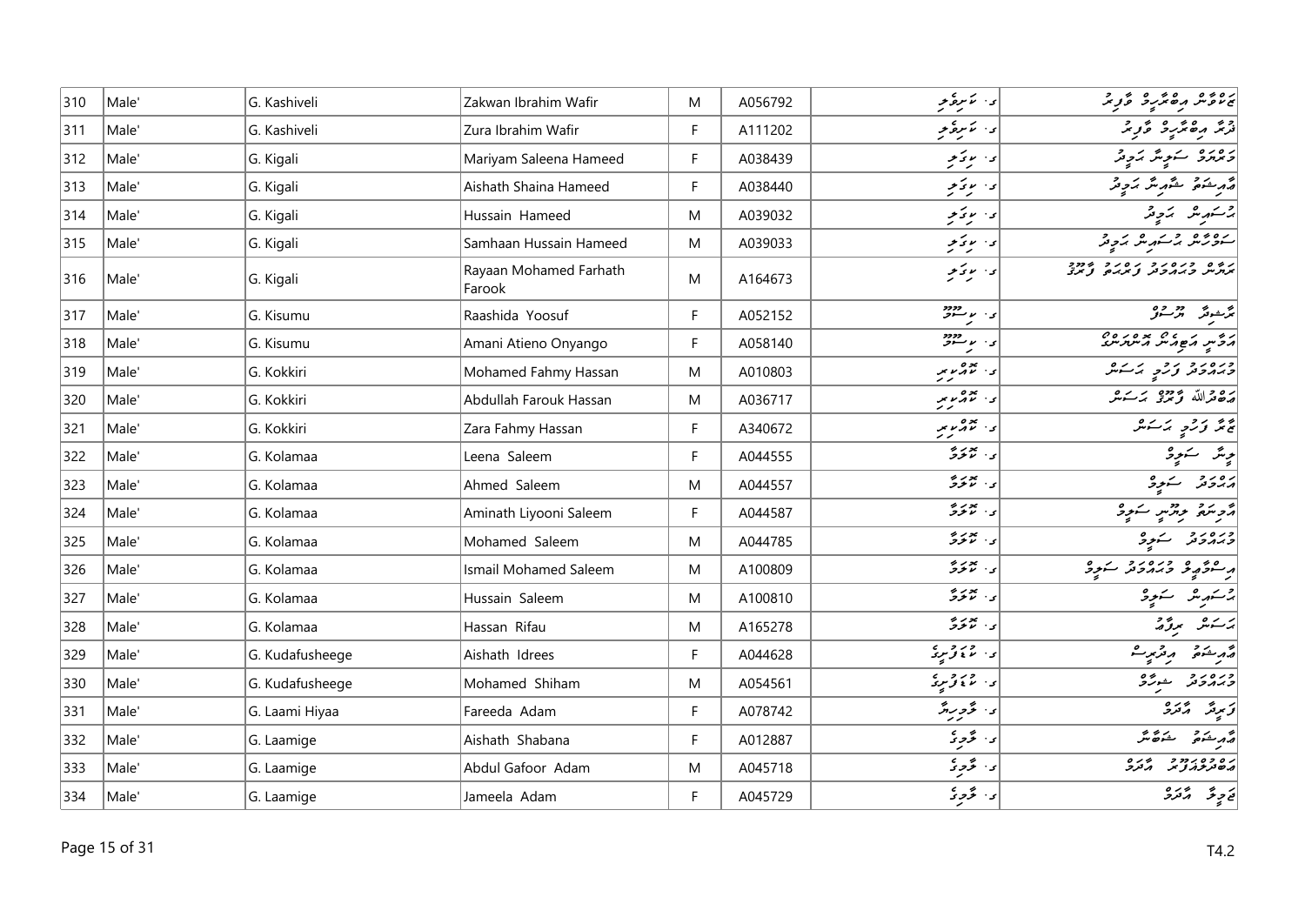| 335 | Male' | G. Laamige       | Fathimath Shezni        | F         | A065298 | $rac{3}{2}$ $rac{3}{2}$                                                                                                       | أوالمحركة والمستقياس                                                                                                                                                                                                         |
|-----|-------|------------------|-------------------------|-----------|---------|-------------------------------------------------------------------------------------------------------------------------------|------------------------------------------------------------------------------------------------------------------------------------------------------------------------------------------------------------------------------|
| 336 | Male' | G. Laamige       | Adam Shinan             | M         | A065300 | ى . ئۇچ ئى                                                                                                                    | پره ش <sub>و</sub> سرچر<br>م                                                                                                                                                                                                 |
| 337 | Male' | G. Liana         | Ahmed Zushan            | ${\sf M}$ | A121948 | ى مۇھەتتە                                                                                                                     | رەرد «ئەر                                                                                                                                                                                                                    |
| 338 | Male' | G. Lilac         | Moosa Rafeeu            | M         | A012575 | ى ئەرىخە                                                                                                                      | د مستعمر د مستقرر د مستقرر استاده مستقرر استاده کردند که استاده کردند که در استاده کردند که در استاده کردند<br>مستقرر استاده کردند کردند کردند کردند کردند کردند کردند کردند کردند کردند کردند کردند کردند کردند کردند کردند |
| 339 | Male' | G. Lilac         | Ahmed Moosa Rafeeu      | M         | A047227 | ى ئەرىخە                                                                                                                      | ג 2 בי מודע הקבור.<br>ג ג ב בג ב האי הקבור.                                                                                                                                                                                  |
| 340 | Male' | G. Lilac         | Mohamed Moosa Rafeeu    | M         | A064355 | ى ئەرىخە                                                                                                                      | כנים ניכי בילי הקיב                                                                                                                                                                                                          |
| 341 | Male' | G. Lilac         | Raif Mohamed Rafeeu     | M         | A395062 | ى ئەرىخە                                                                                                                      | بمرو ورورو بروه                                                                                                                                                                                                              |
| 342 | Male' | G. Litoniya      | Ahmed Shifau            | ${\sf M}$ | A041553 | ى موقع سرچ                                                                                                                    | رەر دۇر.<br>مەركىر شو <i>ۋە</i>                                                                                                                                                                                              |
| 343 | Male' | G. Litoniya      | Hussain Sufran          | ${\sf M}$ | A041554 | ی ویخ سرمر                                                                                                                    | جەسىر ھەر جەم ئە                                                                                                                                                                                                             |
| 344 | Male' | G. Litoniya      | Mohamed Sobah           | M         | A041556 | ى مۇھىرىد                                                                                                                     | وره دو دوه                                                                                                                                                                                                                   |
| 345 | Male' | G. Litoniya      | Ali Waheed              | M         | A050745 | ى موقع سرد                                                                                                                    | أرشح أقرباني                                                                                                                                                                                                                 |
| 346 | Male' | G. Litoniya      | Ahmed Razzan Abdulla    | M         | A061290 | ی وی سرچ                                                                                                                      | ره رو بره ده برودالله                                                                                                                                                                                                        |
| 347 | Male' | G. Litoniya      | Abdulla Waheed          | M         | A062206 | ى موغ سرچ                                                                                                                     | أَرَّةٍ قَدْ اللَّهُ مَ مَرِيْدَ                                                                                                                                                                                             |
| 348 | Male' | G. Litoniya      | <b>Mohamed Manik</b>    | ${\sf M}$ | A066831 | ى موقع سرد                                                                                                                    | ورەرور<br>وبرەر ترىرىدى                                                                                                                                                                                                      |
| 349 | Male' | G. Litoniya      | Ibrahim Waheed          | ${\sf M}$ | A072962 | ى موقع سرد                                                                                                                    |                                                                                                                                                                                                                              |
| 350 | Male' | G. Litoniya      | Mareena Mohamed         | F         | A084583 | ى موقع سردم                                                                                                                   | ويرش ورەرو                                                                                                                                                                                                                   |
| 351 | Male' | G. Litoniya      | Mohamed Shamaan Waheed  | M         | A122336 | ى موقع سردگر                                                                                                                  | ورەر دەر دەر ئەر                                                                                                                                                                                                             |
| 352 | Male' | G. Litoniya      | Abdulla Shaimaan Waheed | M         | A331976 | ى موقع سردمج                                                                                                                  | رە داللە خەرگە ئەيىر                                                                                                                                                                                                         |
| 353 | Male' | G. Litoniya      | Hassan Samaah           | M         | A336587 | ى موقع سرچ                                                                                                                    | يركس كروم                                                                                                                                                                                                                    |
| 354 | Male' | G. Lucky Step    | Abdul Aula Ali Khaleel  | M         | A032429 | $\frac{1}{2}$ $\frac{1}{2}$ $\frac{1}{2}$ $\frac{1}{2}$ $\frac{1}{2}$ $\frac{1}{2}$ $\frac{1}{2}$ $\frac{1}{2}$ $\frac{1}{2}$ | גפניכגבי הבְ קֹבָי                                                                                                                                                                                                           |
| 355 | Male' | G. Lucky Step    | Ahmed Ali               | ${\sf M}$ | A039971 | $3.80$ $-2.4$                                                                                                                 | أرور و مر                                                                                                                                                                                                                    |
| 356 | Male' | G. Maadumatheege | Zulfa Ibrahim           | F         | A001221 | - د د د د ه<br>د ۱۶ و ه د م                                                                                                   | جوو مەمۇرو                                                                                                                                                                                                                   |
| 357 | Male' | G. Maadumatheege | Sameera Ibrahim         | F         | A036761 | 5, 2, 5, 5                                                                                                                    |                                                                                                                                                                                                                              |
| 358 | Male' | G. Maadumatheege | Aishath Shaheeda        | F         | A048728 | ى ئۇقۇمۇ                                                                                                                      | أقهر مشكرة والشكر فكر                                                                                                                                                                                                        |
| 359 | Male' | G. Maadumatheege | Ahmed Shareef           | M         | A056702 | $rac{1}{55555}$                                                                                                               | بر 2 بر 15<br>م.بر <del>5</del> تر<br>ے موثر                                                                                                                                                                                 |
| 360 | Male' | G. Maadumatheege | Hawwa Sheneen           | F         | A057143 | <br>  د ۱۰ د ډه ده د د                                                                                                        | رەم شەئىر                                                                                                                                                                                                                    |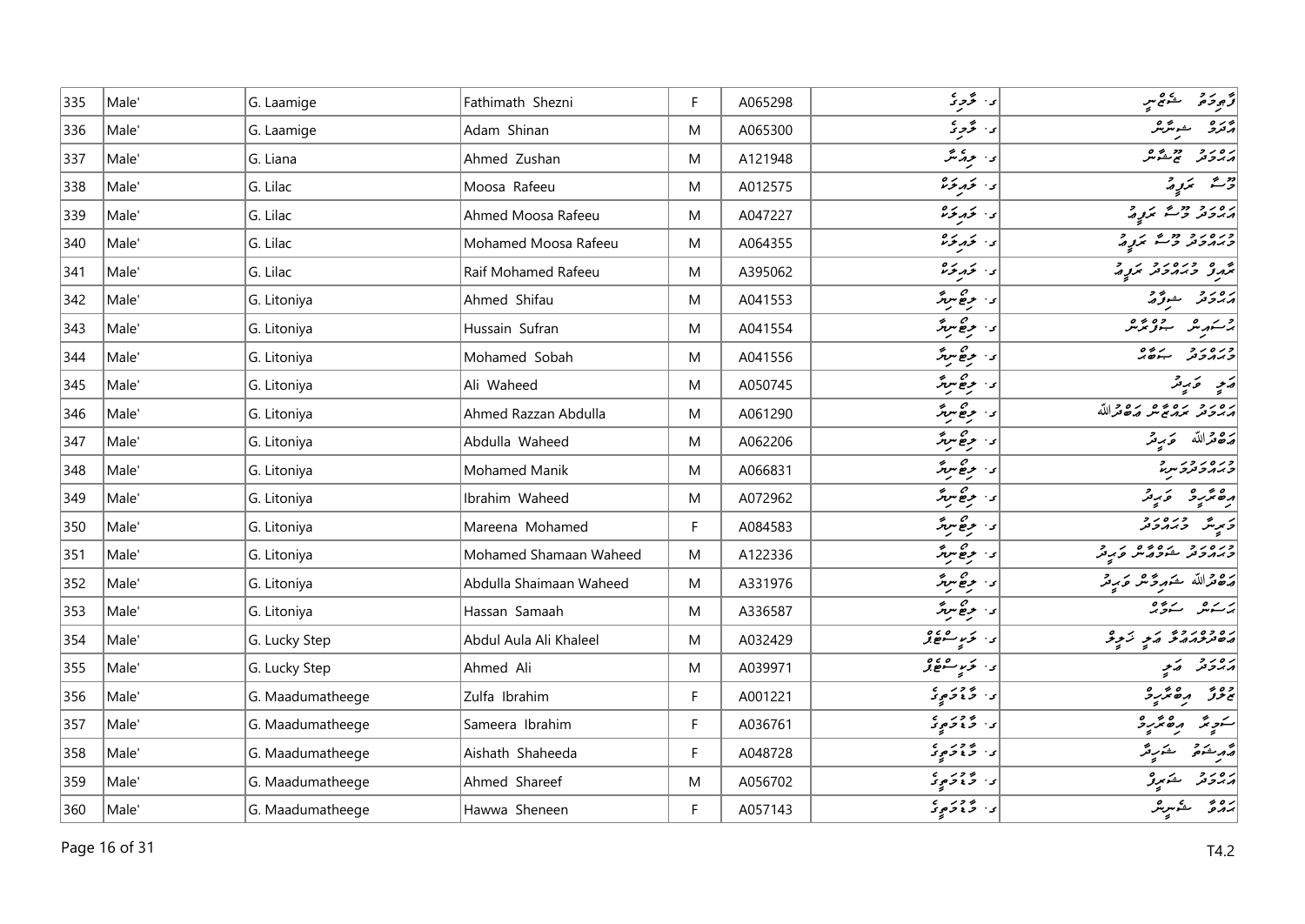| 361 | Male' | G. Maadumatheege | Fathimath Farah Ibrahim   | $\mathsf F$ | A068287 | $\begin{bmatrix} 2 & 2 & 3 \\ 2 & 3 & 5 \end{bmatrix}$      | وتجوجهم وتدر مره تربرد                         |
|-----|-------|------------------|---------------------------|-------------|---------|-------------------------------------------------------------|------------------------------------------------|
| 362 | Male' | G. Maadumatheege | Fathimath Jisthee         | $\mathsf F$ | A070317 | لى ئۇ ئۇمۇمۇ                                                | تزجوخرهم ويراشي                                |
| 363 | Male' | G. Maadumatheege | Mohamed Mubah             | M           | A141527 | د گروگوري                                                   | و ر ه ر و<br><i>و پر</i> پر <del>و</del> تر    |
| 364 | Male' | G. Maadumatheege | Aishath Muha              | F           | A153562 | $rac{1}{2}$ $rac{1}{2}$ $rac{1}{2}$ $rac{1}{2}$ $rac{1}{2}$ | ودمجر<br>و مر شو د<br>مر                       |
| 365 | Male' | G. Maadumatheege | Ahmed Nabah               | M           | A153563 | و د در د<br>د گ <b>ډ</b> جم                                 | رەرو رەو                                       |
| 366 | Male' | G. Maadumatheege | Moosa Sharyaan Ahmed      | M           | A164729 | 5, 22, 5, 5                                                 | دو می بر وجاه بر دار و<br>در مشهور شهر مهاروند |
| 367 | Male' | G. Maadumatheege | Fathimath Nafha           | $\mathsf F$ | A343463 | ر پر در د<br>د گلاتوپر                                      | وٌجوحَمَ سَرُوبٌ                               |
| 368 | Male' | G. Maavehi       | Mohamed Waheed Hassan     | M           | A035897 | ئ ۋۇرِ                                                      | ورەرو رىرۇ ئەسەر                               |
| 369 | Male' | G. Maavehi       | Ahmed Afrah               | M           | A049886 | ء پڻءُر                                                     | גם גם גם ביב<br>הגבע הציגג                     |
| 370 | Male' | G. Maavehi       | Fathimath Farihath Waheed | F           | A081645 | پر پیچی پر                                                  | وتموذه ومرتك وبالم                             |
| 371 | Male' | G. Maavehi       | Abdulla Farrah            | M           | A097565 | ء پی و                                                      | برەقراللە ئەم ئىر                              |
| 372 | Male' | G. Maavehi       | Ismail Mifrah             | M           | A097566 | ى بە ئۇغۇپ                                                  | وحويو ووير                                     |
| 373 | Male' | G. Mathihuraa    | Abdulla Ali               | M           | A043817 | لى - ئەمورىتىگە                                             | 2007 الله كمبحي                                |
| 374 | Male' | G. Mathihuraa    | Mohamed Azim              | M           | A061044 | ى ئەھەر ئە                                                  | ورەر د گور                                     |
| 375 | Male' | G. Mathihuraa    | Ahmed Amir                | M           | A063242 | ى ئەھەر چە                                                  | دەر د ئەر د                                    |
| 376 | Male' | G. Mathihuraa    | Ismail Abid               | M           | A063243 | ، ئەرزىتە                                                   |                                                |
| 377 | Male' | G. Mathihuraa    | Ali Bishar                | M           | A092022 | ى ئەھۇرىگە                                                  | أوزم ويتمر                                     |
| 378 | Male' | G. Mathihuraa    | Aishath Rafeefa           | F           | A125695 | ، ئەرزىمە                                                   | ۇرىشى ئىر <i>ۇ</i>                             |
| 379 | Male' | G. Mathiveri     | Hassan Faseel             | M           | A039993 | ی کوځو تنو                                                  | رىكە ئەسپ <sup>ى</sup>                         |
| 380 | Male' | G. Mathiveri     | Mohamed Faseel            | M           | A039994 | ى كەمۇمىر                                                   | ورەرو كەبدۇ                                    |
| 381 | Male' | G. Mathiveri     | Hawwa Faseel              | F           | A039995 | ى كەمۇمىر                                                   | رەپ زىبەد                                      |
| 382 | Male' | G. Mathiveri     | Umar Hassan               | M           | A040656 | ى ئەھمەتىر                                                  | وروا برسكاهر                                   |
| 383 | Male' | G. Mathiveri     | Aminath Sakha Mohamed     | F.          | A330018 | ى ئەھمۇمر                                                   | و دو ده وره دو                                 |
| 384 | Male' | G. Mavaa         | Aminath Ibrahim           | F.          | A090908 | ى - ئۇنگە                                                   | أأدبتهم بره أردد                               |
| 385 | Male' | G. Mavaa         | Mohamed Shujad            | M           | A148703 | ى بە ئەنگە                                                  | ورەرو دور<br><i>وبەد</i> ونر شەھ               |
| 386 | Male' | G. Mavaa         | Aishath Layaan Sujad      | F           | A344310 | ى بە ئەنگە                                                  | مەر شەھ بور شىر ئىسى ئىر                       |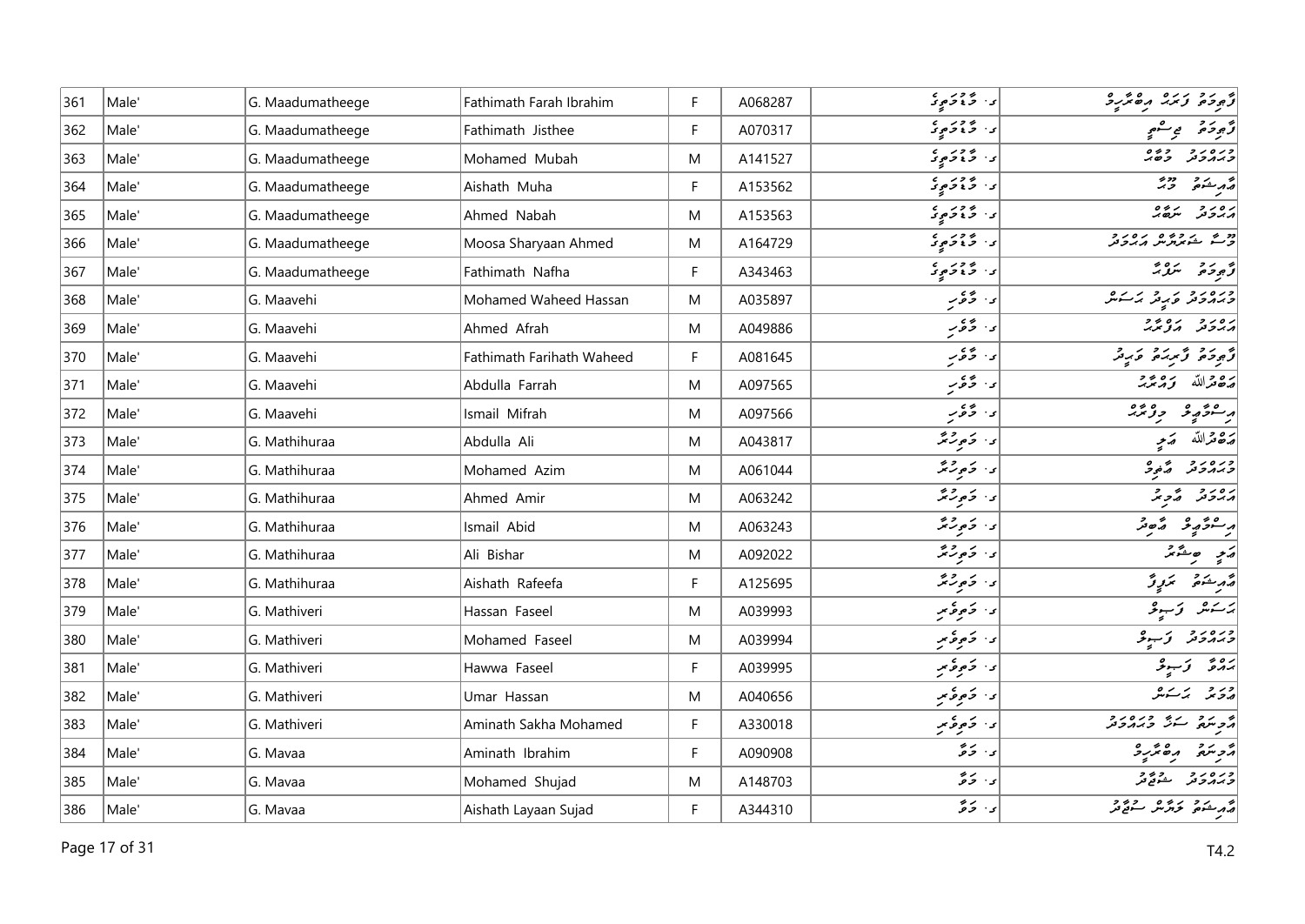| 387 | Male' | G. Mehuraa       | Ahmed Mahreen          | M           | A060120 | لى بەر چەنتىگە               |                                          |
|-----|-------|------------------|------------------------|-------------|---------|------------------------------|------------------------------------------|
| 388 | Male' | G. Mehuraa       | Fathimath Shanna       | F           | A067646 | ى - ئەرىپى                   | أقرم وحرمته والمشريكر                    |
| 389 | Male' | G. Mehuraa       | Mariyam Eeman          | $\mathsf F$ | A092018 | ى - ئەرىپى                   | دەرە بەۋىر                               |
| 390 | Male' | G. Miles         | Mariyam Lahfa          | F           | A052923 | ، ئەر <sup>و</sup> ر         | رەرە رەپ<br>دىرىرو ئورۇ                  |
| 391 | Male' | G. Milk Maid     | Ali Shan Jaleel        | M           | A042110 | ى بەلتىم ئە                  | ړَ پِه عُدٌ وَ پِرِ وَ                   |
| 392 | Male' | G. Milk Maid     | Ismail Rayaan Jaleel   | M           | A161512 | $\sqrt{2489}$                | ړ ه د په د برره که د د د                 |
| 393 | Male' | G. Milk Maid     | Hussain Rifaan Jaleel  | M           | A361879 | $rac{1}{20000}$              | بر سکر شر مروکر شر تے بر و               |
| 394 | Male' | G. Milkmaid No 2 | Reema Kurik Riza       | F           | A122973 |                              |                                          |
| 395 | Male' | G. Mizamaan      | RAHMA MOOSA            | F           | A035155 | ى ئەرىخ چى                   | رەپە دېر                                 |
| 396 | Male' | G. Mizamaan      | Moosa Yoosuf           | M           | A054483 | ى ئەرىخ چىگە                 | در میں دور                               |
| 397 | Male' | G. Mizamaan      | Fathimath Hishma Afeef | $\mathsf F$ | A096673 | ، ئەسىم ئەسىر<br>مەسىر ئەسىر | ژوده برخوڅ مړړو                          |
| 398 | Male' | G. Mizamaan      | Khadeeja Moosa         | F           | A102055 |                              | زَمرِجٌ حَرْبٌ                           |
| 399 | Male' | G. Mizamaan      | Aminath Yusra          | $\mathsf F$ | A103120 | ى ئەرىخ چى                   | הקיתוז הפית                              |
| 400 | Male' | G. Mizamaan      | Mariyam Moosa          | $\mathsf F$ | A121838 |                              | رەرە دور                                 |
| 401 | Male' | G. Mizamaan      | Mohamed Rukham Moosa   | M           | A131446 | ، ئەسىم ئەسىر<br>مەسىر       | ورەرو وەە «م<br><i>دىد</i> روىر برنرو وس |
| 402 | Male' | G. Mizamaan      | Mohamed Hisam Afeef    | M           | A257433 | ، ئەسىم ئەسىر                | ورەرو بەلگە كەر                          |
| 403 | Male' | G. Mizamaan      | Ismail Yameen          | M           | A304187 | ، ئەسىم ئەرگەنلەر<br>ئ       | بر شۇم ئۇ سىر سىر                        |
| 404 | Male' | G. Mugoo         | Anas Mohamed           | M           | A068306 | و دو<br>ی گری                | بر میں دیے دیے                           |
| 405 | Male' | G. Mugoo         | Aiman Mohamed          | M           | A068979 | و د بودد.<br>د ا             | התכיל כמחכת                              |
| 406 | Male' | G. Mugoo         | Aflah Mohamed          | M           | A119933 | و د بودد.<br>د ا             | رەپە درەرد<br>مزگر <i>ב</i> גمەدىر       |
| 407 | Male' | G. Nahaari       | Abdulla Hassan         | M           | A044638 | <br> د· مَرَدَّ مَرِ         | مَدْهُ قَدَاللّه بَرَسَة مِرْ            |
| 408 | Male' | G. Nareethaa     | Aishath Haleem         | F           | A041997 | ى سىرىمى                     | أوالمر شكوا أأتراح والمحمد               |
| 409 | Male' | G. Nareethaa     | Aminath Ahmed Shihab   | F           | A041998 | ى سىرىدۇ.<br>مەسىر           |                                          |
| 410 | Male' | G. Nerrow        | Ismail Shujau          | M           | A055913 | ی شرحه                       | أرساد ويداد والمحصر                      |
| 411 | Male' | G. Night Dream   | Ahmed Nazim            | M           | A022650 | د· سَمَدِ عَ ؟ سِرْدَ        | رەرد شرك                                 |
| 412 | Male' | G. Night Dream   | Mariyam Waheeda        | $\mathsf F$ | A033708 | ى سَمْدِعْ ؟ سِرْدْ          | ترەرە ئەيەتر                             |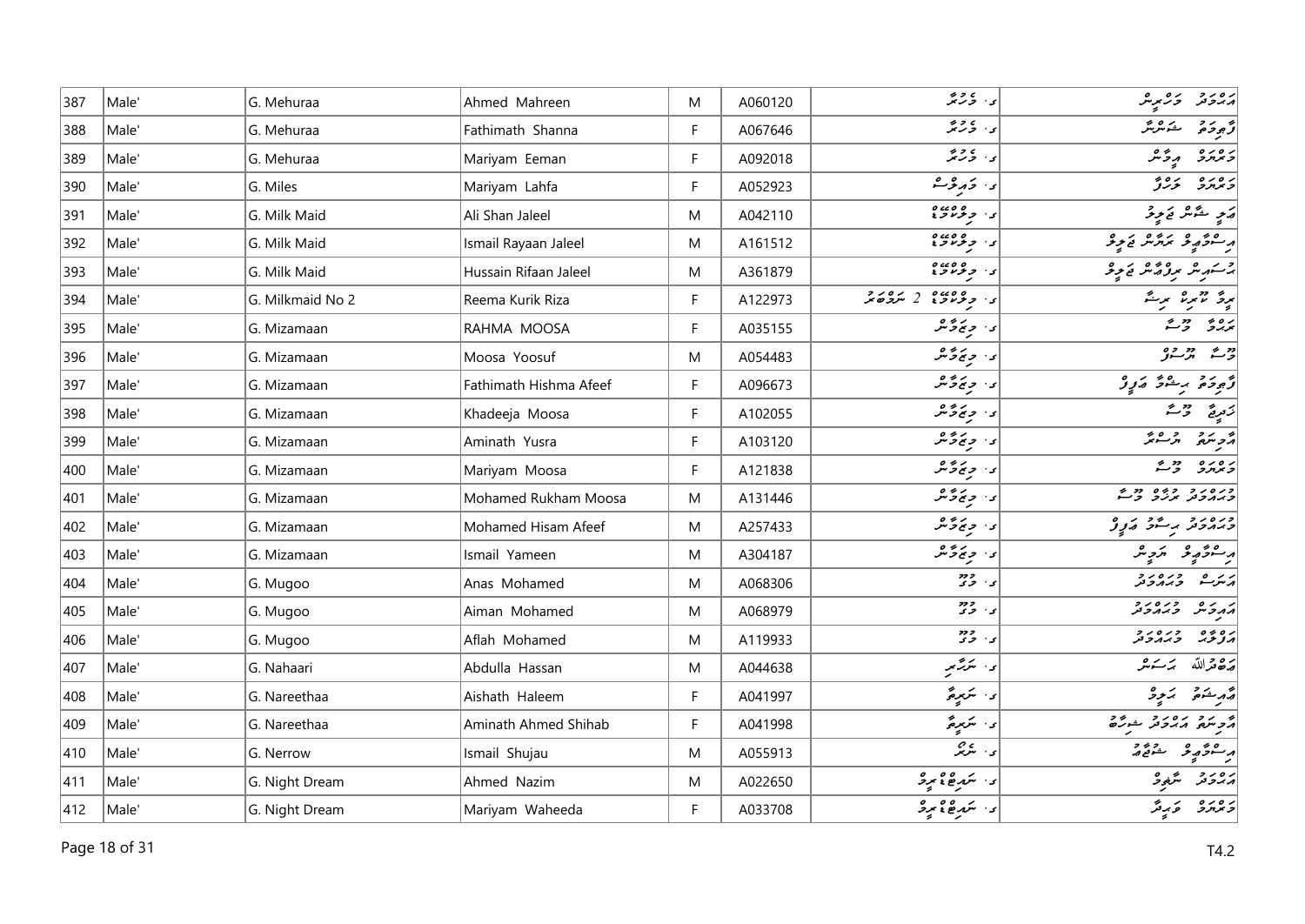| 413 | Male' | G. Night Dream  | Abdul Raheem Ahmed Manik | M  | A033709 | ى سَمْرِ ھِ ؟ سِرْدَ                                                                                                                                                                                    |                                              |
|-----|-------|-----------------|--------------------------|----|---------|---------------------------------------------------------------------------------------------------------------------------------------------------------------------------------------------------------|----------------------------------------------|
| 414 | Male' | G. Night Dream  | Ibrahim Shareef          | M  | A035540 | ى سَمْدِعْ ؟ سِرْدْ                                                                                                                                                                                     | ەرھ ئ <sup>ۆ</sup> ر ۋ                       |
| 415 | Male' | G. Night Dream  | Ali Rasheed              | M  | A036793 | 5, 8, 8, 0.                                                                                                                                                                                             | كامي المرتشوقر                               |
| 416 | Male' | G. Night Dream  | Mohamed Shareef          | M  | A041860 | ى سَمْدِعْ ؟ بَرِدْ                                                                                                                                                                                     | و ر ه ر د<br>د بر پر تر<br>ے موث             |
| 417 | Male' | G. Night Dream  | ABDULLA SHAREEF          | M  | A116073 | ى سەھ قىمىدى                                                                                                                                                                                            | برە تراللە<br>شەَ مور                        |
| 418 | Male' | G. Night Dream  | Aminath Nazima           | F  | A116108 | ى سَمْرِ ھِ ؟ سِرْدَ                                                                                                                                                                                    | ړ څر سرچ<br>سَّرْهُ رَ                       |
| 419 | Male' | G. Night Dream  | Ahmed Nadeem             | M  | A116109 | 5, 8, 8, 0.7                                                                                                                                                                                            | ړ د پر سرمړی کل                              |
| 420 | Male' | G. Night Dream  | AISHATH SEEMA            | F  | A116118 | 3.8881.3                                                                                                                                                                                                | ا پر مرکز در<br>اور مرکز در<br>سىرى          |
| 421 | Male' | G. Night Dream  | <b>Abdul Sattar</b>      | M  | A120784 | ى سَمْدِعْ ؟ سِرْدْ                                                                                                                                                                                     | ر ٥ ر ٥ ر ٥ ر ٥ ر<br>۹ ر ۲ و ۸ سر و مر       |
| 422 | Male' | G. Night Dream  | Mohamed Zain             | M  | A150272 | ى سَمْرِ ھۆمچە                                                                                                                                                                                          | כנים ניבי התייל                              |
| 423 | Male' | G. Night Dream  | Leevaan Abdul Saththar   | M  | A363442 | ى سَمْدِعْ ؟ سِرْدَ                                                                                                                                                                                     | ره وه ره دو.<br>پره تر پر سر موسر<br>مورڅ شر |
| 424 | Male' | G. Nookuri      | Ahmed Riza               | M  | A022460 | ی- میزده مر<br>م                                                                                                                                                                                        | رەرو برگ                                     |
| 425 | Male' | G. Ocean Breeze | Aishath Shizleen         | F  | A009219 | ى بىر شەھرىيى<br>ئ                                                                                                                                                                                      | وكرمشكم الشوج وينكر                          |
| 426 | Male' | G. Ocean Breeze | Fathimath Shifanaz       | F  | A009220 |                                                                                                                                                                                                         | ۇي <sub>ۇ</sub> رۇ ھوۋىترى                   |
| 427 | Male' | G. Ocean Breeze | Mohamed Zakariyya        | M  | A035316 | ى بىر شەھرىمى بىرى                                                                                                                                                                                      | כנסנכ נגם                                    |
| 428 | Male' | G. Ocean Breeze | Ahmed Azwar              | M  | A050480 | $\frac{1}{2}$ = $\frac{1}{2}$ = $\frac{1}{2}$                                                                                                                                                           | ג סג כ גרג כ<br>הגבע השפינ                   |
| 429 | Male' | G. Ocean Breeze | Abdulla Afsal            | M  | A068084 | $\frac{1}{2}$ = $\frac{1}{2}$ = $\frac{1}{2}$                                                                                                                                                           | رە قراللە ئەربىدۇ                            |
| 430 | Male' | G. Ocean Breeze | IBRAHIM ASGHAR           | M  | A068085 | $\frac{1}{2}$                                                                                                                                                                                           | ەر ھەترىرى<br>بر ھەترىرى<br>ىر بەزىر         |
| 431 | Male' | G. Ocean Breeze | Aminath Sharafa          | F. | A148506 |                                                                                                                                                                                                         | أزويتهم المتمرز                              |
| 432 | Male' | G. Ocean Breeze | Yumnu Usamath Mohamed    | F  | A344047 | $rac{1}{2}$                                                                                                                                                                                             | כם כ- כ- גיב כים קב<br>תכית ג'-יבים, כימכת   |
| 433 | Male' | G. Ocean Breeze | Aishath Leen Azwar       | F  | A368193 | $\overset{\circ}{\mathcal{E}}$ $\mathcal{E}$ $\overset{\circ}{\mathcal{E}}$ $\overset{\circ}{\mathcal{E}}$ $\overset{\circ}{\mathcal{E}}$ $\overset{\circ}{\mathcal{E}}$ $\overset{\circ}{\mathcal{E}}$ | و المستوفر المستحدث المستحدث المستحدث        |
| 434 | Male' | G. Ordence      | Ahmed Fathih Shakir      | M  | A025232 | ى مىم ھە                                                                                                                                                                                                | رود ژور ژور ځې                               |
| 435 | Male' | G. Ordence      | Aminath Fazeeha Shakir   | F  | A041674 | ی گروه هرگ                                                                                                                                                                                              | ومحر سكرة وأستج متشار متحر ومراجر            |
| 436 | Male' | G. Ordence      | Farzana Shakir           | F  | A062440 | ی می مه مرک                                                                                                                                                                                             | ر دەپر شەرىر                                 |
| 437 | Male' | G. Ordence      | Fazna Shakir             | F. | A065222 | ى ئۇي ھەرھ                                                                                                                                                                                              | ۇچىگر شەرىر                                  |
| 438 | Male' | G. Ordence      | Fathin Shakir            | F  | A065225 | ى مۇمۇر                                                                                                                                                                                                 | ۇيدىر شىرىر                                  |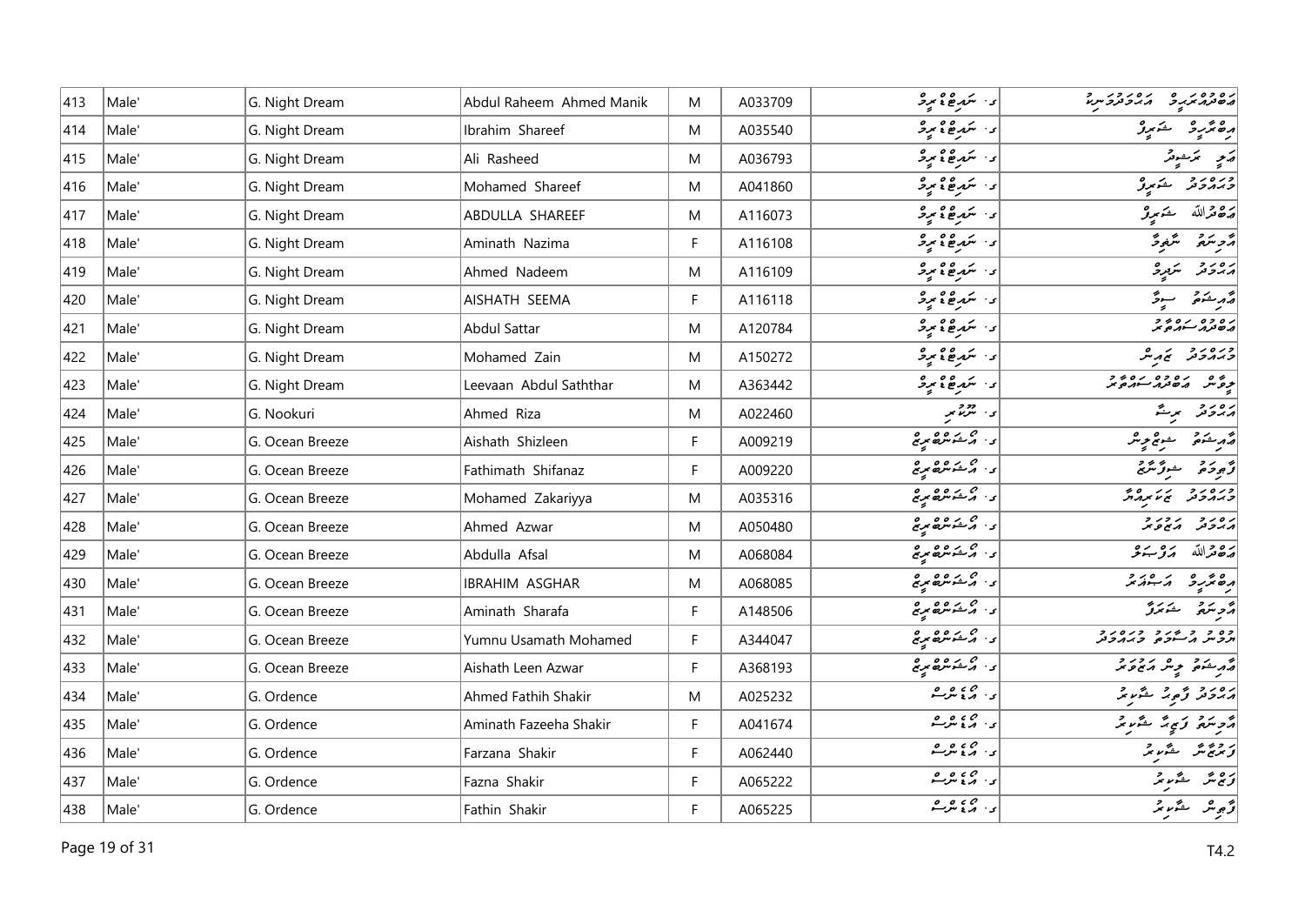| 439 | Male' | G. Ordence     | Ali Hisban Faisal        | M           | A339934 | <sub>ی</sub> . می شرک                | ە ئەسىۋە ئەسكە                                                    |
|-----|-------|----------------|--------------------------|-------------|---------|--------------------------------------|-------------------------------------------------------------------|
| 440 | Male' | G. Ordence     | Mohamed Shyban Faisal    | M           | A339935 | ی می می ه<br>ی مربع میں ک            | ورەرو خىرەش تەرىب                                                 |
| 441 | Male' | G. Ottaru      | Mohamed Nizar            | M           | A052171 | پر مور د<br>ي- مرغو مر               | ورەرو سەر                                                         |
| 442 | Male' | G. Ottaru      | <b>Ahmed Fariz Nizar</b> | M           | A052539 | پر مرد د<br>په مربوغ                 | أرور و و مربع الرجم                                               |
| 443 | Male' | G. Ottaru      | Abdulla Mifraz Nizar     | M           | A052842 | ر برور د<br>د اړمر <u>ه</u> بر       | رەداللە جۇنزى سرچمى                                               |
| 444 | Male' | G. Ottaru      | Aminath Fairooz Nizar    | F           | A052843 | ى بىر مەرچ بىر                       | أأوسع وأرجره سرهم                                                 |
| 445 | Male' | G. Paameliaa   | Shuhaila Ibrahim         | F           | A054441 | ى گە ئۇ ئۇ ئەر                       | شركرى مەھرىرى                                                     |
| 446 | Male' | G. Paameliaa   | Aishath Zeeba Hamid      | F           | A357108 | ى بۇ ئۇ ئورگە                        | أقهر شوقم مح المجمود                                              |
| 447 | Male' | G. Pearl House | Fathimath Zameera        | F           | A153519 | ى ، ئۇ بىرقە ئەرمى                   | توجوخوا المحاج مالكر                                              |
| 448 | Male' | G. Picture     | Ali Seezan               | M           | A001470 | ى بورگىمىد                           | أرشح سيتماشر                                                      |
| 449 | Male' | G. Picture     | Mariyam Susan            | F           | A001471 | ، بو <i>نائمى</i> ر                  | נים נים מיניים.<br>בינו <i>ת כ</i>                                |
| 450 | Male' | G. Picture     | Abdul Rasheed Ahmed      | M           | A001488 | ء پورهمځمد                           | ره وه بر شوتر مدر بر و د<br>پره ترپر بر شوتر مدر تر               |
| 451 | Male' | G. Picture     | Fathimath Suzana         | $\mathsf F$ | A011822 | <sub>ى:</sub> ب <sub>و</sub> رىمىمىر | قەم ئەسىم ئەسىر                                                   |
| 452 | Male' | G. Picture     | Aminath Hussain          | F           | A084968 | ى بورگانجىم                          | أأوبته بالتمرش                                                    |
| 453 | Male' | G. Picture     | Mohamed Sarim            | M           | A092325 | ى بورگىمىد                           | ورەرو ئەرە                                                        |
| 454 | Male' | G. Picture     | Hawwa Samha Rasheed      | F           | A111780 | <sub>ى</sub> بورگىمىمى               | رەپ رەپ برىيە                                                     |
| 455 | Male' | G. Picture     | Aishath Enas Nafiu       | F           | A332822 | ى بورگانجىم                          | أمار ينكفي ويترب لتنزفه                                           |
| 456 | Male' | G. Ranhiri     | Aminath Shabeeba         | F           | A001333 | <sub>ى</sub> سىگەرىيە                | أزجر سنتوقة                                                       |
| 457 | Male' | G. Ranhiri     | AISHATH THOUFEEQ         | F           | A075074 | ای <sup>.</sup> برگردید<br>ا         | أقهر شوهر المروري                                                 |
| 458 | Male' | G. Ranhiri     | Azleena Thaufeeq         | F           | A092445 | .<br>د سر مرکز مرکز                  | أرجم ويتر المحادرة وهي                                            |
| 459 | Male' | G. Ranhiri     | Ishraq Thaufeeq          | ${\sf M}$   | A122338 | <br> ی- تمریمرینی                    | أمر شونترى التحريري                                               |
| 460 | Male' | G. Ranhiri     | Shabeeb Thoufeeq         | M           | A146410 | ای <sup>.</sup> ترکنگریمی            | شوەھ ئومرىي                                                       |
| 461 | Male' | G. Rasroanu    | Mohamed Abdulla          | ${\sf M}$   | A024162 | ى بىر ھەجرىتر                        | وره رو ده دالله                                                   |
| 462 | Male' | G. Rasroanu    | Aishath Abdulla          | F           | A040536 | ى بە ئەھەم بەر                       | صمر مندم صكائله                                                   |
| 463 | Male' | G. Rasroanu    | Mariyam Shaistha Mohamed | F           | A081806 | <sub>ى</sub> سىمەسىمە ئىر            | ر ٥ ر ٥ که در ٥ د ٥ ر <del>د .</del><br>د بربرو شهر سهو و بربروتر |
| 464 | Male' | G. Rasroanu    | Fathimath Zuraig Mohamed | F           | A084288 | ى سىر شەتتىرىتى                      | و دو وردو وره دو                                                  |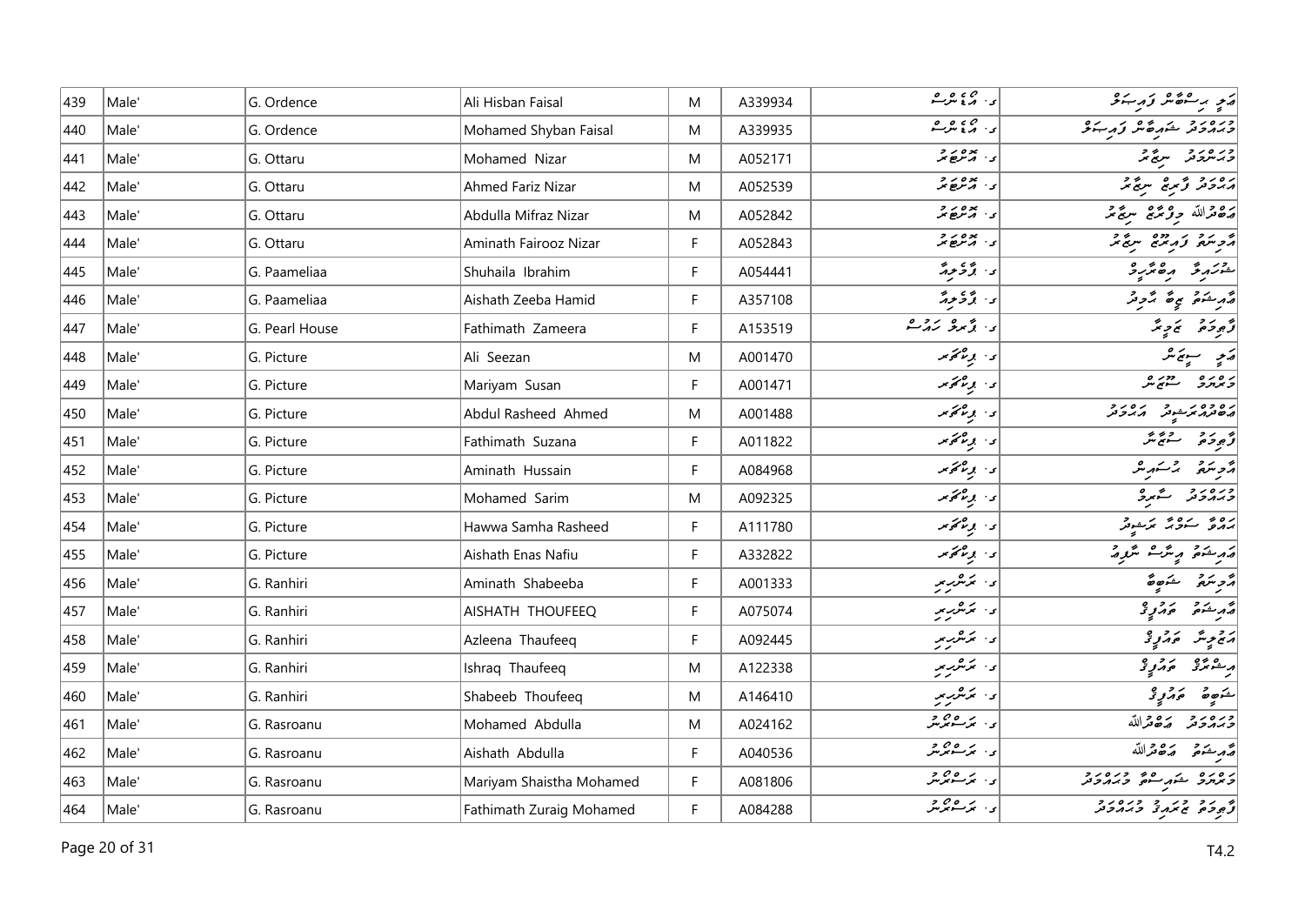| 465 | Male' | G. Rasroanu       | Aishath Noora Mohamed    | F  | A124548 | ى بە ئەسەمبەر               | و مشتور مستر و در و د                         |
|-----|-------|-------------------|--------------------------|----|---------|-----------------------------|-----------------------------------------------|
| 466 | Male' | G. Rasroanu       | Mariyam Khwayri Mohamed  | F  | A334443 | ى . ئىزىشەترىتر             | ג סגם כגע כגמכת                               |
| 467 | Male' | G. Revimaa Villa  | Aminath Shakeela         | F  | A010619 | ، ئىرە ئ <sup>ۇ</sup> مۇ    | أأزجر سكرا ويتحمل ومحر                        |
| 468 | Male' | G. Revimaa Villa  | Dr. Shuwaiba Hassan      | F  | A010620 | ى گروگروگر                  | $70x$<br>$x = 20x$<br>$x = 20x$               |
| 469 | Male' | G. Revimaa Villa  | Hassan Mohamed           | M  | A046005 | ى گروگروگر                  | يركسش وبره برو                                |
| 470 | Male' | G. Reyvaa Villa   | Hassan Aboobakuru        | M  | A011278 | ى بىدۇمۇگە                  | ير ده در دو                                   |
| 471 | Male' | G. Reyvaa Villa   | Hawwa Samaana            | F. | A040169 | ى بىمۇمۇ                    | برە ئەر ئەر                                   |
| 472 | Male' | G. Reyvaa Villa   | Aishath Shauna           | F  | A040170 | ى بىن ئەرەپ                 | ے ترکیٹر<br>ا پر مرکز دیگر<br>اور مرکز شهر    |
| 473 | Male' | G. Reyvaa Villa   | Mariyam Shana            | F  | A040171 | د به عده گردگر              | ر ه ر ه<br>تر بر بر<br>شەكەنگر                |
| 474 | Male' | G. Reyvaa Villa   | Fathimath Sobeeha        | F  | A081483 | ى بىرە ئوق                  | سەھ بە<br>و مر د<br>ترموخ مو                  |
| 475 | Male' | G. Rihiavi        | Abdulla Rafeeg           | M  | A055091 | ى سورىمى                    | پر <b>ص</b> حر اللّه<br>ىخرى تۇ               |
| 476 | Male' | G. Rihiavi        | Zuna Abdulla             | F  | A099904 | ى سورىمى                    | فرسَّر مَرْهِ قَرَاللَّه                      |
| 477 | Male' | G. Rihiavi        | Jana Abdulla             | F  | A138614 | ى سورىزى                    | تح مَّرْ مَرْهُ مِّرَاللَّه                   |
| 478 | Male' | G. Rihiavi        | Ahmed Sofwan             | M  | A342365 | ى سىرىرىم                   | رەرد رەپەر                                    |
| 479 | Male' | G. Rihiavi        | Mohamed Affan            | M  | A356288 | ى سىرىرىمى                  | ورەرد رەپەە<br><i>جەم</i> ەدىر <i>مەدۋ</i> ىر |
| 480 | Male' | G. Rimaal         | Ali Nizar                | M  | A056341 | ى - بروگو                   | أوسمج يتمرج يتمر                              |
| 481 | Male' | G. Rimaal         | Dr. Mohamed Falih Ali    | M  | A119931 | ى - بروگر                   | بره در در در و در مرد                         |
| 482 | Male' | G. Rimaal         | Hassan Maail Ali         | M  | A144932 | ى - بىرىچى                  | بر يه و څه یو مکم                             |
| 483 | Male' | G. Senses         | Hussain Mohamed Manik    | M  | A128960 | ى ئەشرىئەت                  | כ היו כנסנכית כ                               |
| 484 | Male' | G. Senses         | Aminath Nuha Hussain     | F  | A331470 | ى ئەش ئەر                   | أو يرو دو و سکه ش                             |
| 485 | Male' | G. Siribin        | Aminath Fairooza Mohamed | F  | A043869 | ی سوپر صنگر<br>ンンン          | أترشح ومردد ورورد                             |
| 486 | Male' | G. Siribin        | Mariyam Sharooza Mohamed | F  | A043870 | ی سوپره مگر<br>مسلمان       | ر ۲۵ ده در در ۲۶۵ در د                        |
| 487 | Male' | G. Siribin        | Mohamed Nizar            | M  | A056328 | ی سوپره نگر<br>ر رز         | כמחכת תשת                                     |
| 488 | Male' | G. Siribin        | Ibrahim Hindham Mohamed  | M  | A106731 | $rac{\partial}{\partial x}$ | دە بۇرو رىمبرد دىدەرد                         |
| 489 | Male' | G. Siribin        | Abdulla Raaghidh Mohamed | M  | A131710 | ى سىرەش                     | أرە داللە بمەر دېرەر د                        |
| 490 | Male' | G. Sparkling Star | Ismail Rasheed           | M  | A025398 | ى سوزىموسى سوغىر            | أرسادة ويحر بمرسور                            |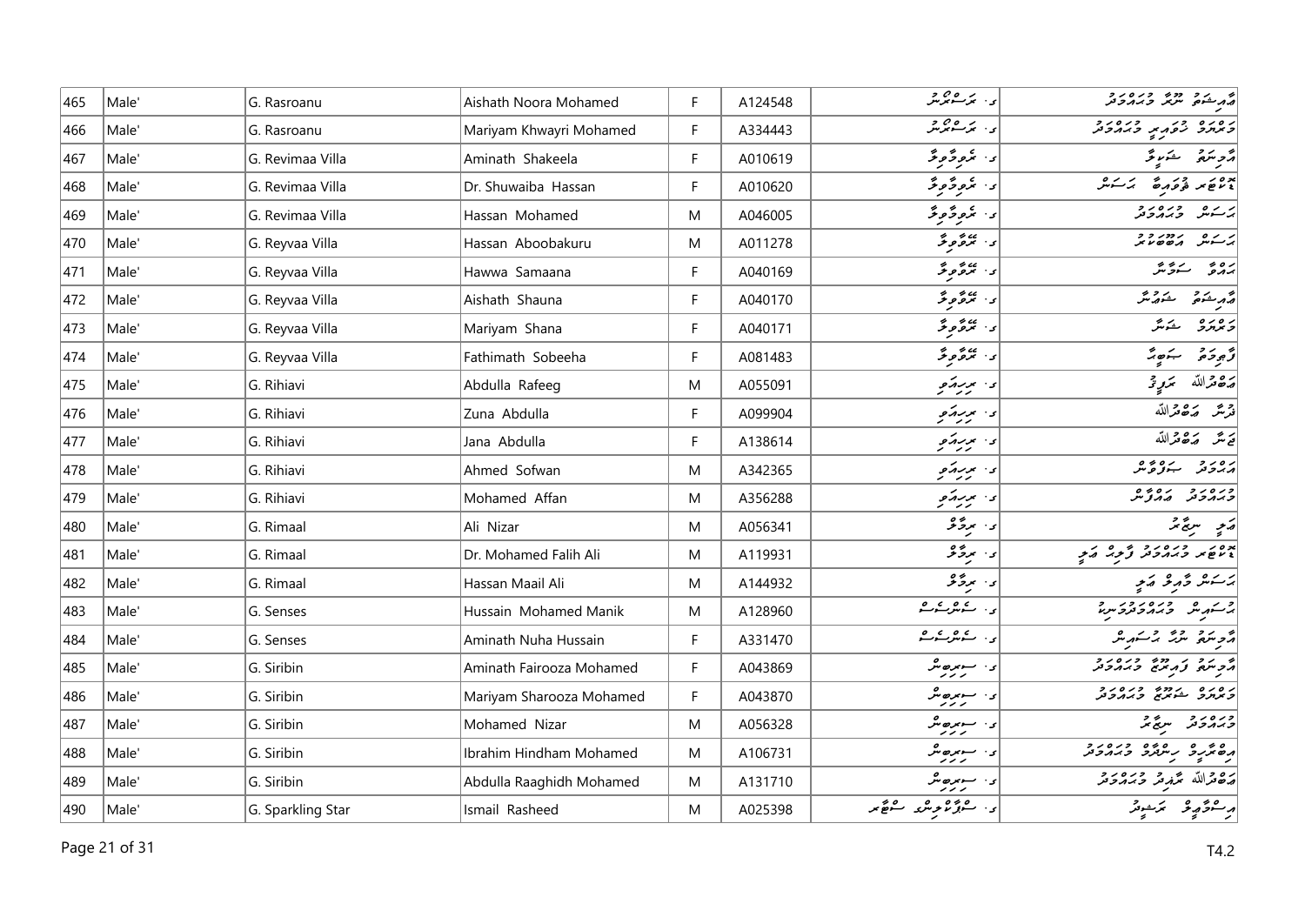| 491 | Male' | G. Sparkling Star | Mohamed Iflah Ismail            | M  | A295440 | ، سۇزىقويىرى سىۋىر                        | ورەرو روژۇ رىمۇر                                            |
|-----|-------|-------------------|---------------------------------|----|---------|-------------------------------------------|-------------------------------------------------------------|
| 492 | Male' | G. Sparkling Star | Hussain Rishwan Ismail          | M  | A344532 | ، سۇرتتوشى سۇغىر                          |                                                             |
| 493 | Male' | G. Sparkling Star | Fathmath Kinanath Ismail        | F  | A363711 | ، سۇزىموشىي سىۋىمە                        | توجود برشتي رققيق                                           |
| 494 | Male' | G. Starling       | Rizwana Mohamed Haleem          | F  | A054756 | ی- سشقے مرموسر                            | - 2000 ور 2000 رکس در د                                     |
| 495 | Male' | G. Starling       | MOHAMED HALEEM                  | M  | A057788 | <mark>ى ، سىق</mark> ئىرموسىمد            | دره رو در بر ده                                             |
| 496 | Male' | G. Starling       | Shaadhoon Mohamed Haleem        | M  | A341090 | <mark>ى ، سىقى ئىرجە</mark> شمە           | ودوه وره دو رو<br>شردرس وبرمرونر برنور                      |
| 497 | Male' | G. Starling       | Shaddad Mohamed Haleem          | M  | A341099 | <mark>ى ئەھ</mark> ئىزمولىنى <sub>د</sub> | شهر مدور وره در و بر مرکز                                   |
| 498 | Male' | G. Starling Aage  | <b>Fathimath Amal Haleem</b>    | F  | A032581 | ى شۇمرىرىتى مۇ                            | أزّووه أزوّو برَدٍو                                         |
| 499 | Male' | G. Starling Aage  | Abdulla Jameel                  | M  | A036616 | ى شۇمرىرىشى مە                            | 205 الله تح حرِ عجم                                         |
| 500 | Male' | G. Starling Aage  | Mohamed Sathom Abdullah         | M  | A066575 | ی گوشگا پرچانگری انگری                    | وره رو بره وه بره والله                                     |
| 501 | Male' | G. Starling Aage  | Rafa Abdullah                   | F  | A306127 | ى سىۋىروشى مى                             | بروس برە قراللە                                             |
| 502 | Male' | G. Suhaaj         | Ali Nasir                       | M  | A000342 | ى سىمىرى                                  | أەكىم ئىشىلىدىنى بىر                                        |
| 503 | Male' | G. Summer Blossom | Ibrahim Hussain Manik           | M  | A058058 | ى سۇ ئەھەر ئە                             | ופיל פי הלי מודי את הי                                      |
| 504 | Male' | G. Thrush         | Hussain Usham                   | M  | A023104 | ى بە ھەتتىگە                              | ج سەر شەھ ھەسبۇ                                             |
| 505 | Male' | G. Thrush         | Fathimath Ushama                | F  | A033361 | ى بەرگەشە                                 | و دو د شکو                                                  |
| 506 | Male' | G. Thrush         | Ahmed Naeem                     | M  | A033491 | ى بەرگە                                   | رەرو شھرى                                                   |
| 507 | Male' | G. Thrush         | Athifa                          | F  | A061608 | ى قرير ھ                                  | ومجوقر                                                      |
| 508 | Male' | G. Thrush         | Mohamed Usham                   | M  | A073555 | ى بە ھەتتۈشە                              | ورەرو ويەھ                                                  |
| 509 | Male' | G. Thrush         | Aminath Ushama                  | F. | A078319 | ى بەھمەت ھە                               | أزويتم أرشاد                                                |
| 510 | Male' | G. Thrush         | Mariyam Ishra Rameez            | F  | A329120 | ى بەھمەت ھە                               | دورو مشر تردم                                               |
| 511 | Male' | G. Thrush         | Moosa Usam                      | M  | A357250 | ى بەرگە                                   | رحمد المرشوع                                                |
| 512 | Male' | G. Thrush         | Mariyam Thaima Mohamed<br>Usham | F  | A382039 | ى بە ھەتتىگە                              | ג סגם גדו כגם גדד כדים.<br>בינו <i>וב החבר ב</i> גובבת היית |
| 513 | Male' | G. Tibet          | Abdul Haseeb Hussain            | M  | A068688 | $e$ $e$ $e$ $\rightarrow$                 | رەدە ئەسرە ئەسكىرىش                                         |
| 514 | Male' | G. Tibet          | Shameema Ahmed                  | F  | A112841 | $e$ $e$ $e$ $\rightarrow$                 | أشودة أيرورد                                                |
| 515 | Male' | G. Two Son        | Abdulla Firaz                   | M  | A070570 | ی سچ کش                                   | صاصرالله وبترج                                              |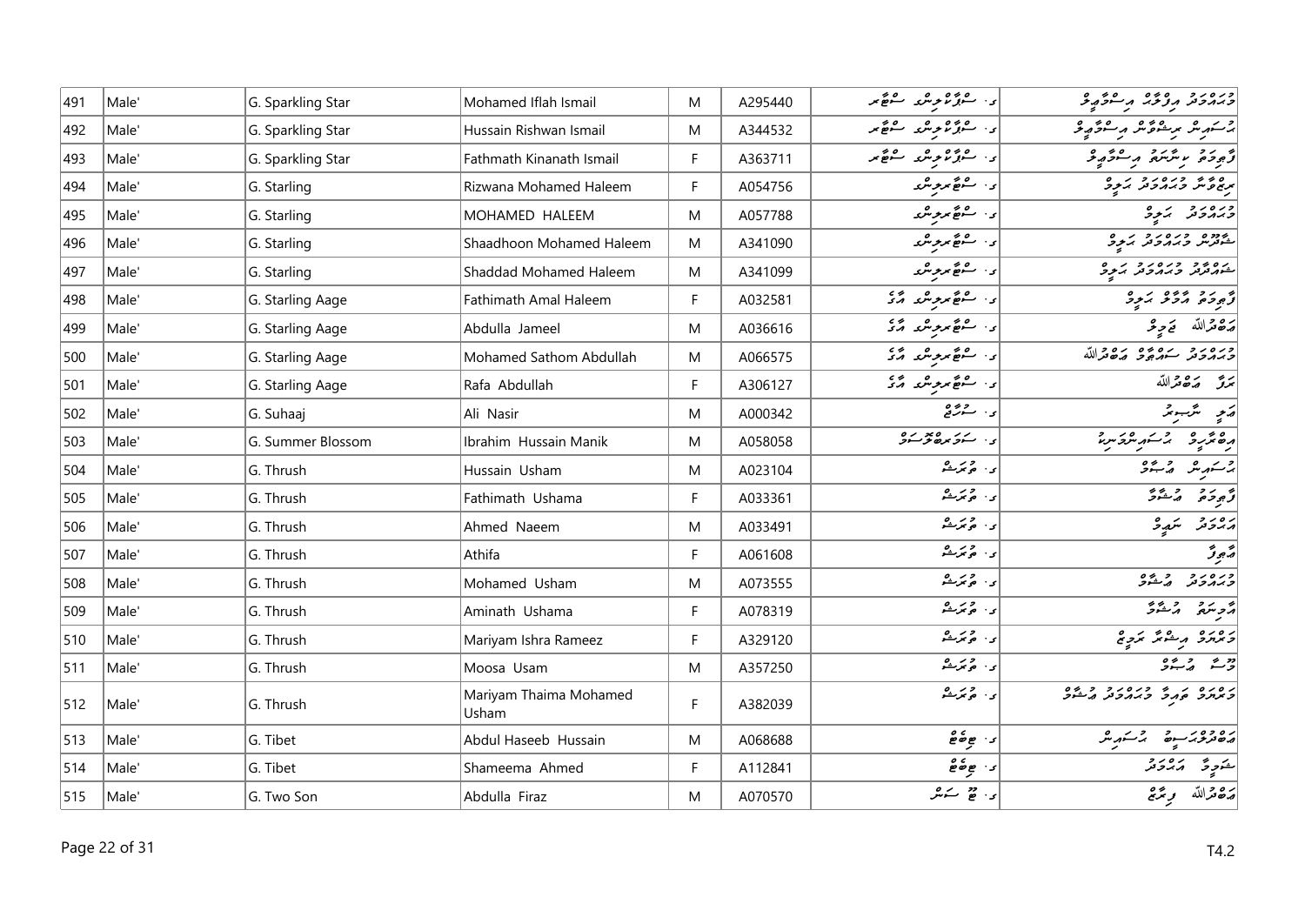| 516 | Male' | G. Two Son           | Mohamed Aiham Firaz       | M           | A340365 | ی. میچ سکرمی                                                                                                                                                                                                                   | ورەرو مەرىۋ رېڭ                                      |
|-----|-------|----------------------|---------------------------|-------------|---------|--------------------------------------------------------------------------------------------------------------------------------------------------------------------------------------------------------------------------------|------------------------------------------------------|
| 517 | Male' | G. Ujaalaa Vidhuvaru | Mariyam Moosa             | $\mathsf F$ | A026105 | د به د محموم د د د                                                                                                                                                                                                             | د ه د ه د د م                                        |
| 518 | Male' | G. Ujaalaa Vidhuvaru | Mohamed Jinah             | M           | A026106 | ا د . او د څو په ترو بر                                                                                                                                                                                                        | ورەر د يەر                                           |
| 519 | Male' | G. Ujaalaa Vidhuvaru | Mariyam Jawza             | F           | A026107 | ا د . او د څو په پرو بر                                                                                                                                                                                                        | ر و پر<br>ق آريخ<br>تر جمهور و<br>تر <i>جم</i> هور و |
| 520 | Male' | G. Ujaalaa Vidhuvaru | Fathimath Jooliya         | F           | A026108 | د به د محمود د د د                                                                                                                                                                                                             | أوجوحهم فيحبش                                        |
| 521 | Male' | G. Ujaalaa Vidhuvaru | Mohamed Najah Ahmed Raoof | M           | A026109 | د به د مخ <i>و د د و</i>                                                                                                                                                                                                       |                                                      |
| 522 | Male' | G. Ujaalaa Vidhuvaru | Ahmed Raoof               | M           | A026111 | <sub>ى م</sub> ەقع قرەر دىر                                                                                                                                                                                                    | ג פ ג כב ב<br>הגב בג יינג צ                          |
| 523 | Male' | G. Ujaalaa Vidhuvaru | Aishath Jeehan            | F           | A026157 | ، دقع تورور د کار د کار د کار د کار د کار د کار د کار د کار د کار د کار د کار د کار د کار د کار د کار د کار د<br>د کار د کار د کار د کار د کار د کار د کار د کار د کار د کار د کار د کار د کار د کار د کار د کار د کار د کار د | أمار مشاهر ويحامل                                    |
| 524 | Male' | G. Ujaalaa Vidhuvaru | Janaan Mohamed            | M           | A154637 | د به د محمود د د د                                                                                                                                                                                                             | ار شهر از در در د<br>ای سگرس از زبر در در            |
| 525 | Male' | G. Ujaalaa Vidhuvaru | Aishath Najwa             | F           | A160529 | د به د محموم د د د                                                                                                                                                                                                             |                                                      |
| 526 | Male' | G. Ujaalaa Vidhuvaru | Ali Javid Rauf            | M           | A160651 | د موسم در د د د                                                                                                                                                                                                                | أتمي فج وقر بردوه                                    |
| 527 | Male' | G. Ujaalaa Vidhuvaru | Hassan Jiyadh             | M           | A160652 | ى بەرقىم ئۆ <sub>م</sub> رىغا ئىركىزىنى ئىر                                                                                                                                                                                    | ىرىكىش ي <sub>وت</sub> رتىر                          |
| 528 | Male' | G. Ujaalaa Vidhuvaru | Aminath Javna             | $\mathsf F$ | A160653 | ى بەرقە ئۇرى <i>رى تەركى</i> ر                                                                                                                                                                                                 | و ده ده و                                            |
| 529 | Male' | G. Ujaalaa Vidhuvaru | Shahudhaan Ismail         | M           | A355722 | ى بەرقىم ئۆ <sub>م</sub> رىتى ئىر                                                                                                                                                                                              | خەرتۇش بەستۇپچ                                       |
| 530 | Male' | G. Ujaalaa Vidhuvaru | Sham-aa Ismail            | F           | A355723 | ، دوځ تژ <sub>ه و</sub> ژبر و                                                                                                                                                                                                  | أشوده وسوديو                                         |
| 531 | Male' | G. Vakaru            | Moosa Ahmed               | M           | A011687 | ى بەرىمىگە                                                                                                                                                                                                                     | المحرث المربرور                                      |
| 532 | Male' | G. Vakaru            | Fathimath Hooriyya Moosa  | F           | A028084 | ى بەرىمىگە                                                                                                                                                                                                                     | توجده معهد وحظ                                       |
| 533 | Male' | G. Vakaru            | Hawwa Umooma              | F           | A040742 | ى بە ئەتمەتتى                                                                                                                                                                                                                  | ره و دود<br>بروی دوو                                 |
| 534 | Male' | G. Vakaru            | Aishath Nooriyya          | F           | A040743 | ى بەرىمىگە                                                                                                                                                                                                                     | התלום מתחת                                           |
| 535 | Male' | G. Vakaru            | Hussain Moosa             | M           | A042628 | ى بەرىمىگە                                                                                                                                                                                                                     | بر کے مر شر حر کے                                    |
| 536 | Male' | G. Vakaru            | Ahmed Marzoog             | M           | A086380 | ى بەرىمى                                                                                                                                                                                                                       |                                                      |
| 537 | Male' | G. Vakaru            | Fathimath Hussain         | F           | A092685 | ى بەركەتتى                                                                                                                                                                                                                     | قەدىرى جەسىر                                         |
| 538 | Male' | G. Vakaru            | Hassan Moosa              | M           | A138512 | ى بە ئەتمەتتى                                                                                                                                                                                                                  | ير کے مراج کے مقدم                                   |
| 539 | Male' | G. Vakaru            | Mariyam Moosa             | F           | A138707 | ى بەركەتتى                                                                                                                                                                                                                     | رەرە دور                                             |
| 540 | Male' | G. Vakaru            | Mohamed Mamshoog Marzoog  | M           | A144398 | ى بەرىمىگە                                                                                                                                                                                                                     | כנסנכ נס מס גבוב.<br>הממכת ההיישה במש                |
| 541 | Male' | G. Vakaru            | Aishath Maeesha Marzoog   | F           | A346489 | ى بە ئەتمەتتى                                                                                                                                                                                                                  | أمر المسكوم المحمد المستحرج المحمد المحمد المستوى    |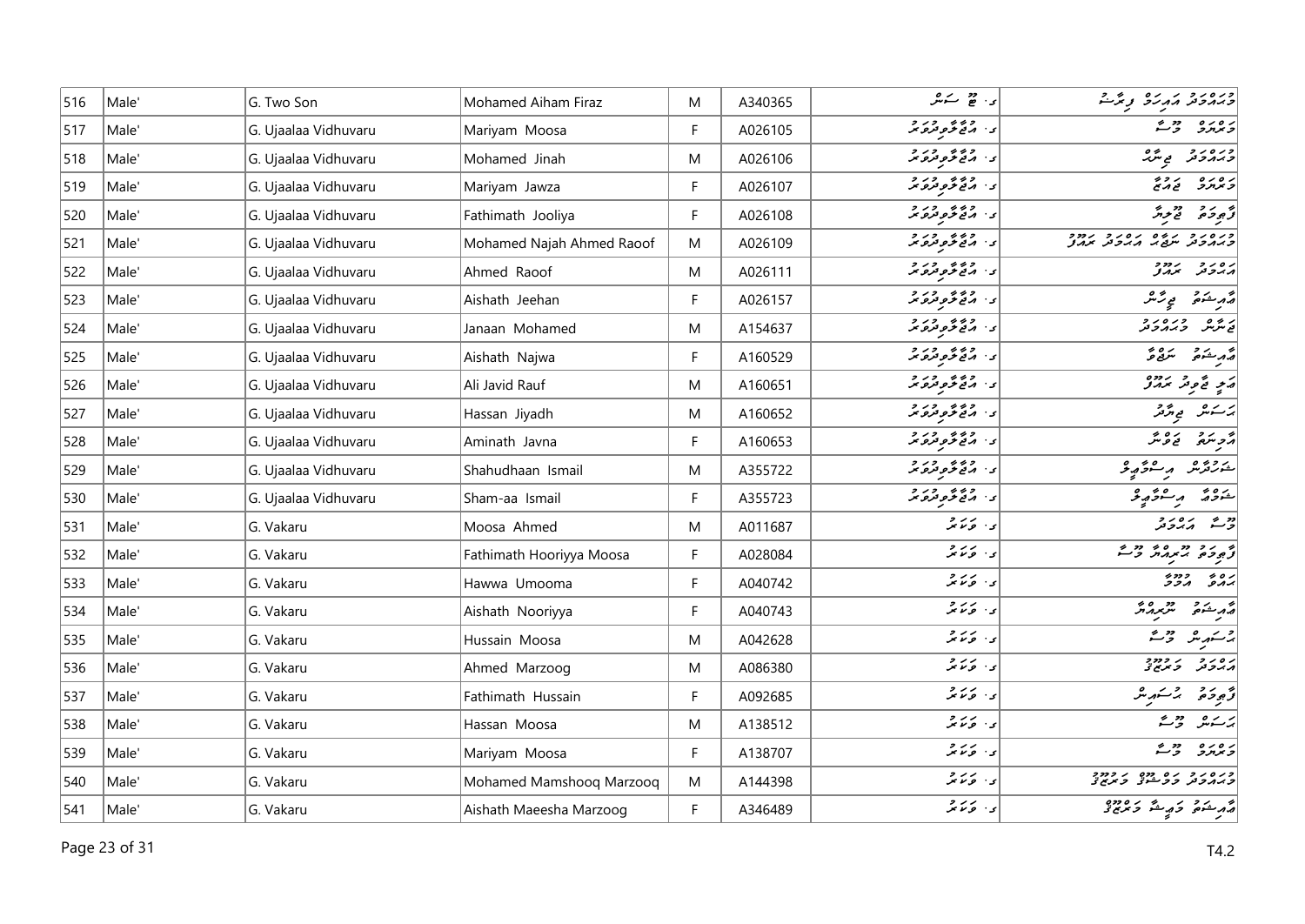| 542 | Male' | lG. Vehi     | Ummu Sauda                |   | A054930 | ی بھر               | ده د سه د تر                                                                                |
|-----|-------|--------------|---------------------------|---|---------|---------------------|---------------------------------------------------------------------------------------------|
| 543 | Male' | lG. Vehi     | Ibrahim Zuhair            | M | A056525 | ی بھر               | $\begin{bmatrix} 2 & 2 & 3 & 2 & 0 \\ 0 & 2 & 2 & 3 & 0 \\ 0 & 0 & 2 & 3 & 0 \end{bmatrix}$ |
| 544 | Male' | lG. Vehi     | Ahmed Hassaan Zuhair      | M | A073471 | ی قرب               | ر ور د ده ده ور د                                                                           |
| 545 | Male' | lG. Vehi     | l Mohamed Hamdhaan Zuhair | M | A073472 | ی بھر               | دره د د ده ده در د<br>دربردند بردندس پربرند                                                 |
| 546 | Male' | lG. Vehi     | Thihnaan Ibrahim Zuhair   |   | A367399 | ی قرب               | ورمشر مده برابر بالمرابر                                                                    |
| 547 | Male' | G. Viyavathi | Ahmed Ali Maniku          | M | A041737 | ی ۔ ویڑوگو          | הפיכ הכליטי                                                                                 |
| 548 | Male' | G. Vivavathi | Mariyam Shadheen Ahmed    |   | A078179 | - - -<br>ی و مرکومی | ار و ر ه مشهور شده بر د و<br>او بربرو شودر شر بربروتر                                       |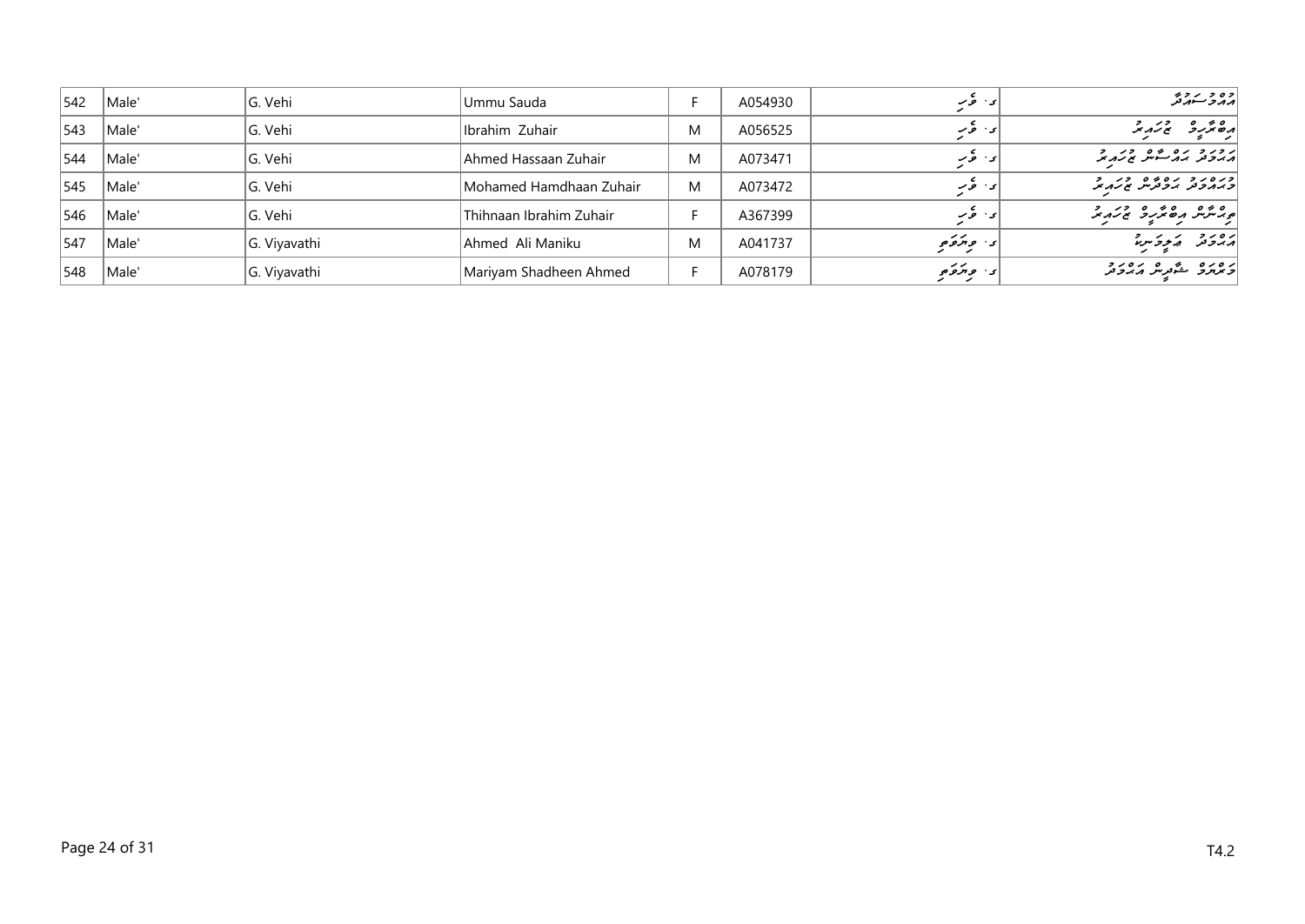## *w7qAn8m? sCw7mRo>u; wEw7mRw;sBo<*

| ' مرمر | 'يئرىثر: |
|--------|----------|
|        |          |
|        |          |
|        |          |

## *w7q9r@w7m> sCw7qHtFoFw7s; mAm=q7 w7qHtFoFw7s;*

| ىر تە | $\mathcal{O} \times$<br>$\sim$ | $\sim$<br>. . | لترنثر |
|-------|--------------------------------|---------------|--------|
|       |                                |               |        |
|       |                                |               |        |
|       |                                |               |        |

| $\frac{2}{n}$ | $^{\circ}$ | $\frac{2}{n}$ | $^{\circ}$<br>سرسر. |
|---------------|------------|---------------|---------------------|
|               |            |               |                     |
|               |            |               |                     |
|               |            |               |                     |

| ىرتىر: | 。<br>سر سر | .,<br>مرسر |
|--------|------------|------------|
|        |            |            |
|        |            |            |
|        |            |            |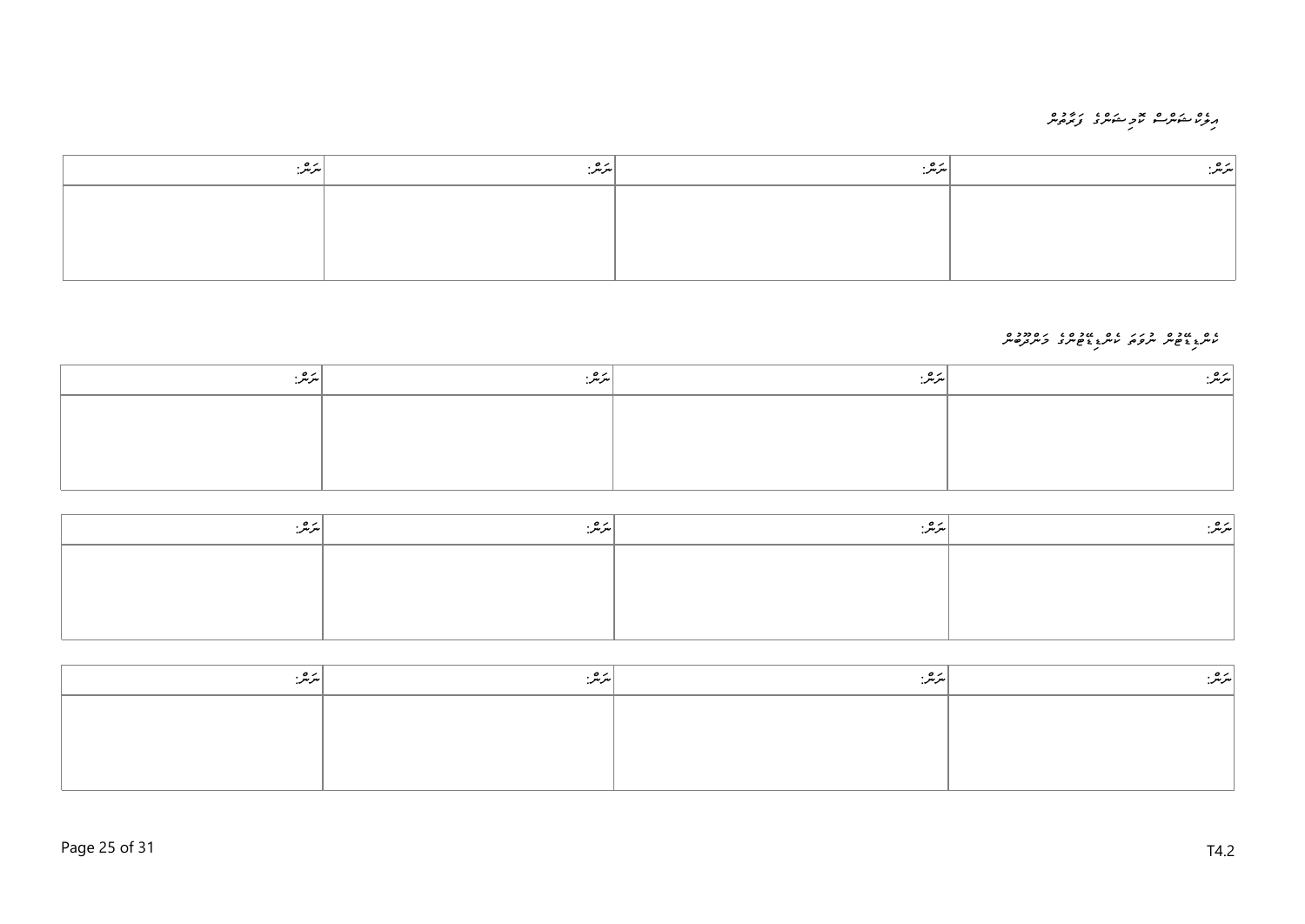| يزهر | $^{\circ}$ | ىئرىتر: |  |
|------|------------|---------|--|
|      |            |         |  |
|      |            |         |  |
|      |            |         |  |

| متريثر به | 。<br>'سرسر'۔ | يتزيترا | سرسر |
|-----------|--------------|---------|------|
|           |              |         |      |
|           |              |         |      |
|           |              |         |      |

| ىئرىتر. | $\sim$ | ا بر هه. | لىرىش |
|---------|--------|----------|-------|
|         |        |          |       |
|         |        |          |       |
|         |        |          |       |

| يترمثر | $^{\circ}$ | ىر پىر |
|--------|------------|--------|
|        |            |        |
|        |            |        |
|        |            |        |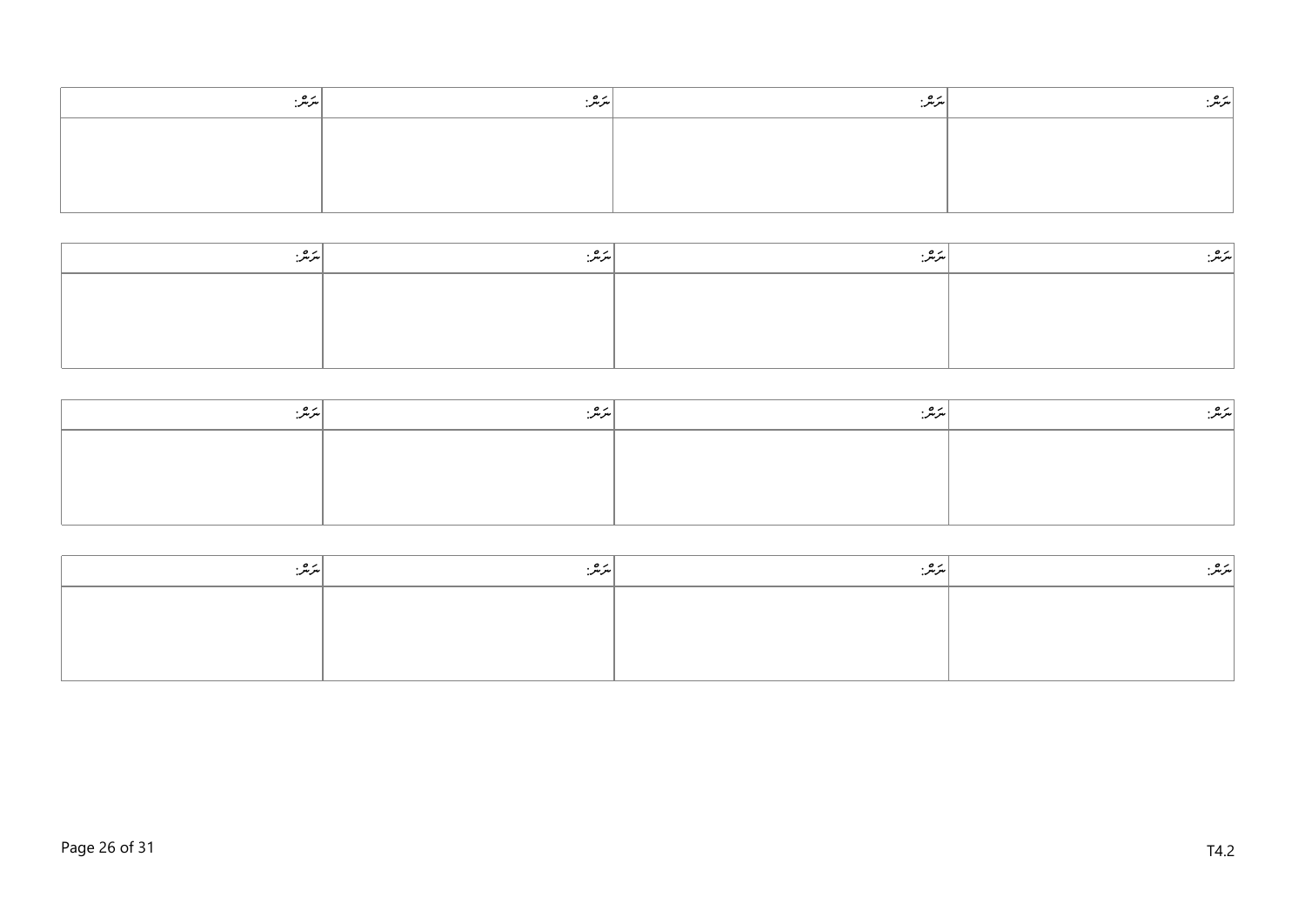| ير هو . | $\overline{\phantom{a}}$ | يرمر | اير هنه. |
|---------|--------------------------|------|----------|
|         |                          |      |          |
|         |                          |      |          |
|         |                          |      |          |

| ىر تىر: | $\circ$ $\sim$<br>" سرسر . | يترمير | o . |
|---------|----------------------------|--------|-----|
|         |                            |        |     |
|         |                            |        |     |
|         |                            |        |     |

| 'تترنثر: | 。<br>,,,, |  |
|----------|-----------|--|
|          |           |  |
|          |           |  |
|          |           |  |

|  | . ه |
|--|-----|
|  |     |
|  |     |
|  |     |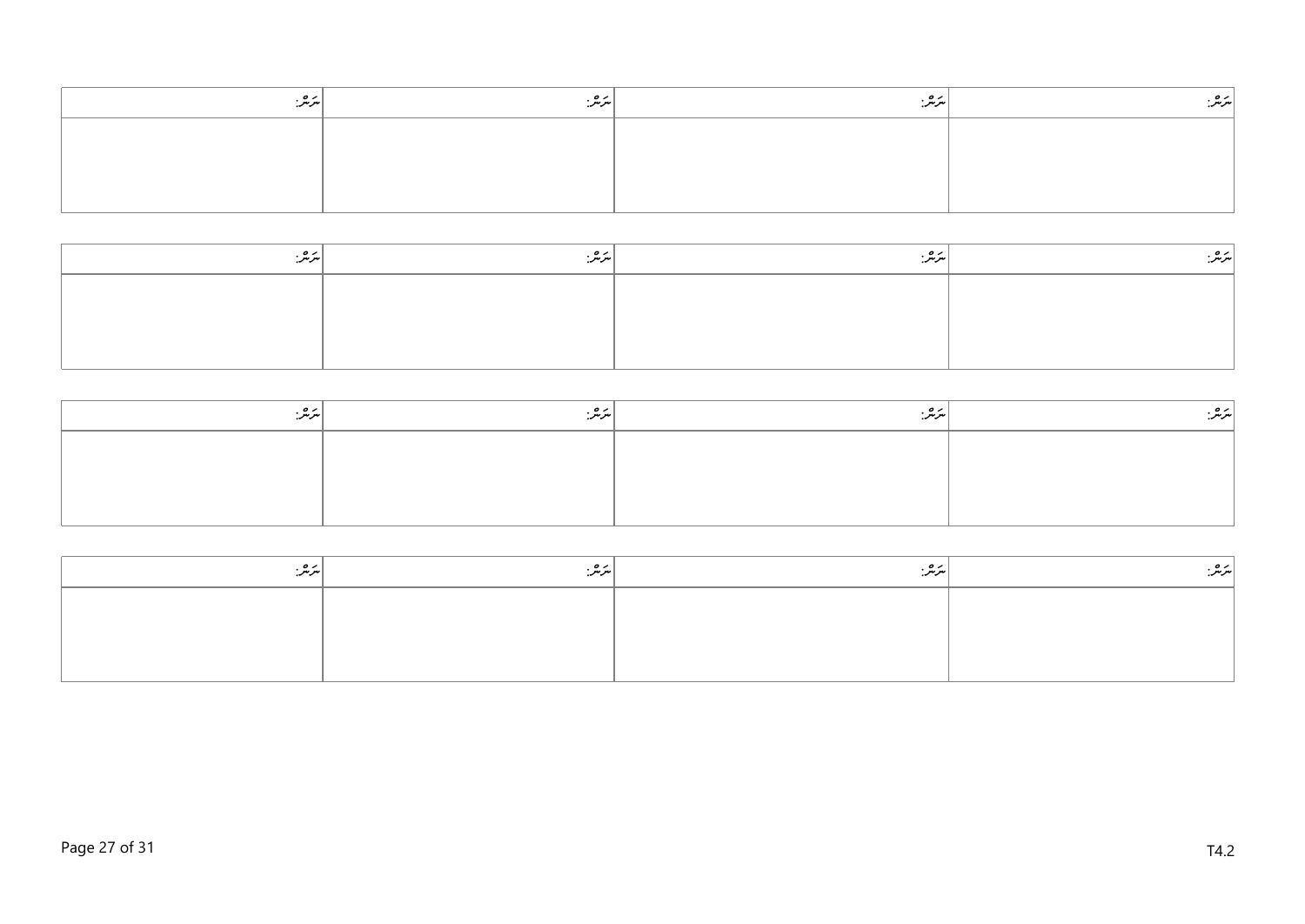| ير هو . | $\overline{\phantom{a}}$ | يرمر | اير هنه. |
|---------|--------------------------|------|----------|
|         |                          |      |          |
|         |                          |      |          |
|         |                          |      |          |

| ىر تىر: | $\circ$ $\sim$<br>" سرسر . | يترمير | o . |
|---------|----------------------------|--------|-----|
|         |                            |        |     |
|         |                            |        |     |
|         |                            |        |     |

| الترنثر: | ' مرتكز: | الترنثر: | .,<br>سرسر. |
|----------|----------|----------|-------------|
|          |          |          |             |
|          |          |          |             |
|          |          |          |             |

|  | . ه |
|--|-----|
|  |     |
|  |     |
|  |     |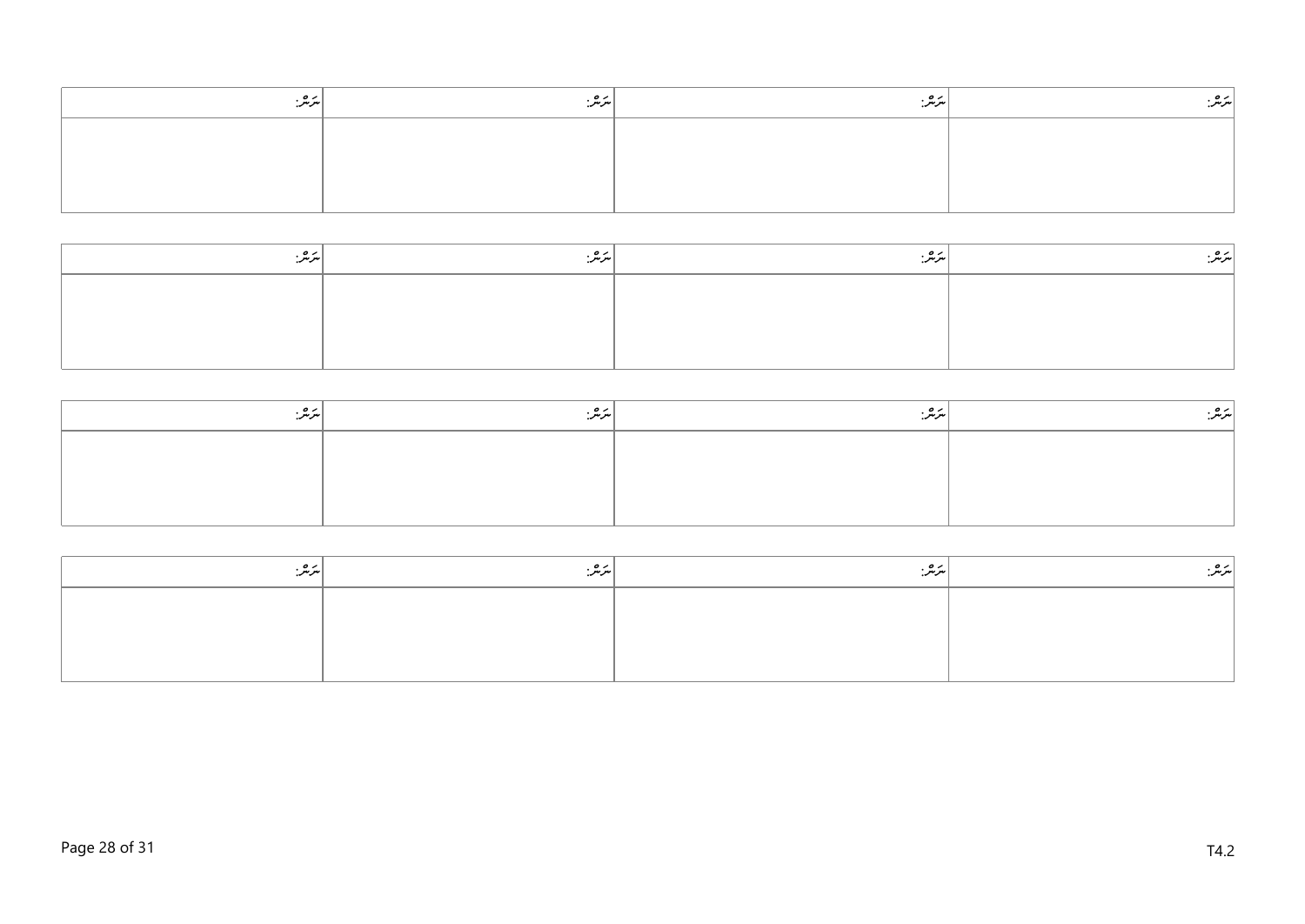| $\cdot$ | ο. | $\frac{\circ}{\cdot}$ | $\sim$<br>سرسر |
|---------|----|-----------------------|----------------|
|         |    |                       |                |
|         |    |                       |                |
|         |    |                       |                |

| ايرعر: | ر ه<br>. . |  |
|--------|------------|--|
|        |            |  |
|        |            |  |
|        |            |  |

| بر ه | 。 | $\overline{\phantom{0}}$<br>َ سومس. |  |
|------|---|-------------------------------------|--|
|      |   |                                     |  |
|      |   |                                     |  |
|      |   |                                     |  |

| 。<br>. س | ىرىىر |  |
|----------|-------|--|
|          |       |  |
|          |       |  |
|          |       |  |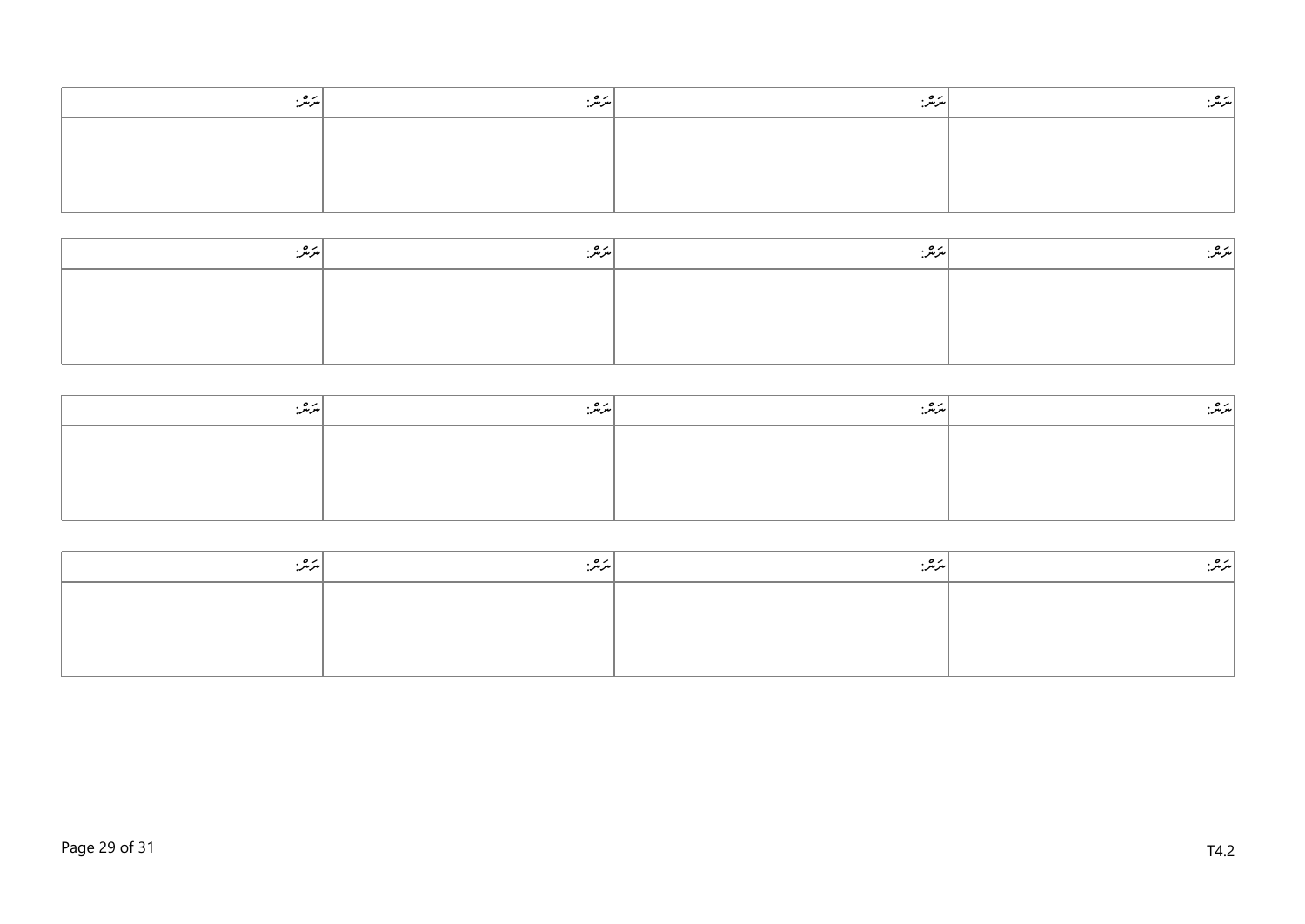| ير هو . | $\overline{\phantom{a}}$ | يرمر | اير هنه. |
|---------|--------------------------|------|----------|
|         |                          |      |          |
|         |                          |      |          |
|         |                          |      |          |

| ئىرتىر: | $\sim$<br>ا سرسر . | يئرمثر | o . |
|---------|--------------------|--------|-----|
|         |                    |        |     |
|         |                    |        |     |
|         |                    |        |     |

| الترنثر: | ' مرتكز: | الترنثر: | .,<br>سرسر. |
|----------|----------|----------|-------------|
|          |          |          |             |
|          |          |          |             |
|          |          |          |             |

|  | . ه |
|--|-----|
|  |     |
|  |     |
|  |     |